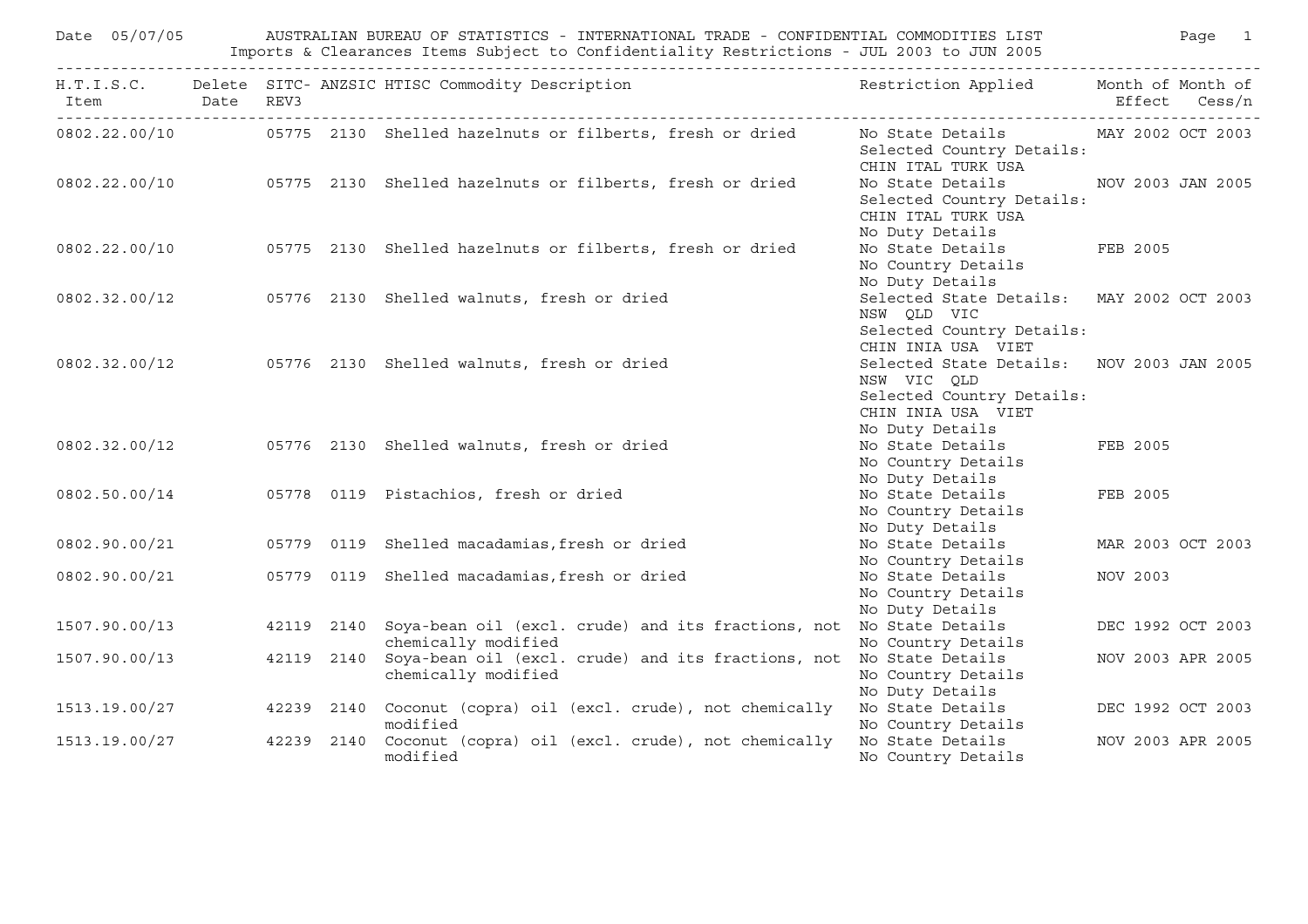| Date 05/07/05<br>AUSTRALIAN BUREAU OF STATISTICS - INTERNATIONAL TRADE - CONFIDENTIAL COMMODITIES LIST<br>Imports & Clearances Items Subject to Confidentiality Restrictions - JUL 2003 to JUN 2005 |  |  |  |                                                                                                                                                                                                                                    |                                                                                                                                | Page 2            |
|-----------------------------------------------------------------------------------------------------------------------------------------------------------------------------------------------------|--|--|--|------------------------------------------------------------------------------------------------------------------------------------------------------------------------------------------------------------------------------------|--------------------------------------------------------------------------------------------------------------------------------|-------------------|
| Item Date REV3                                                                                                                                                                                      |  |  |  | H.T.I.S.C. Delete SITC- ANZSIC HTISC Commodity Description                                                                                                                                                                         | Restriction Applied Month of Month of                                                                                          | Effect Cess/n     |
|                                                                                                                                                                                                     |  |  |  | 2008.19.00/48   05892 2130 Nuts and other seeds (incl mixtures) prepared or<br>preserved, whether or not containing added sugar<br>or other sweetening matter or spirit (excl. tahini VIET<br>(sesame seed paste) and ground-nuts) | Selected Country Details: FEB 2005<br>EGYP MLAY PHIL PSIA THAI<br>No Duty Details                                              |                   |
| 2101.11.00/36                                                                                                                                                                                       |  |  |  | 07131 2179 Extracts, essences and concentrates of<br>decaffeinated coffee in packs not exceeding 30 kg                                                                                                                             | Selected State Details: FEB 2003 OCT 2003<br>NSW VIC<br>No Country Details                                                     |                   |
|                                                                                                                                                                                                     |  |  |  | 2101.11.00/36 07131 2179 Extracts, essences and concentrates of<br>decaffeinated coffee in packs not exceeding 30 kg                                                                                                               | Selected State Details: NOV 2003 APR 2005<br>NSW VIC<br>No Country Details<br>No Duty Details                                  |                   |
| 2101.11.00/37                                                                                                                                                                                       |  |  |  | 07131 2179 Extracts, essences and concentrates of coffee<br>(excluding decaffeinated) in packs not exceeding<br>30 kg                                                                                                              | Selected State Details: FEB 2003 OCT 2003<br>NSW VIC WA<br>Selected Country Details:<br>CHIN NETH BRAZ COMB                    |                   |
| 2101.11.00/37                                                                                                                                                                                       |  |  |  | 07131 2179 Extracts, essences and concentrates of coffee<br>(excluding decaffeinated) in packs not exceeding<br>30 kg                                                                                                              | Selected State Details: NOV 2003 APR 2005<br>NSW VIC WA<br>Selected Country Details:<br>BRAZ CHIN COMB NETH<br>No Duty Details |                   |
| 2101.11.00/37                                                                                                                                                                                       |  |  |  | 07131 2179 Extracts, essences and concentrates of coffee<br>(excluding decaffeinated) in packs not exceeding<br>30 kg                                                                                                              | Selected State Details: MAY 2005<br>NSW VIC<br>Selected Country Details:<br>BRAZ CHIN COMB<br>No Duty Details                  |                   |
| 2101.11.00/48                                                                                                                                                                                       |  |  |  | 07131 2179 Extracts, essences and concentrates, in packs exc.<br>30 kg                                                                                                                                                             | No Quantity Details JUL 1999                                                                                                   |                   |
| 2207.10.00/07                                                                                                                                                                                       |  |  |  | 51215 2534 Undenatured ethyl alcohol of an alcoholic strength No State Details<br>by volume of 80% vol or higher                                                                                                                   | No Country Details<br>No Duty Details                                                                                          | FEB 2004 MAR 2005 |
| 2207.20.90/42                                                                                                                                                                                       |  |  |  | 51216 2534 Ethyl alcohol and other spirits, denatured, of any<br>strength (excl. for use in an internal combustion<br>engine)                                                                                                      | No State Details FEB 2004 MAR 2005<br>No Country Details<br>No Duty Details                                                    |                   |
| 2309.90.00/26                                                                                                                                                                                       |  |  |  | 08199 2543 Feed supplements of a kind used in animal feeding                                                                                                                                                                       | No State Details<br>Selected Country Details:<br>BELG LUX CHIN FRAN NETH<br>UK                                                 | JUL 2003 OCT 2003 |
|                                                                                                                                                                                                     |  |  |  | 2309.90.00/26 08199 2543 Feed supplements of a kind used in animal feeding                                                                                                                                                         | No State Details<br>Selected Country Details:<br>BELG LUX CHIN FRAN NETH<br>UK<br>No Duty Details                              | NOV 2003 APR 2004 |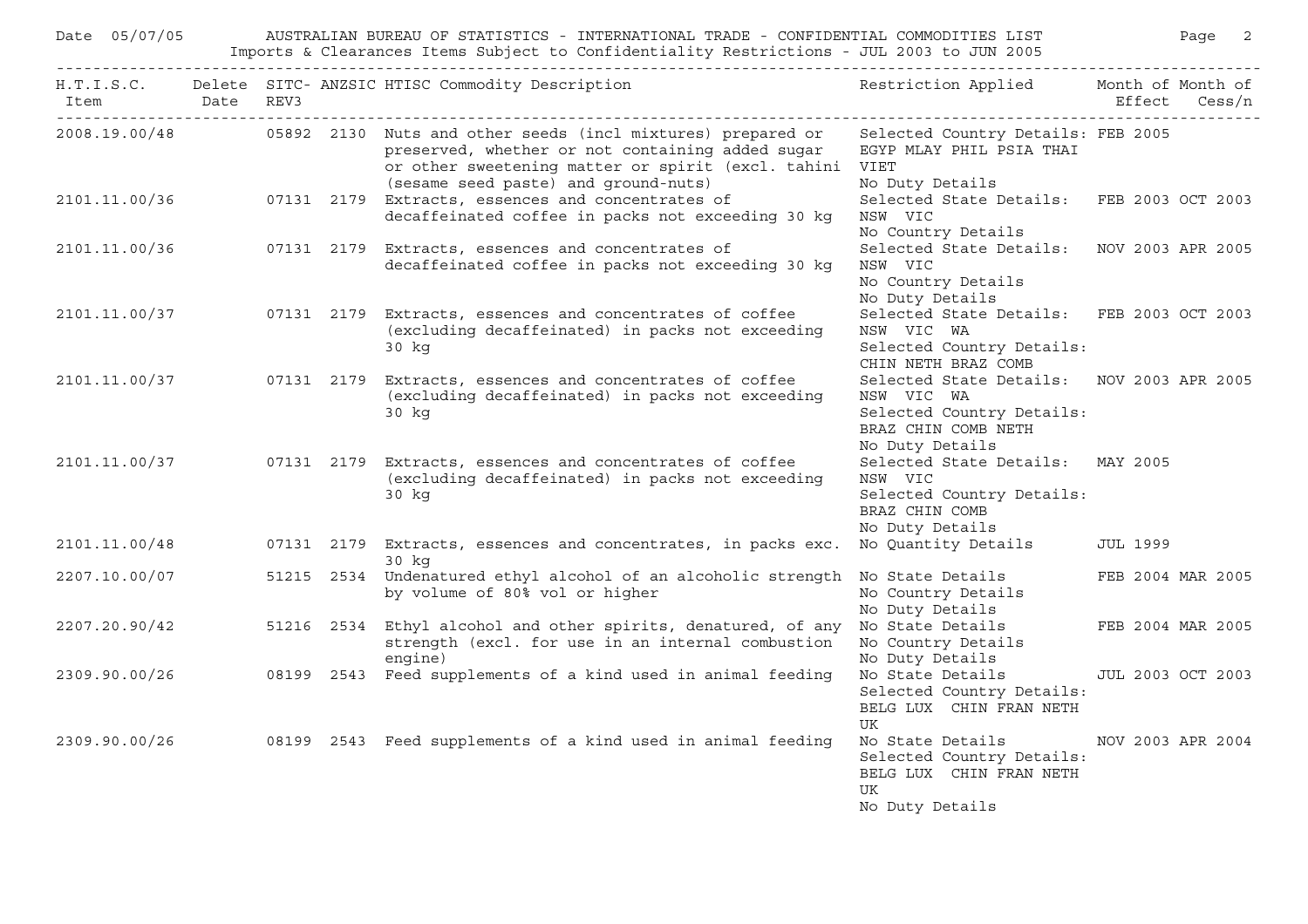|                                | Date 05/07/05 AUSTRALIAN BUREAU OF STATISTICS - INTERNATIONAL TRADE - CONFIDENTIAL COMMODITIES LIST Page 3<br>Imports & Clearances Items Subject to Confidentiality Restrictions - JUL 2003 to JUN 2005 |  |                                                                                                                 |                                                                                                              |                   |  |  |  |  |
|--------------------------------|---------------------------------------------------------------------------------------------------------------------------------------------------------------------------------------------------------|--|-----------------------------------------------------------------------------------------------------------------|--------------------------------------------------------------------------------------------------------------|-------------------|--|--|--|--|
|                                |                                                                                                                                                                                                         |  | H.T.I.S.C. Delete SITC-ANZSIC HTISC Commodity Description Nestriction Applied Month of Month of                 |                                                                                                              | Effect Cess/n     |  |  |  |  |
|                                |                                                                                                                                                                                                         |  | 2309.90.00/26 6 08199 2543 Feed supplements of a kind used in animal feeding No State Details 6 MAY 2004        | Selected Country Details:<br>BELG CHIN FRAN NETH<br>No Duty Details                                          |                   |  |  |  |  |
|                                |                                                                                                                                                                                                         |  | 2401.10.00/26 12110 0169 Flue cured virginia type unmanufactured tobacco,<br>not stemmed/stripped.              | No State Details MAY 1998 MAY 2004                                                                           |                   |  |  |  |  |
|                                |                                                                                                                                                                                                         |  | 2401.10.00/27 12110 0169 Unmanufactured tobacco, not stemmed/stripped<br>(excl. flue cured virginia type).      | No State Details                                                                                             | MAY 1998          |  |  |  |  |
|                                |                                                                                                                                                                                                         |  | 2401.20.00/28 12120 0169 Flue cured virginia type unmanufactured tobacco,<br>partly or wholly stemmed/stripped. | No State Details                                                                                             | JUL 1996          |  |  |  |  |
| 2401.20.00/29                  |                                                                                                                                                                                                         |  | 12120 0169 Unmanufactured tobacco, partly or wholly<br>stemmed/stripped (excl. flue cured virginia type)        | No State Details                                                                                             | MAY 1998          |  |  |  |  |
| 2707.10.00/84                  |                                                                                                                                                                                                         |  | 33522 2510 Benzole                                                                                              | No Commodity Details                                                                                         | APR 2001          |  |  |  |  |
| 2708.10.00/20                  | 33531 2520 Pitch                                                                                                                                                                                        |  |                                                                                                                 | No Value Details                                                                                             | <b>JUL 2002</b>   |  |  |  |  |
| 2710.19.50/53                  |                                                                                                                                                                                                         |  | 33440 2510 Fuel oil having the characteristics as defined in                                                    | No State Details                                                                                             | JAN 2003 OCT 2003 |  |  |  |  |
|                                |                                                                                                                                                                                                         |  | Additional Note 1 to this Chapter                                                                               | No Country Details                                                                                           |                   |  |  |  |  |
|                                |                                                                                                                                                                                                         |  | 2710.19.50/53 33440 2510 Fuel oil having the characteristics as defined in<br>Additional Note 1 to this Chapter | No State Details<br>No Country Details<br>No Duty Details                                                    | NOV 2003          |  |  |  |  |
| 2804.70.00/15                  |                                                                                                                                                                                                         |  | 52222 2535 Phosphorus                                                                                           | No Commodity Details                                                                                         | JAN 1995          |  |  |  |  |
| 2806.10.00/24                  |                                                                                                                                                                                                         |  | 52231 2535 Hydrogen chloride (hydrochloric acid)                                                                | No State Details<br>No Country Details                                                                       | OCT 2002 OCT 2003 |  |  |  |  |
| 2806.10.00/24                  |                                                                                                                                                                                                         |  | 52231 2535 Hydrogen chloride (hydrochloric acid)                                                                | No State Details<br>No Country Details<br>No Duty Details                                                    | NOV 2003          |  |  |  |  |
|                                |                                                                                                                                                                                                         |  | 52233 2535 Nitric acid; sulphonitric acids                                                                      | No Commodity Details                                                                                         | OCT 2002          |  |  |  |  |
| 2808.00.00/27<br>2815.12.00/31 |                                                                                                                                                                                                         |  | 52263 2535 Sodium hydroxide (caustic soda) in aqueous                                                           | No State Details FEB 2002 OCT 2003                                                                           |                   |  |  |  |  |
|                                |                                                                                                                                                                                                         |  | solution (soda lye or liquid soda)                                                                              | No Country Details                                                                                           |                   |  |  |  |  |
| 2815.12.00/31                  |                                                                                                                                                                                                         |  | 52263 2535 Sodium hydroxide (caustic soda) in aqueous<br>solution (soda lye or liquid soda)                     | No State Details<br>No Country Details<br>No Duty Details                                                    | NOV 2003          |  |  |  |  |
|                                |                                                                                                                                                                                                         |  | 2815.20.00/17 52264 2535 Potassium hydroxide (caustic potash)                                                   | No State Details<br>Selected Country Details:<br>INIA ITAL FRAN RKOR SPAI<br>SWED UK TAIW                    | JUL 2000 OCT 2003 |  |  |  |  |
|                                |                                                                                                                                                                                                         |  | 2815.20.00/17 52264 2535 Potassium hydroxide (caustic potash)                                                   | No State Details<br>Selected Country Details:<br>INIA ITAL FRAN RKOR SPAI<br>SWED UK TAIW<br>No Duty Details | NOV 2003 MAY 2004 |  |  |  |  |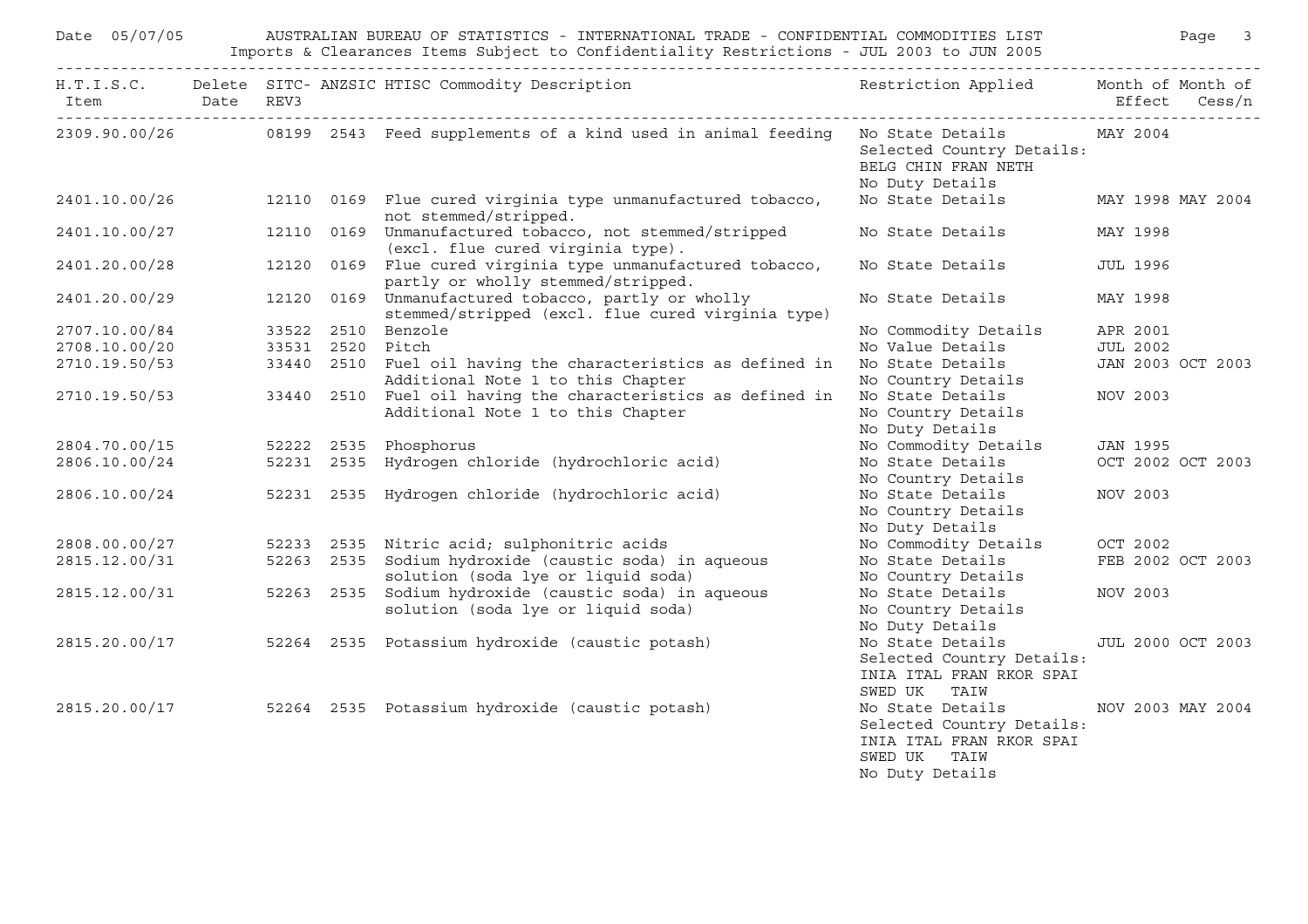| AUSTRALIAN BUREAU OF STATISTICS - INTERNATIONAL TRADE - CONFIDENTIAL COMMODITIES LIST                     Page<br>Date 05/07/05<br>Imports & Clearances Items Subject to Confidentiality Restrictions - JUL 2003 to JUN 2005 |  |  |  |                                                                                                                                                                        |                                                                                                                               |                   |  |
|------------------------------------------------------------------------------------------------------------------------------------------------------------------------------------------------------------------------------|--|--|--|------------------------------------------------------------------------------------------------------------------------------------------------------------------------|-------------------------------------------------------------------------------------------------------------------------------|-------------------|--|
| Item Date REV3                                                                                                                                                                                                               |  |  |  | H.T.I.S.C. Delete SITC- ANZSIC HTISC Commodity Description                                                                                                             | Restriction Applied Month of Month of                                                                                         | Effect Cess/n     |  |
|                                                                                                                                                                                                                              |  |  |  | 2815.20.00/17 52264 2535 Potassium hydroxide (caustic potash)                                                                                                          | No State Details 5000 JUN 2004 AUG 2004<br>Selected Country Details:<br>SPAI CHIN RKOR UK FRAN<br>USA FGMY<br>No Duty Details |                   |  |
|                                                                                                                                                                                                                              |  |  |  | 2815.20.00/17 52264 2535 Potassium hydroxide (caustic potash)                                                                                                          | No State Details 5EP 2004<br>No Country Details<br>No Duty Details                                                            |                   |  |
|                                                                                                                                                                                                                              |  |  |  | 2819.10.00/26 52252 2535 Chromium trioxide                                                                                                                             | Selected State Details: OCT 2002 OCT 2003<br>NSW VIC QLD<br>No Country Details                                                |                   |  |
|                                                                                                                                                                                                                              |  |  |  | 2819.10.00/26 52252 2535 Chromium trioxide                                                                                                                             | Selected State Details: NOV 2003 APR 2004<br>NSW VIC QLD<br>No Country Details<br>No Duty Details                             |                   |  |
|                                                                                                                                                                                                                              |  |  |  | 2825.50.00/17 52269 2535 Copper oxides and hydroxides                                                                                                                  | No State Details MAR 2003 OCT 2003<br>No Country Details                                                                      |                   |  |
|                                                                                                                                                                                                                              |  |  |  | 2825.50.00/17 52269 2535 Copper oxides and hydroxides                                                                                                                  | No State Details<br>No Country Details<br>No Duty Details                                                                     | NOV 2003 APR 2005 |  |
|                                                                                                                                                                                                                              |  |  |  |                                                                                                                                                                        | No Value Details 5 JUL 2002<br>No Commodity Details 6 OCT 2002 APR 2004                                                       |                   |  |
|                                                                                                                                                                                                                              |  |  |  |                                                                                                                                                                        |                                                                                                                               |                   |  |
|                                                                                                                                                                                                                              |  |  |  | 2826.12.00/23 52310 2535 Aluminium fluoride<br>2827.41.00/08 52329 2535 Chloride oxides and chloride hydroxides of copper<br>2832.10.00/25 52344 2535 Sodium sulphites | No State Details<br>No Country Details                                                                                        | MAY 2002 OCT 2003 |  |
|                                                                                                                                                                                                                              |  |  |  | 2832.10.00/25 52344 2535 Sodium sulphites                                                                                                                              | No State Details<br>No Country Details<br>No Duty Details                                                                     | NOV 2003          |  |
|                                                                                                                                                                                                                              |  |  |  | 2832.30.00/27 52344 2535 Thiosulphates                                                                                                                                 | No State Details OCT 2003 OCT 2003<br>No Country Details                                                                      |                   |  |
|                                                                                                                                                                                                                              |  |  |  | 2832.30.00/27 52344 2535 Thiosulphates                                                                                                                                 | No State Details<br>No Country Details<br>No Duty Details                                                                     | NOV 2003          |  |
|                                                                                                                                                                                                                              |  |  |  |                                                                                                                                                                        | No Commodity Details MAY 2002 APR 2005                                                                                        |                   |  |
|                                                                                                                                                                                                                              |  |  |  | 2833.25.00/04 52349 2535 Copper sulphates<br>2833.25.00/04 52349 2535 Copper sulphates                                                                                 | No State Details MAY 2005<br>No Country Details<br>No Duty Details                                                            |                   |  |
|                                                                                                                                                                                                                              |  |  |  | 2835.22.00/16 52363 2535 Monosodium or disodium phosphate                                                                                                              | No State Details OCT 2002 OCT 2003<br>Selected Country Details:<br>CHIN FGMY THAI UK<br>USA                                   |                   |  |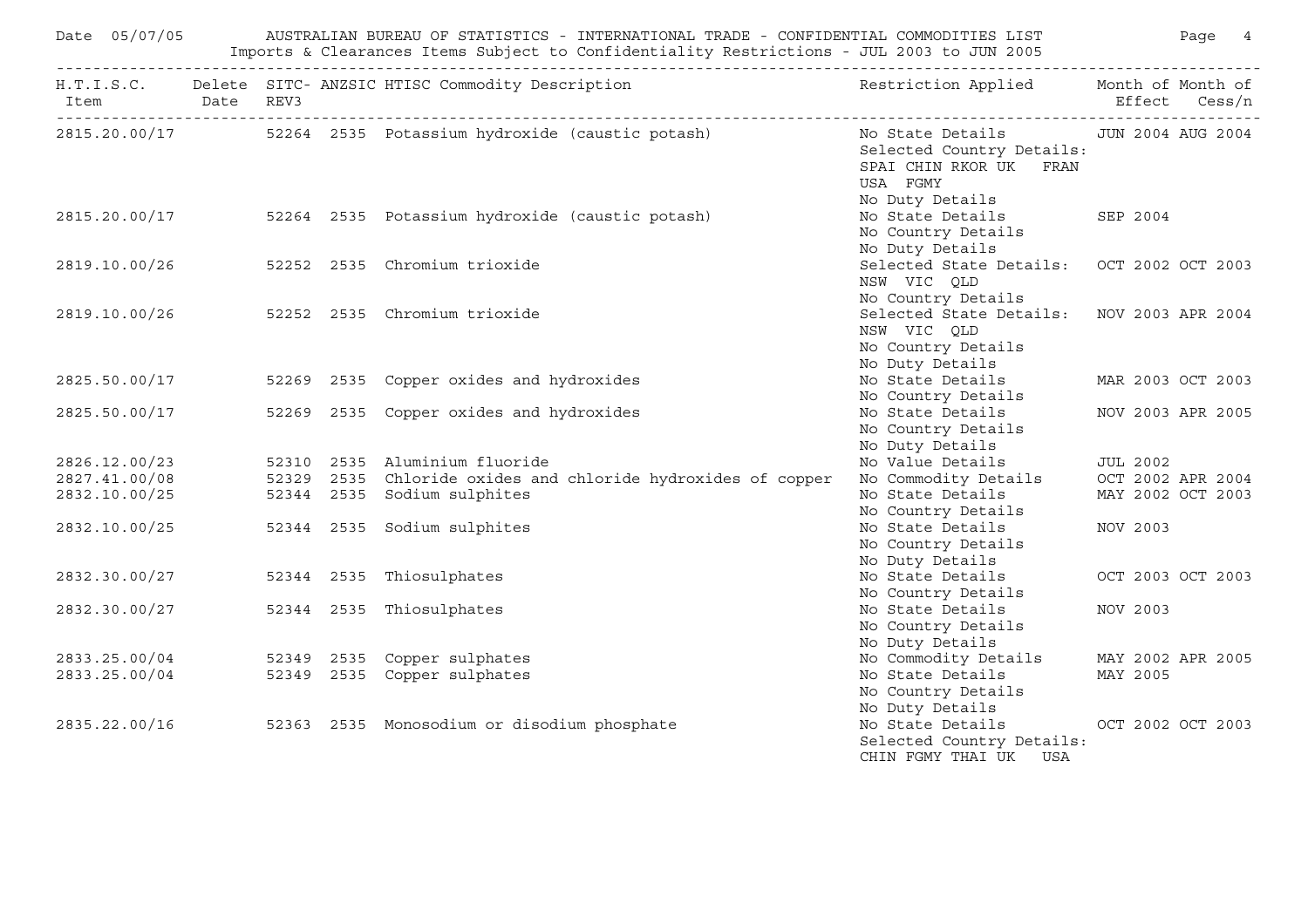|                | Date 05/07/05 AUSTRALIAN BUREAU OF STATISTICS - INTERNATIONAL TRADE - CONFIDENTIAL COMMODITIES LIST Page 5<br>Imports & Clearances Items Subject to Confidentiality Restrictions - JUL 2003 to JUN 2005 |  |                                                                                                                        |                                                                                                                           |                   |  |  |  |  |
|----------------|---------------------------------------------------------------------------------------------------------------------------------------------------------------------------------------------------------|--|------------------------------------------------------------------------------------------------------------------------|---------------------------------------------------------------------------------------------------------------------------|-------------------|--|--|--|--|
| Item Date REV3 |                                                                                                                                                                                                         |  | H.T.I.S.C. Delete SITC- ANZSIC HTISC Commodity Description                                                             | Restriction Applied Month of Month of                                                                                     | Effect Cess/n     |  |  |  |  |
|                |                                                                                                                                                                                                         |  |                                                                                                                        | Selected Country Details:<br>CHIN FGMY THAI UK USA<br>No Duty Details                                                     |                   |  |  |  |  |
|                |                                                                                                                                                                                                         |  | 2835.22.00/16 52363 2535 Monosodium or disodium phosphate                                                              | No State Details JUN 2004<br>Selected Country Details:<br>THAI FGMY CHIN USA<br>No Duty Details                           |                   |  |  |  |  |
|                |                                                                                                                                                                                                         |  | 2835.25.00/19 52363 2535 Calcium hydrogenorthophosphate (dicalcium<br>phosphate)                                       | No State Details 50 JUL 2003 OCT 2003<br>Selected Country Details:<br>BELG LUX CHIN NETH PHIL<br>RKOR SAFR SWED TURK      |                   |  |  |  |  |
|                |                                                                                                                                                                                                         |  | 2835.25.00/19 52363 2535 Calcium hydrogenorthophosphate (dicalcium<br>phosphate)                                       | No State Details<br>Selected Country Details:<br>BELG LUX CHIN NETH PHIL<br>RKOR SAFR SWED TURK<br>No Duty Details        | NOV 2003 APR 2004 |  |  |  |  |
|                |                                                                                                                                                                                                         |  | 2835.25.00/19 52363 2535 Calcium hydrogenorthophosphate (dicalcium<br>phosphate)                                       | No State Details MAY 2004 NOV 2004<br>Selected Country Details:<br>CHIN USA<br>No Duty Details                            |                   |  |  |  |  |
|                |                                                                                                                                                                                                         |  | 2835.31.00/22 52364 2535 Sodium triphosphate (sodium tripolyphosphate)                                                 | Selected State Details: OCT 2003 OCT 2003<br>OLD WA NSW<br>Selected Country Details:<br>INDO BELG ISRA                    |                   |  |  |  |  |
|                |                                                                                                                                                                                                         |  | 2835.31.00/22 52364 2535 Sodium triphosphate (sodium tripolyphosphate)                                                 | Selected State Details: NOV 2003 NOV 2003<br>QLD WA NSW<br>Selected Country Details:<br>INDO BELG ISRA<br>No Duty Details |                   |  |  |  |  |
|                |                                                                                                                                                                                                         |  | 2847.00.00/14 52491 2535 Hydrogen peroxide, solidified or not solidified<br>with urea                                  | No State Details 6 0CT 2002 0CT 2003<br>No Country Details                                                                |                   |  |  |  |  |
| 2847.00.00/14  |                                                                                                                                                                                                         |  | 52491 2535 Hydrogen peroxide, solidified or not solidified<br>with urea                                                | No State Details<br>No Country Details<br>No Duty Details                                                                 | NOV 2003 MAY 2004 |  |  |  |  |
| 2847.00.00/14  |                                                                                                                                                                                                         |  | 52491 2535 Hydrogen peroxide, solidified or not solidified<br>with urea                                                | No Commodity Details                                                                                                      | <b>JUN 2004</b>   |  |  |  |  |
| 2902.20.90/21  |                                                                                                                                                                                                         |  | 51122 2534 Benzene cyclic hydrocarbons, (excl. in packages<br>not exceeding 210L, for use otherwise than as a<br>fuel) | Broad Commodity Details APR 2001<br>See Item 2999888899                                                                   |                   |  |  |  |  |
| 2903.21.00/27  |                                                                                                                                                                                                         |  | 51131 2534 Unsaturated vinyl chloride (chloroethylene)                                                                 | Broad Commodity Details<br>See Item 2999888899                                                                            | <b>JUL 1999</b>   |  |  |  |  |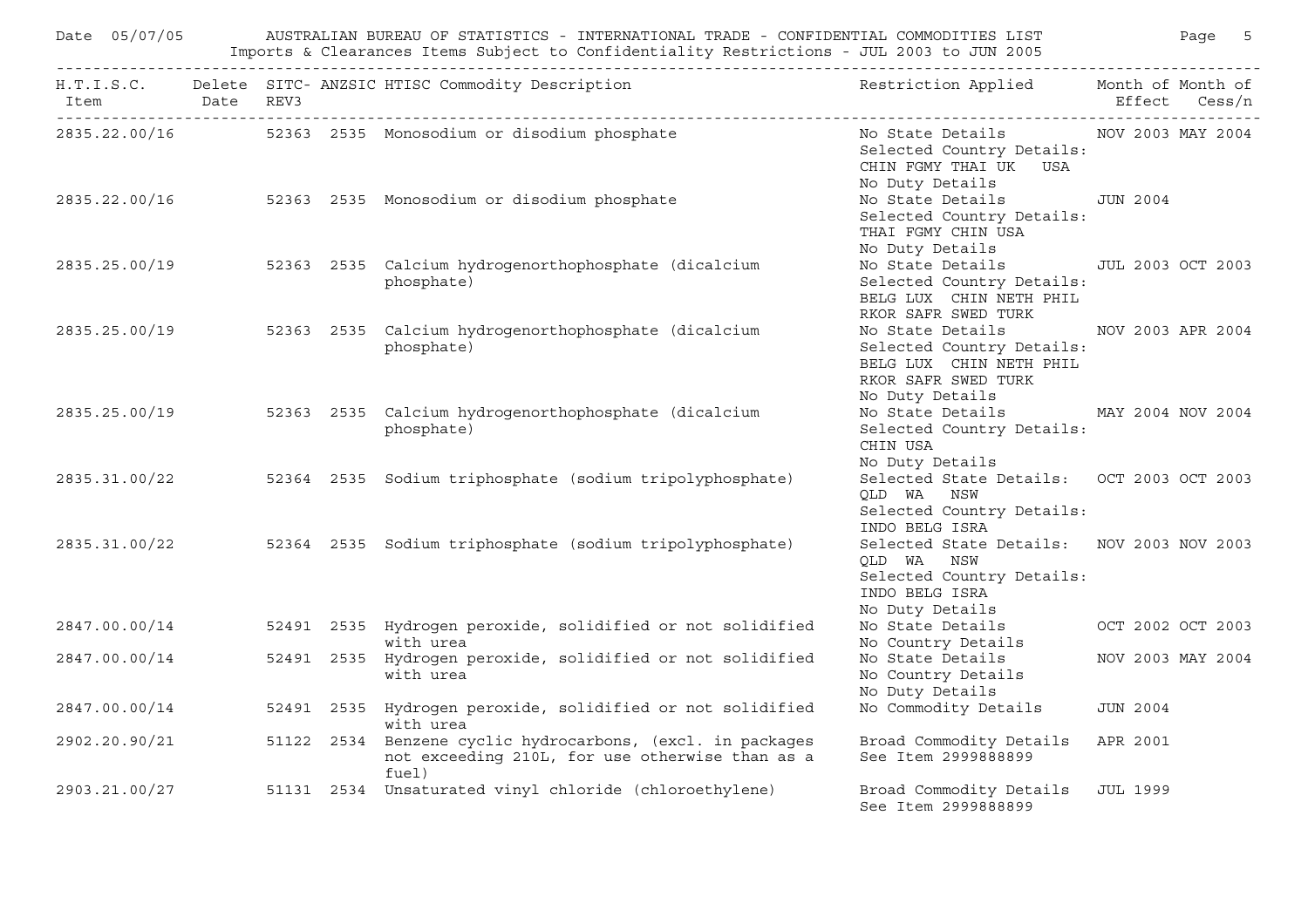| AUSTRALIAN BUREAU OF STATISTICS - INTERNATIONAL TRADE - CONFIDENTIAL COMMODITIES LIST FOR THE Page 6<br>Date 05/07/05<br>Imports & Clearances Items Subject to Confidentiality Restrictions - JUL 2003 to JUN 2005 |  |  |  |                                                                                                                                                                                                    |                                                                                       |                   |                   |
|--------------------------------------------------------------------------------------------------------------------------------------------------------------------------------------------------------------------|--|--|--|----------------------------------------------------------------------------------------------------------------------------------------------------------------------------------------------------|---------------------------------------------------------------------------------------|-------------------|-------------------|
| Item Date REV3                                                                                                                                                                                                     |  |  |  | H.T.I.S.C. Delete SITC- ANZSIC HTISC Commodity Description                                                                                                                                         | Restriction Applied Month of Month of                                                 |                   | Effect Cess/n     |
|                                                                                                                                                                                                                    |  |  |  | 2903.23.00/29 51133 2534 Unsaturated tetrachloroethylene<br>(perchloroethylene)                                                                                                                    | No State Details [JUL 2002 OCT 2003<br>No Country Details                             |                   |                   |
|                                                                                                                                                                                                                    |  |  |  | 2903.23.00/29 51133 2534 Unsaturated tetrachloroethylene<br>(perchloroethylene)                                                                                                                    | No State Details<br>No Country Details<br>No Duty Details                             | NOV 2003          |                   |
| 2903.30.00/67                                                                                                                                                                                                      |  |  |  | 51137  2534  1, 1, 1, 2-tetrafluoroethane (HFC 134a) (CAS<br>$811 - 97 - 2)$                                                                                                                       | No State Details<br>No Country Details                                                |                   | JAN 1998 OCT 2003 |
| 2903.30.00/67                                                                                                                                                                                                      |  |  |  | 51137 2534 1,1,1,2-tetrafluoroethane (HFC 134a) (CAS<br>$811 - 97 - 2)$                                                                                                                            | No State Details<br>No Country Details<br>No Duty Details                             |                   | NOV 2003 APR 2004 |
| 2903.30.00/67                                                                                                                                                                                                      |  |  |  | 51137 2534 1,1,1,2-tetrafluoroethane (HFC 134a) (CAS<br>$811 - 97 - 2)$                                                                                                                            | No State Details<br>Selected Country Details:<br>JAP USA<br>No Duty Details           | MAY 2004 FEB 2005 |                   |
| 2903.30.00/67                                                                                                                                                                                                      |  |  |  | 51137 2534 1, 1, 1, 2-tetrafluoroethane (HFC 134a) (CAS<br>811-97-2)                                                                                                                               | No State Details<br>No Country Details<br>No Duty Details                             | MAR 2005          |                   |
| 2903.61.00/06                                                                                                                                                                                                      |  |  |  | 51139 2534 Halogenated chlorobenzene, o-dichlorobenzene and<br>p-dichlorobenzene                                                                                                                   | Broad Commodity Details JUL 1991<br>See Item 2999888899                               |                   |                   |
| 2905.32.00/26                                                                                                                                                                                                      |  |  |  | 51229 2534 Propylene glycol (propane-1,2-diol)                                                                                                                                                     | No State Details<br>Selected Country Details:<br>JAP SING USA INIA                    |                   | APR 2003 OCT 2003 |
| 2905.32.00/26                                                                                                                                                                                                      |  |  |  | 51229 2534 Propylene glycol (propane-1,2-diol)                                                                                                                                                     | No State Details<br>Selected Country Details:<br>JAP SING USA INIA<br>No Duty Details |                   | NOV 2003 APR 2004 |
|                                                                                                                                                                                                                    |  |  |  | 2905.32.00/26 51229 2534 Propylene glycol (propane-1,2-diol)                                                                                                                                       | No State Details MAY 2004<br>Selected Country Details:<br>SING USA<br>No Duty Details |                   |                   |
| 2905.45.00/51 51222 2545 Glycerol                                                                                                                                                                                  |  |  |  |                                                                                                                                                                                                    | No State Details<br>Selected Country Details:<br>MLAY PHIL<br>No Duty Details         | <b>JUL 2004</b>   |                   |
| 2907.11.00/08                                                                                                                                                                                                      |  |  |  | 51241 2534 Phenol (hydroxybenzene) and its salts                                                                                                                                                   | Broad Commodity Details<br>See Item 2999888899                                        | <b>JUL 2004</b>   |                   |
| 2909.43.00/47                                                                                                                                                                                                      |  |  |  | 51617 2534 Monobutyl ethers of ethylene glycol or of<br>diethylene glycol                                                                                                                          | No Value Details                                                                      | SEP 2002          |                   |
| 2909.60.10/36                                                                                                                                                                                                      |  |  |  | 51617 2534 Ethylene oxide derivatives, di-t-butyl peroxide,<br>ethyl methyl ketone peroxide and t-butyl<br>hydroperoxide and their halogenated, sulphonated,<br>nitrated or nitrosated derivatives | No State Details<br>Selected Country Details:<br>FGMY NETH SWED CHIN                  |                   | OCT 2002 OCT 2003 |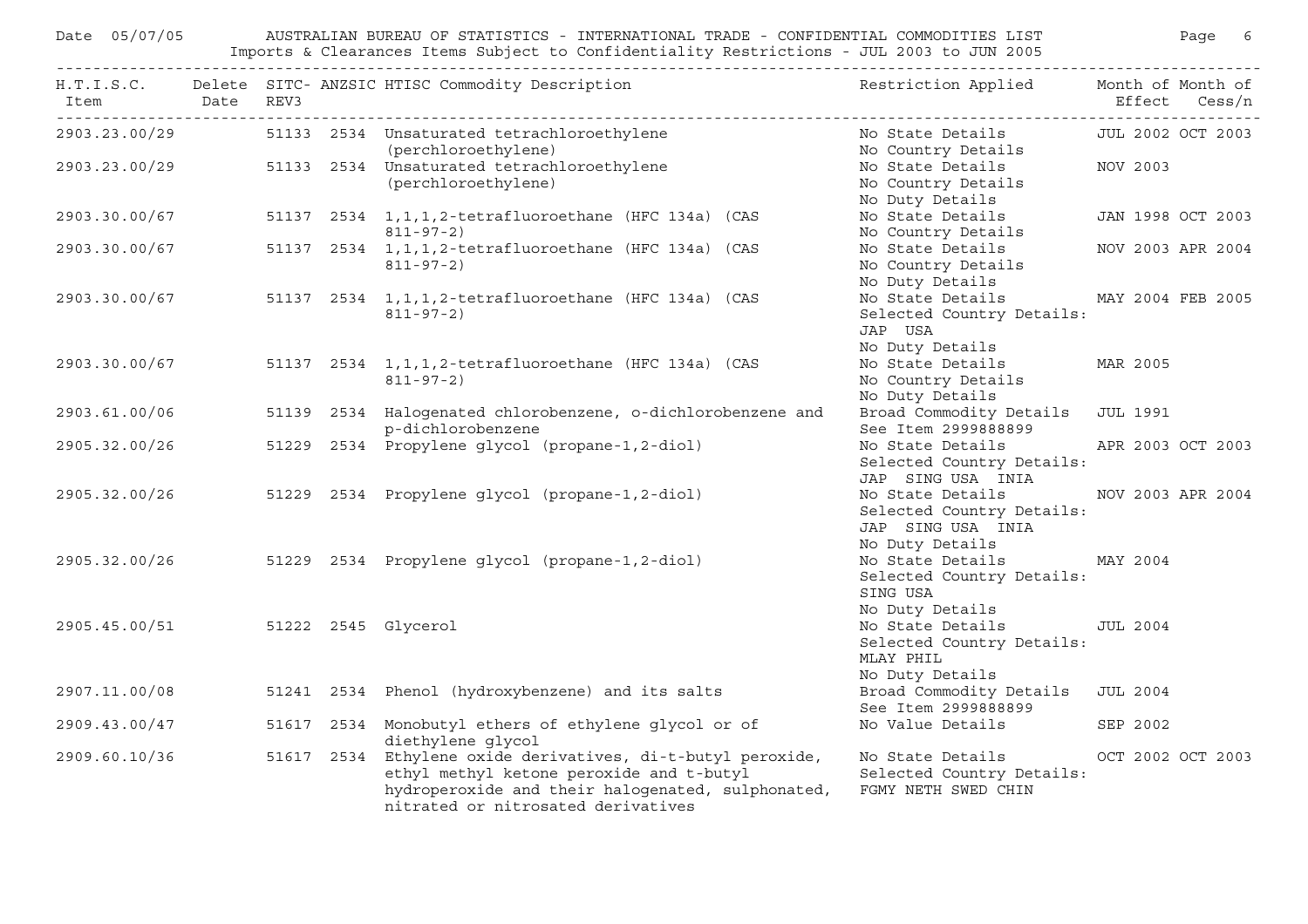|                                      | AUSTRALIAN BUREAU OF STATISTICS - INTERNATIONAL TRADE - CONFIDENTIAL COMMODITIES LIST<br>Date 05/07/05<br>Imports & Clearances Items Subject to Confidentiality Restrictions - JUL 2003 to JUN 2005 |  |  |                                                                                                                                                                                                                  |                                                                                                             |          | Page 7            |
|--------------------------------------|-----------------------------------------------------------------------------------------------------------------------------------------------------------------------------------------------------|--|--|------------------------------------------------------------------------------------------------------------------------------------------------------------------------------------------------------------------|-------------------------------------------------------------------------------------------------------------|----------|-------------------|
| Item Date REV3                       |                                                                                                                                                                                                     |  |  | H.T.I.S.C. Delete SITC- ANZSIC HTISC Commodity Description                                                                                                                                                       | Restriction Applied Month of Month of                                                                       |          | Effect Cess/n     |
|                                      |                                                                                                                                                                                                     |  |  | 2909.60.10/36 51617 2534 Ethylene oxide derivatives, di-t-butyl peroxide,<br>ethyl methyl ketone peroxide and t-butyl<br>hydroperoxide and their halogenated, sulphonated,<br>nitrated or nitrosated derivatives | No State Details MOV 2003 JUL 2004<br>Selected Country Details:<br>FGMY NETH SWED CHIN<br>No Duty Details   |          |                   |
|                                      |                                                                                                                                                                                                     |  |  | 2909.60.10/36 51617 2534 Ethylene oxide derivatives, di-t-butyl peroxide,<br>ethyl methyl ketone peroxide and t-butyl<br>hydroperoxide and their halogenated, sulphonated,<br>nitrated or nitrosated derivatives | No State Details AUG 2004<br>No Country Details<br>No Duty Details                                          |          |                   |
| 2910.20.00/02                        |                                                                                                                                                                                                     |  |  | 51614 2534 Methyloxirane (propylene oxide)                                                                                                                                                                       | Broad Commodity Details<br>See Item 2999888899                                                              | JUL 1991 |                   |
| 2914.40.10/58                        |                                                                                                                                                                                                     |  |  | 51629 2534 4-Hydroxy-4-methylpentan-2-one (diacetone alcohol)                                                                                                                                                    | No State Details<br>No Country Details                                                                      |          | OCT 2002 OCT 2003 |
| 2914.40.10/58                        |                                                                                                                                                                                                     |  |  | 51629  2534  4-Hydroxy-4-methylpentan-2-one (diacetone alcohol)                                                                                                                                                  | No State Details<br>No Country Details<br>No Duty Details                                                   |          | NOV 2003 MAY 2004 |
| 2915.21.00/04                        |                                                                                                                                                                                                     |  |  | 51371 2534 Acetic acid                                                                                                                                                                                           | No State Details<br>No Country Details                                                                      |          | SEP 1996 OCT 2003 |
| 2915.21.00/04 51371 2534 Acetic acid |                                                                                                                                                                                                     |  |  |                                                                                                                                                                                                                  | No State Details<br>No Country Details<br>No Duty Details                                                   | NOV 2003 |                   |
|                                      |                                                                                                                                                                                                     |  |  | 2915.33.00/11 51372 2534 n-Butylacetate                                                                                                                                                                          | No State Details<br>No Country Details<br>No Duty Details                                                   | MAY 2005 |                   |
|                                      |                                                                                                                                                                                                     |  |  | 2916.12.00/22 51379 2534 Butyl acrylate                                                                                                                                                                          | Broad Commodity Details<br>See Item 2999888899                                                              | OCT 2000 |                   |
| 2916.14.00/27                        |                                                                                                                                                                                                     |  |  | 51373 2534 Methyl methacrylate                                                                                                                                                                                   | Broad Commodity Details OCT 2000 SEP 2004<br>See Item 2999888899                                            |          |                   |
| 2916.14.00/27                        |                                                                                                                                                                                                     |  |  | 51373 2534 Methyl methacrylate                                                                                                                                                                                   | No State Details<br>No Country Details<br>No Duty Details                                                   | OCT 2004 |                   |
|                                      |                                                                                                                                                                                                     |  |  | 2917.12.00/08 51389 2534 Adipic acid and its salts                                                                                                                                                               | Selected State Details: MAY 2002 OCT 2003<br>NSW VIC<br>Selected Country Details:<br>FGMY ITAL JAP SING USA |          |                   |
|                                      |                                                                                                                                                                                                     |  |  | 2917.32.00/17 51383 2534 Dioctyl orthophthalates                                                                                                                                                                 | No State Details<br>Selected Country Details:<br>MLAY SING TAIW RKOR                                        |          | JAN 2003 OCT 2003 |
|                                      |                                                                                                                                                                                                     |  |  | 2917.32.00/17 51383 2534 Dioctyl orthophthalates                                                                                                                                                                 | No State Details<br>Selected Country Details:<br>MLAY SING TAIW RKOR<br>No Duty Details                     |          | NOV 2003 MAY 2005 |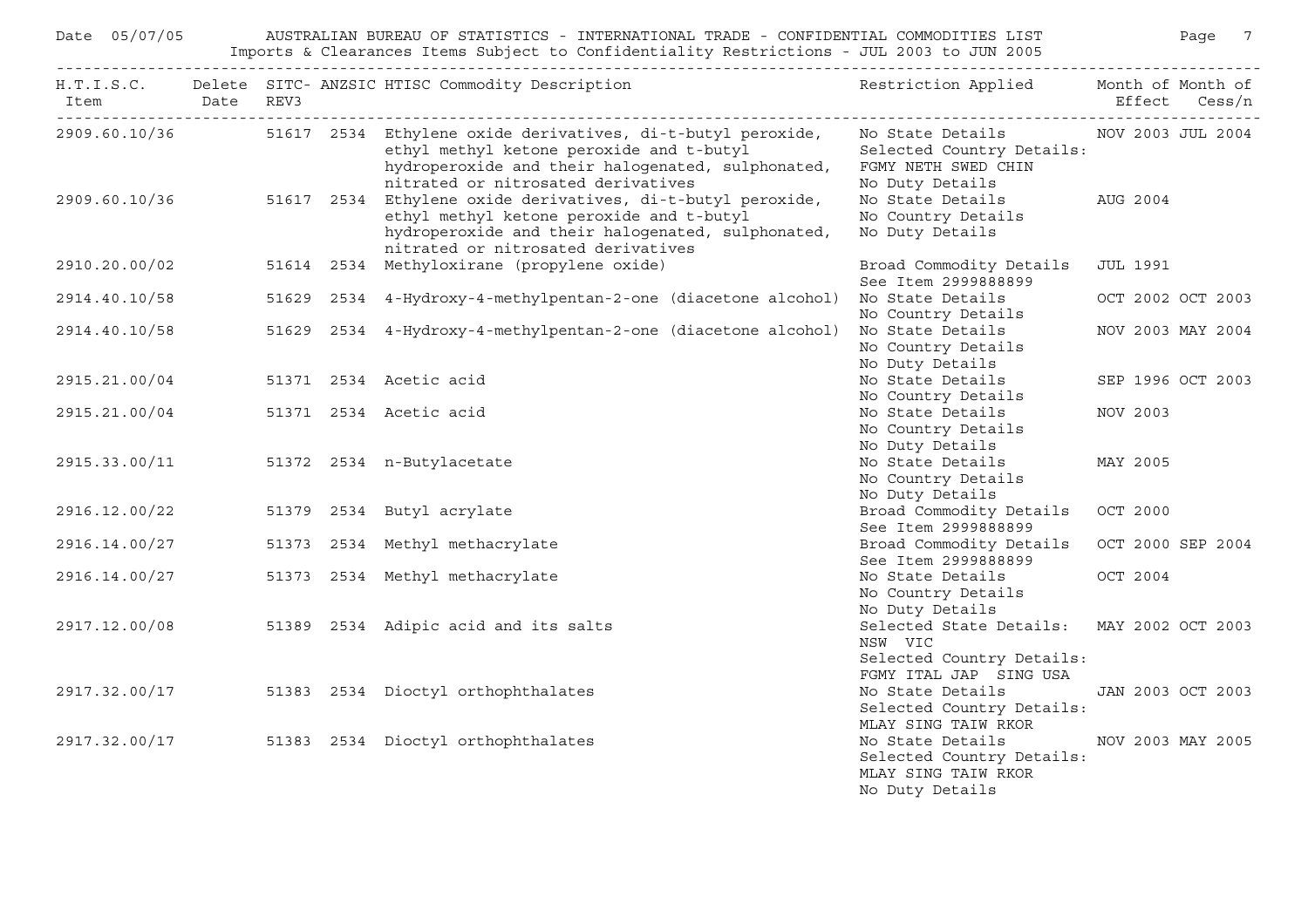| Date 05/07/05            | AUSTRALIAN BUREAU OF STATISTICS - INTERNATIONAL TRADE - CONFIDENTIAL COMMODITIES LIST<br>Paqe 8<br>Imports & Clearances Items Subject to Confidentiality Restrictions - JUL 2003 to JUN 2005 |  |                                                                                                                                                         |                                                                                                                                |                 |                                    |  |  |  |
|--------------------------|----------------------------------------------------------------------------------------------------------------------------------------------------------------------------------------------|--|---------------------------------------------------------------------------------------------------------------------------------------------------------|--------------------------------------------------------------------------------------------------------------------------------|-----------------|------------------------------------|--|--|--|
| ------------------------ |                                                                                                                                                                                              |  | H.T.I.S.C. Delete SITC- ANZSIC HTISC Commodity Description<br>Item Date REV3                                                                            | Restriction Applied                                                                                                            |                 | Month of Month of<br>Effect Cess/n |  |  |  |
| 2917.34.00/19            |                                                                                                                                                                                              |  | 51389 2534 Esters of orthophthalic acid (excl. dibutyl,<br>dioctyl, dinonyl, didecyl orthophthalates)                                                   | Broad Commodity Details<br>See Item 2999888899                                                                                 | MAY 2003        |                                    |  |  |  |
| 2917.36.00/21            |                                                                                                                                                                                              |  | 51389 2534 Terephthalic acid and its salts                                                                                                              | Broad Commodity Details<br>See Item 2999888899                                                                                 | MAR 2003        |                                    |  |  |  |
| 2918.12.00/26            |                                                                                                                                                                                              |  | 51391 2534 Tartaric acid                                                                                                                                | Broad Commodity Details<br>See Item 2999888899                                                                                 |                 | DEC 2000 APR 2004                  |  |  |  |
| 2918.12.00/26            |                                                                                                                                                                                              |  | 51391 2534 Tartaric acid                                                                                                                                | No State Details<br>No Country Details<br>No Duty Details                                                                      | MAY 2004        |                                    |  |  |  |
| 2926.10.00/20            |                                                                                                                                                                                              |  | 51483 2534 Acrylonitrile                                                                                                                                | Broad Commodity Details<br>See Item 2999888899                                                                                 |                 | OCT 1999 JUN 2004                  |  |  |  |
| 2930.40.00/33            |                                                                                                                                                                                              |  | 51544 2534 Methionine                                                                                                                                   | No State Details<br>No Country Details<br>No Duty Details                                                                      | FEB 2005        |                                    |  |  |  |
| 2933.61.00/19            |                                                                                                                                                                                              |  | 51576 2534 Melamine                                                                                                                                     | No State Details                                                                                                               | MAY 2002        |                                    |  |  |  |
| 2999.88.88/99            |                                                                                                                                                                                              |  | 51099 2534 Sum of HS Ch 29 codes confidentialised with Broad<br>Commodity Details restrictions                                                          | No State Details<br>No Country Details<br>No Duty Details                                                                      | <b>JUL 1991</b> |                                    |  |  |  |
| 3104.30.00/18            |                                                                                                                                                                                              |  | 56232 2531 Potassium sulphate (excl. tablets and similar<br>forms), in packages of a gross weight exc 10 kg                                             | No State Details<br>Selected Country Details:<br>RKOR FRAN BELG LUX                                                            |                 | <b>JUL 2003 OCT 2003</b>           |  |  |  |
| 3104.30.00/18            |                                                                                                                                                                                              |  | 56232 2531 Potassium sulphate (excl. tablets and similar<br>forms), in packages of a gross weight exc 10 kg                                             | No State Details<br>Selected Country Details:<br>RKOR FRAN BELG LUX<br>No Duty Details                                         |                 | NOV 2003 MAR 2004                  |  |  |  |
| 3104.30.00/18            |                                                                                                                                                                                              |  | 56232 2531 Potassium sulphate (excl. tablets and similar<br>forms), in packages of a gross weight exc 10 kg                                             | No State Details<br>Selected Country Details:<br>RKOR CHIN<br>No Duty Details                                                  | APR 2004        |                                    |  |  |  |
| 3206.11.00/48            |                                                                                                                                                                                              |  | 53311 2535 Pigments and preparations based on titanium<br>dioxide, containing 80% or more by weight of<br>titanium dioxide calculated on the dry weight | Selected State Details: DEC 2002 OCT 2003<br>VIC QLD NSW<br>Selected Country Details:<br>FGMY FRAN TAIW USA                    |                 |                                    |  |  |  |
| 3206.11.00/48            |                                                                                                                                                                                              |  | 53311 2535 Pigments and preparations based on titanium<br>dioxide, containing 80% or more by weight of<br>titanium dioxide calculated on the dry weight | Selected State Details: NOV 2003 FEB 2004<br>VIC QLD NSW<br>Selected Country Details:<br>FGMY FRAN TAIW USA<br>No Duty Details |                 |                                    |  |  |  |
| 3206.11.00/48            |                                                                                                                                                                                              |  | 53311 2535 Pigments and preparations based on titanium<br>dioxide, containing 80% or more by weight of<br>titanium dioxide calculated on the dry weight | Selected State Details: MAR 2004<br>NSW VIC QLD<br>Selected Country Details:<br>MLAY TAIW USA NZ<br>JAP<br>No Duty Details     |                 |                                    |  |  |  |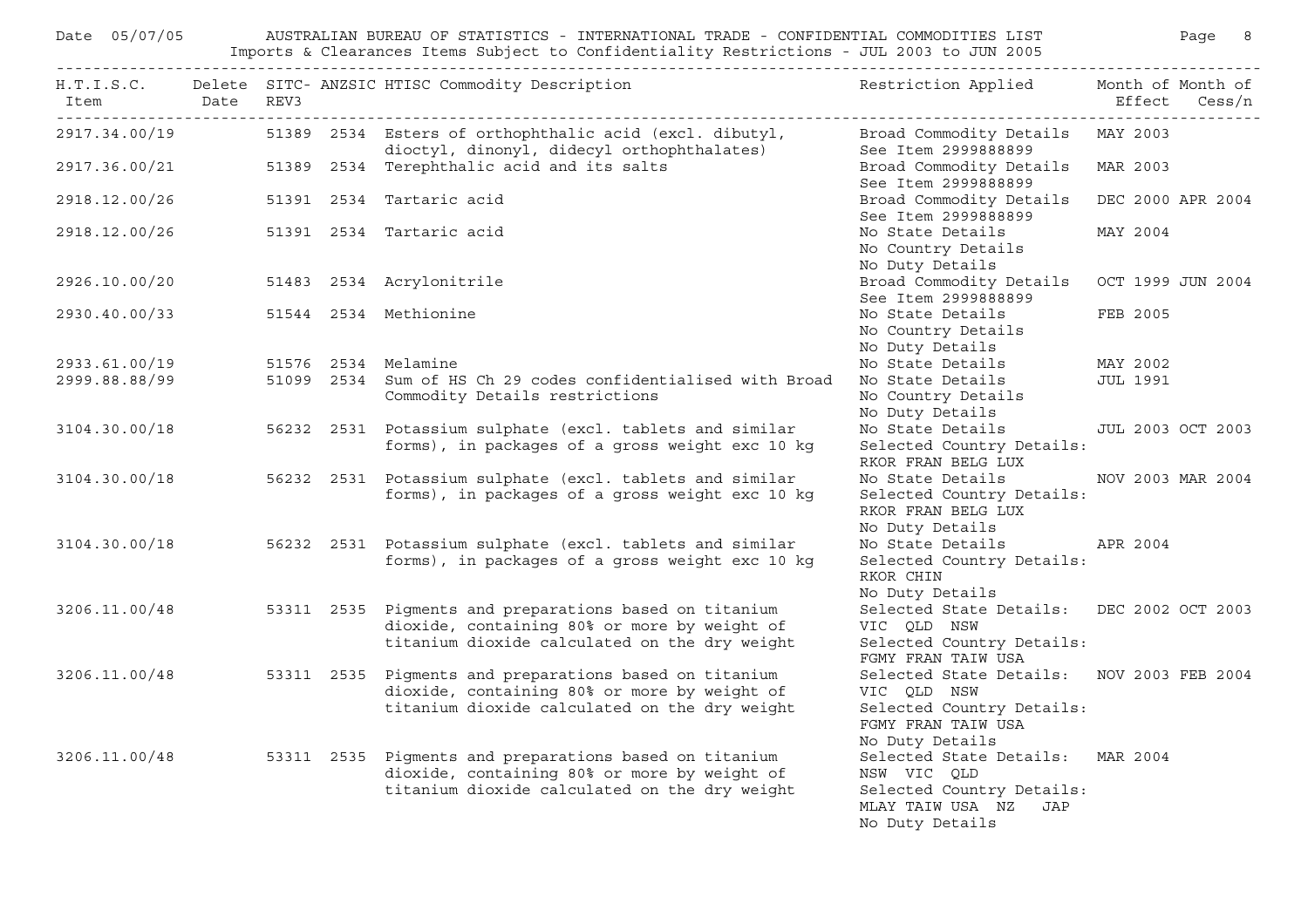| Date 05/07/05<br>AUSTRALIAN BUREAU OF STATISTICS - INTERNATIONAL TRADE - CONFIDENTIAL COMMODITIES LIST<br>Imports & Clearances Items Subject to Confidentiality Restrictions - JUL 2003 to JUN 2005 |           |  |            |                                                                                                                                                                                                                                           |                                                                                                                                                  |          | Page 9            |
|-----------------------------------------------------------------------------------------------------------------------------------------------------------------------------------------------------|-----------|--|------------|-------------------------------------------------------------------------------------------------------------------------------------------------------------------------------------------------------------------------------------------|--------------------------------------------------------------------------------------------------------------------------------------------------|----------|-------------------|
| Item                                                                                                                                                                                                | Date REV3 |  |            | H.T.I.S.C. Delete SITC- ANZSIC HTISC Commodity Description                                                                                                                                                                                | Restriction Applied Month of Month of                                                                                                            |          | Effect Cess/n     |
| 3401.20.00/05                                                                                                                                                                                       |           |  |            | 55419 2545 Soap, other than those in the form of bars, cakes, No State Details<br>moulded pieces or shapes                                                                                                                                | Selected Country Details:<br>MLAY NETH JAP<br>No Duty Details                                                                                    | JUL 2004 |                   |
| 3402.11.00/44                                                                                                                                                                                       |           |  |            | 55421 2534 Anionic alkylbenzene sulphonic acids and their<br>salts, whether or not put up for retail sale<br>(excl. those in liquid form in packs not exc 10 L<br>or in other forms in packs not exc 7 kg)                                | No State Details<br>No Country Details                                                                                                           |          | FEB 1999 OCT 2003 |
| 3402.11.00/44                                                                                                                                                                                       |           |  | 55421 2534 | Anionic alkylbenzene sulphonic acids and their<br>salts, whether or not put up for retail sale<br>(excl. those in liquid form in packs not exc 10 L<br>or in other forms in packs not exc 7 kg)                                           | No State Details<br>No Country Details<br>No Duty Details                                                                                        | NOV 2003 |                   |
| 3402.13.00/51                                                                                                                                                                                       |           |  | 55421 2534 | Non-ionic primary alcohol ethoxylates, whether or<br>not put up for retail sale (excl. in liquid form<br>in packs not exc 10 L or in other forms in packs<br>not exc 7 kg)                                                                | No State Details<br>No Country Details                                                                                                           |          | FEB 2000 AUG 2003 |
| 3402.13.00/51                                                                                                                                                                                       |           |  | 55421 2534 | Non-ionic primary alcohol ethoxylates, whether or<br>not put up for retail sale (excl. in liquid form<br>in packs not exc 10 L or in other forms in packs<br>not exc 7 kg)                                                                | No State Details<br>No Country Details<br>No Duty Details                                                                                        | SEP 2003 |                   |
| 3402.13.00/53                                                                                                                                                                                       |           |  | 55421 2534 | Non-ionic organic surface-active agents, whether<br>or not put up for retail sale (excl. primary<br>alcohol ethoxylates, alkylphenol ethoxylates and<br>in liquid forms in packs not exc 10 L or in other<br>forms in packs not exc 7 kg) | Selected Country Details: APR 2004<br>SING USA JAP<br>No Duty Details                                                                            |          |                   |
| 3406.00.00/34                                                                                                                                                                                       |           |  |            | 89931 2545 Candles, tapers and the like                                                                                                                                                                                                   | Selected State Details: NOV 2002 OCT 2003<br>VIC WA<br>Selected Country Details:<br>FGMY HONG MLAY THAI USA<br>CHIN ITAL VIET                    |          |                   |
| 3406.00.00/34                                                                                                                                                                                       |           |  |            | 89931 2545 Candles, tapers and the like                                                                                                                                                                                                   | Selected State Details: NOV 2003 SEP 2004<br>VIC WA<br>Selected Country Details:<br>FGMY HONG MLAY THAI USA<br>CHIN ITAL VIET<br>No Duty Details |          |                   |
| 3406.00.00/34                                                                                                                                                                                       |           |  |            | 89931 2545 Candles, tapers and the like                                                                                                                                                                                                   | No State Details<br>Selected Country Details:<br>VIET MLAY ITAL HONG UK<br>No Duty Details                                                       | OCT 2004 |                   |
| 3703.10.90/28                                                                                                                                                                                       |           |  |            | 88240 2831 Colour photographic paper, sensitised, unexposed,<br>in rolls of a width exc 610 mm (excl. papers of a<br>kind used in the production of heliographic<br>prints, blue-prints and like prints)                                  | No Commodity Details                                                                                                                             |          | SEP 1999 JAN 2005 |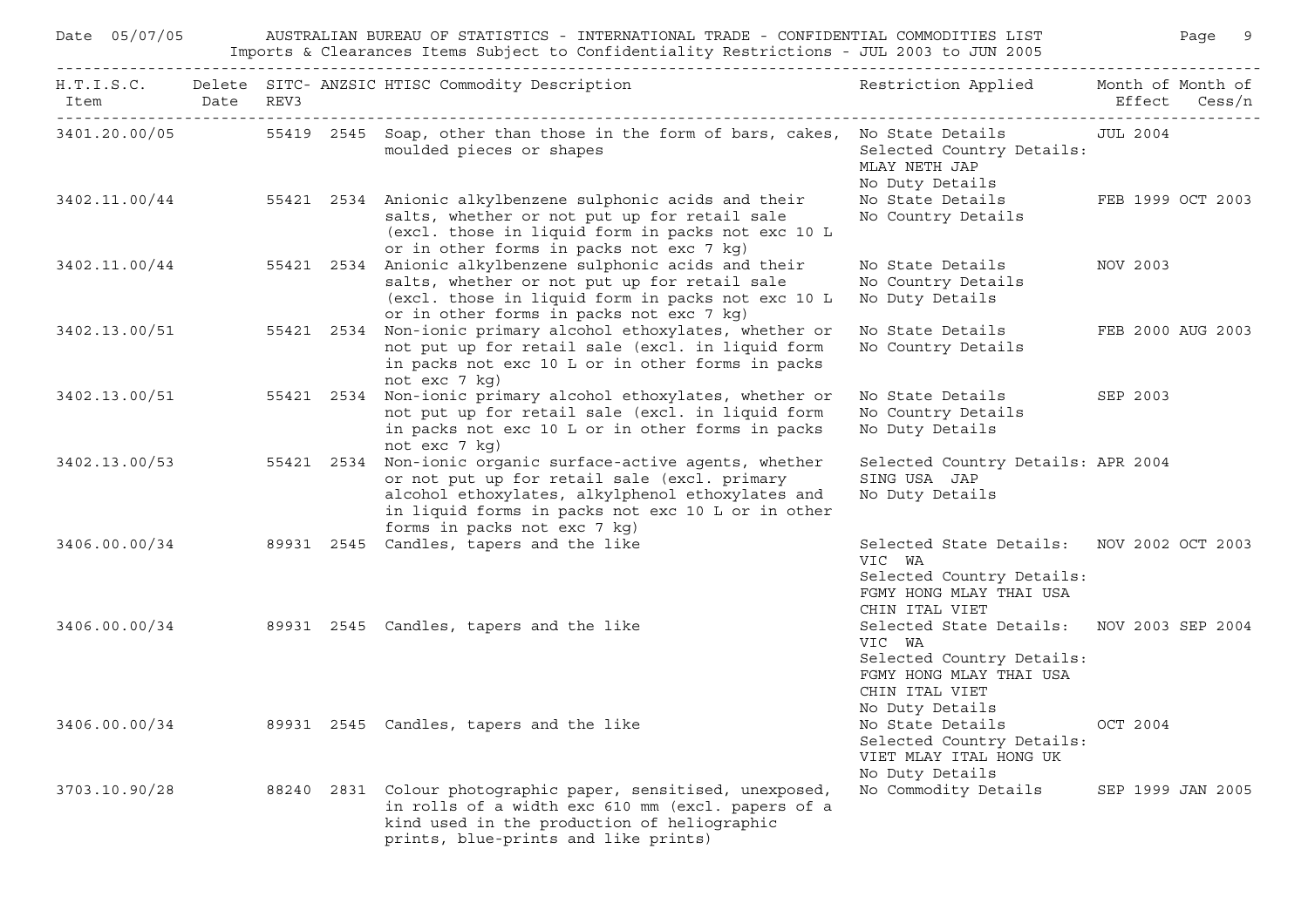| Date 05/07/05 |           |            | AUSTRALIAN BUREAU OF STATISTICS - INTERNATIONAL TRADE - CONFIDENTIAL COMMODITIES LIST<br>Imports & Clearances Items Subject to Confidentiality Restrictions - JUL 2003 to JUN 2005 | Page 10                                                                                                        |                   |                   |  |  |
|---------------|-----------|------------|------------------------------------------------------------------------------------------------------------------------------------------------------------------------------------|----------------------------------------------------------------------------------------------------------------|-------------------|-------------------|--|--|
| Item          | Date REV3 |            | H.T.I.S.C. Delete SITC-ANZSIC HTISC Commodity Description Nestriction Applied Month of Month of                                                                                    |                                                                                                                |                   | Effect Cess/n     |  |  |
| 3703.20.00/09 |           |            | 88240 2831 Photographic paper, paperboard and textiles,<br>sensitised, unexposed, for colour photography<br>(polychrome) (excl. rolls exc 610 mm width)                            | No State Details<br>No Country Details                                                                         | MAR 2002 OCT 2003 |                   |  |  |
| 3703.20.00/09 |           |            | 88240 2831 Photographic paper, paperboard and textiles,<br>sensitised, unexposed, for colour photography<br>(polychrome) (excl. rolls exc 610 mm width)                            | No State Details<br>No Country Details<br>No Duty Details                                                      | NOV 2003          |                   |  |  |
| 3806.30.00/17 |           |            | 59814 2533 Ester gums                                                                                                                                                              | No Commodity Details                                                                                           | APR 2002          |                   |  |  |
| 3815.90.00/20 |           |            | 59889 2549 Reaction initiators, reaction accelerators and<br>catalytic preparations (excl. supported<br>catalysts)                                                                 | No State Details<br>No Country Details                                                                         | AUG 2002 OCT 2003 |                   |  |  |
| 3815.90.00/20 |           |            | 59889 2549 Reaction initiators, reaction accelerators and<br>catalytic preparations (excl. supported<br>catalysts)                                                                 | No State Details<br>No Country Details<br>No Duty Details                                                      |                   | NOV 2003 APR 2004 |  |  |
| 3815.90.00/20 |           | 59889 2549 | Reaction initiators, reaction accelerators and<br>catalytic preparations (excl. supported<br>catalysts)                                                                            | No State Details<br>Selected Country Details:<br>NETH USA SING BELG<br>No Duty Details                         | MAY 2004          |                   |  |  |
| 3823.12.00/02 |           |            | 43131 2534 Oleic acid                                                                                                                                                              | No State Details<br>No Country Details<br>No Duty Details                                                      | <b>JUL 2004</b>   |                   |  |  |
| 3901.10.00/01 |           |            | 57111 2533 Linear low density polyethylene (LLDPE), having a<br>specific gravity of less than 0.94, in primary<br>forms                                                            | No State Details<br>No Country Details                                                                         |                   | JUN 2002 OCT 2003 |  |  |
| 3901.10.00/01 |           |            | 57111 2533 Linear low density polyethylene (LLDPE), having a<br>specific gravity of less than 0.94, in primary<br>forms                                                            | No State Details<br>No Country Details<br>No Duty Details                                                      | NOV 2003          |                   |  |  |
| 3901.10.00/02 |           | 57111 2533 | Low density polyethylene (LDPE), having a specific<br>gravity of less than 0.94 (excl. linear low<br>density polyethylene), in primary forms                                       | No State Details<br>Selected Country Details:<br>BELG LUX FINL FGMY ISRA<br>SING SWED MLAY                     |                   | JUL 2003 OCT 2003 |  |  |
| 3901.10.00/02 |           |            | 57111 2533 Low density polyethylene (LDPE), having a specific<br>gravity of less than 0.94 (excl. linear low<br>density polyethylene), in primary forms                            | No State Details<br>Selected Country Details:<br>BELG LUX FINL FGMY ISRA<br>SING SWED MLAY<br>No Duty Details  | NOV 2003          |                   |  |  |
| 3901.20.00/03 |           |            | 57112 2533 Polyethylene having a specific gravity of 0.94 or No State Details JUN 2002 OCT 2003<br>more, in primary forms and the selected Country Details:                        | INDO KUWA MLAY SING SWED<br>FINL PORT UAEM                                                                     |                   |                   |  |  |
| 3901.20.00/03 |           |            | 57112 2533 Polyethylene having a specific gravity of 0.94 or<br>more, in primary forms                                                                                             | No State Details<br>Selected Country Details:<br>INDO KUWA MLAY SING SWED<br>FINL PORT UAEM<br>No Duty Details | NOV 2003 MAY 2004 |                   |  |  |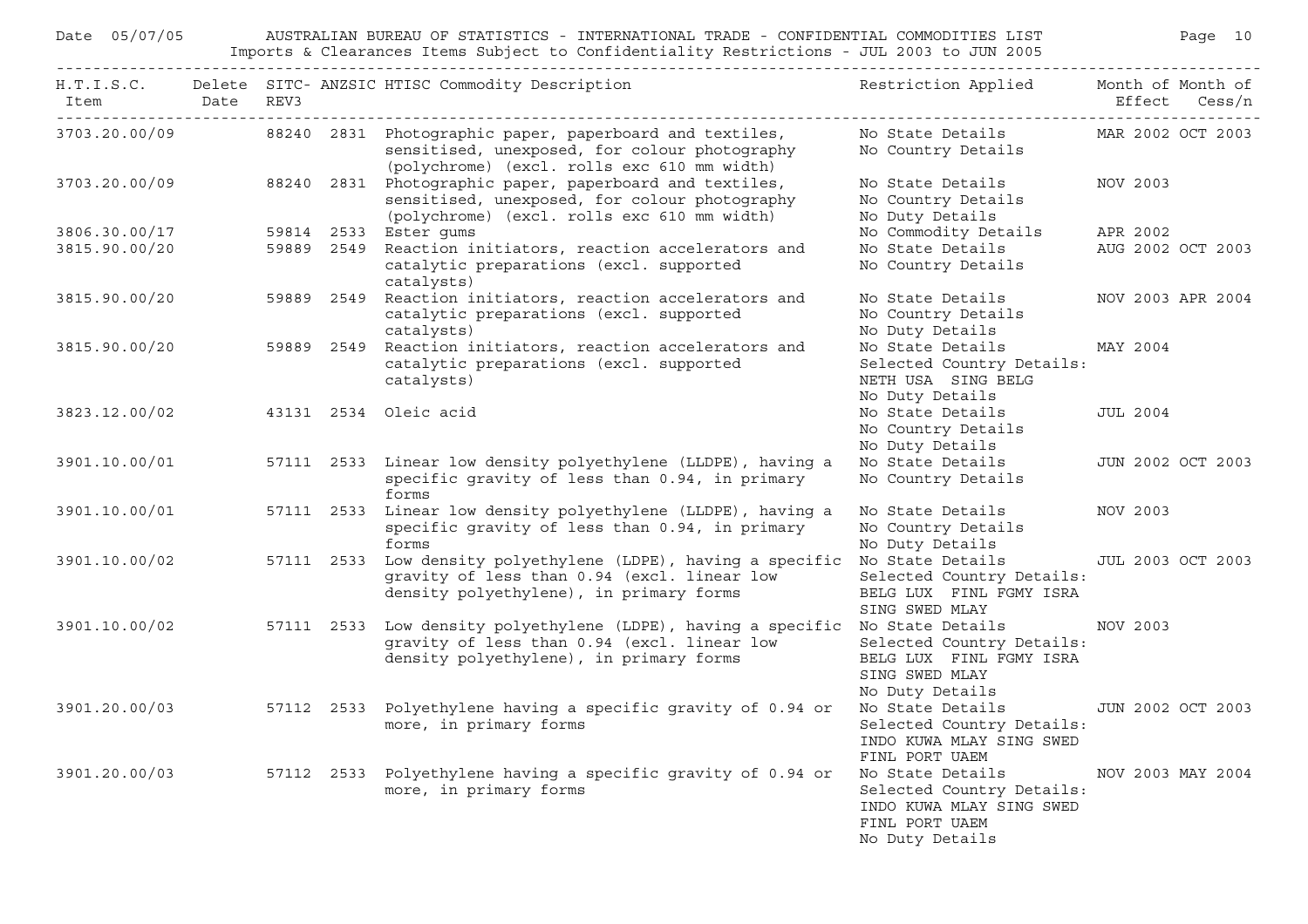| Date 05/07/05  | Page 11<br>AUSTRALIAN BUREAU OF STATISTICS - INTERNATIONAL TRADE - CONFIDENTIAL COMMODITIES LIST<br>Imports & Clearances Items Subject to Confidentiality Restrictions - JUL 2003 to JUN 2005 |  |                                                                                                                                |                                                                                                                          |                   |                   |  |  |  |  |
|----------------|-----------------------------------------------------------------------------------------------------------------------------------------------------------------------------------------------|--|--------------------------------------------------------------------------------------------------------------------------------|--------------------------------------------------------------------------------------------------------------------------|-------------------|-------------------|--|--|--|--|
| Item Date REV3 |                                                                                                                                                                                               |  | H.T.I.S.C. Delete SITC- ANZSIC HTISC Commodity Description                                                                     | Restriction Applied Month of Month of                                                                                    | Effect Cess/n     |                   |  |  |  |  |
|                |                                                                                                                                                                                               |  | 3901.20.00/03 57112 2533 Polyethylene having a specific gravity of 0.94 or No State Details<br>more, in primary forms          | Selected Country Details:<br>INDO KUWA MLAY SING SWED<br>FINL PORT UAEM BELG USA<br>No Duty Details                      | JUN 2004          |                   |  |  |  |  |
| 3901.90.00/06  |                                                                                                                                                                                               |  | 57190 2533 Polymers of ethylene, in primary forms (excl.<br>polyethylene and ethylene-vinyl acetate<br>copolymers)             | No State Details<br>No Country Details<br>No Duty Details                                                                | APR 2005          |                   |  |  |  |  |
| 3903.11.00/12  |                                                                                                                                                                                               |  | 57211 2533 Expansible polystyrene, in primary forms                                                                            | No State Details MOV 2002 OCT 2003<br>Selected Country Details:<br>MLAY TAIW CHIN SING RKOR                              |                   |                   |  |  |  |  |
| 3903.11.00/12  |                                                                                                                                                                                               |  | 57211 2533 Expansible polystyrene, in primary forms                                                                            | No State Details<br>Selected Country Details:<br>MLAY TAIW CHIN SING RKOR<br>No Duty Details                             | NOV 2003          |                   |  |  |  |  |
| 3904.10.00/18  |                                                                                                                                                                                               |  | 57311 2533 Polyvinyl chloride, not mixed with any other<br>substances (excl. paste making), in primary forms                   | No State Details<br>Selected Country Details:<br>SING COMB FGMY INDO ISRA<br>PORT SWED TAIW SAFR THAI                    |                   | SEP 2002 OCT 2003 |  |  |  |  |
| 3904.10.00/18  |                                                                                                                                                                                               |  | 57311 2533 Polyvinyl chloride, not mixed with any other<br>substances (excl. paste making), in primary forms                   | No State Details<br>Selected Country Details:<br>SING COMB FGMY INDO ISRA<br>PORT SWED TAIW SAFR THAI<br>No Duty Details | NOV 2003          |                   |  |  |  |  |
| 3904.21.00/19  |                                                                                                                                                                                               |  | 57312 2533 Non-plasticised polyvinyl chloride, mixed with<br>other substances, in primary forms                                | Selected State Details: MAR 2003 SEP 2003<br>SA OLD<br>Selected Country Details:<br>SING NZ USA                          |                   |                   |  |  |  |  |
| 3904.21.00/19  |                                                                                                                                                                                               |  | 57312 2533 Non-plasticised polyvinyl chloride, mixed with<br>other substances, in primary forms                                | No Commodity Details                                                                                                     | OCT 2003          |                   |  |  |  |  |
| 3907.20.00/36  |                                                                                                                                                                                               |  | 57419 2533 Propylene oxide based polyols (excl. polyethylen<br>oxide and polyethylene qlycols), in primary forms               | No State Details<br>Selected Country Details:<br>SING UK JAP NETH                                                        | APR 2002 OCT 2003 |                   |  |  |  |  |
| 3907.20.00/36  |                                                                                                                                                                                               |  | 57419 2533 Propylene oxide based polyols (excl. polyethylen<br>oxide and polyethylene qlycols), in primary forms               | No State Details<br>Selected Country Details:<br>SING UK JAP NETH<br>No Duty Details                                     | NOV 2003 APR 2004 |                   |  |  |  |  |
|                |                                                                                                                                                                                               |  | 3907.20.00/36 57419 2533 Propylene oxide based polyols (excl. polyethylen<br>oxide and polyethylene glycols), in primary forms | No Commodity Details MAY 2004 SEP 2004                                                                                   |                   |                   |  |  |  |  |
| 3907.20.00/36  |                                                                                                                                                                                               |  | 57419 2533 Propylene oxide based polyols (excl. polyethylen<br>oxide and polyethylene glycols), in primary forms               | No State Details<br>No Country Details<br>No Duty Details                                                                | OCT 2004          |                   |  |  |  |  |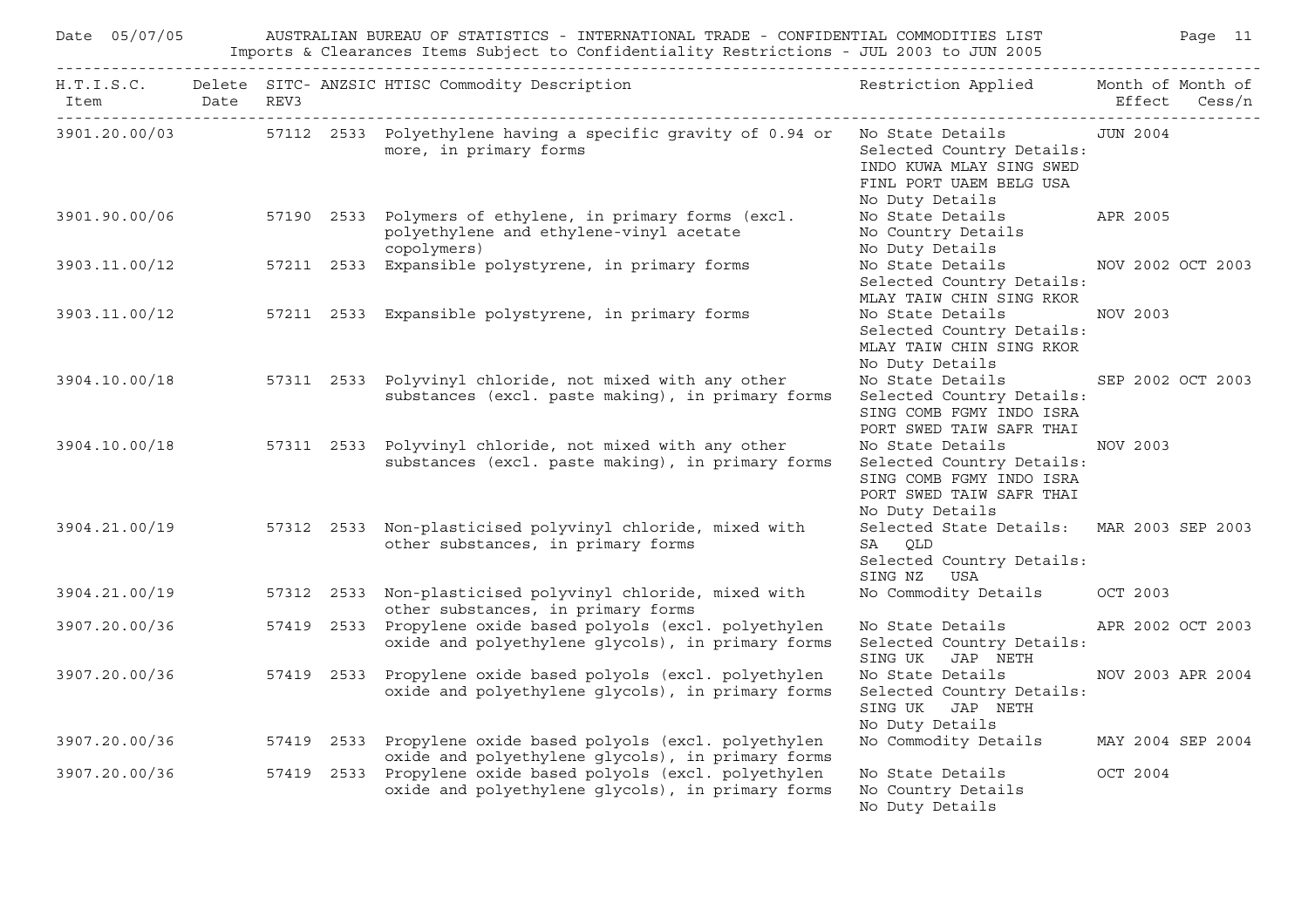| Date 05/07/05<br>AUSTRALIAN BUREAU OF STATISTICS - INTERNATIONAL TRADE - CONFIDENTIAL COMMODITIES LIST<br>Imports & Clearances Items Subject to Confidentiality Restrictions - JUL 2003 to JUN 2005 |  |  |            |                                                                                                                                                                                                |                                                                                                              |                               |
|-----------------------------------------------------------------------------------------------------------------------------------------------------------------------------------------------------|--|--|------------|------------------------------------------------------------------------------------------------------------------------------------------------------------------------------------------------|--------------------------------------------------------------------------------------------------------------|-------------------------------|
| Item Date REV3                                                                                                                                                                                      |  |  |            | H.T.I.S.C. Delete SITC- ANZSIC HTISC Commodity Description                                                                                                                                     | Restriction Applied Month of Month of                                                                        | Effect Cess/n                 |
|                                                                                                                                                                                                     |  |  |            | 3907.20.00/37 57419 2533 Polyethers (excl. polyacetals, polyethylene oxide, No State Details JUL 2003 OCT 2003<br>polyethylene glycols and propylene oxide based<br>polyols), in primary forms | Selected Country Details:<br>BELG LUX JAP NETH RKOR<br>USA                                                   |                               |
|                                                                                                                                                                                                     |  |  |            | 3907.20.00/37 57419 2533 Polyethers (excl. polyacetals, polyethylene oxide,<br>polyethylene glycols and propylene oxide based<br>polyols), in primary forms                                    | No State Details<br>Selected Country Details:<br>RKOR INDO NETH HONG JAP<br><b>BELG</b><br>No Duty Details   | NOV 2003                      |
|                                                                                                                                                                                                     |  |  |            | 3907.60.00/19 57433 2533 Polyethylene terephthalate in primary forms                                                                                                                           | Selected State Details: FEB 2002 NOV 2003<br>NSW VIC<br>Selected Country Details:<br>INDO RKOR TAIW THAI USA |                               |
| 3907.60.00/19                                                                                                                                                                                       |  |  |            | 57433 2533 Polyethylene terephthalate in primary forms                                                                                                                                         | No State Details<br>Selected Country Details:<br>INDO RKOR TAIW THAI USA<br>SING<br>No Duty Details          | DEC 2003                      |
| 3907.91.00/33                                                                                                                                                                                       |  |  |            | 3907.91.00/32 57434 2533 Vinyl ester resin<br>57434 2533 Unsaturated polyester (excl. vinyl ester resin)                                                                                       | No Commodity Details<br>No State Details<br>Selected Country Details:<br>ITAL SAFR TAIW RKOR JAP             | AUG 2004<br>OCT 2002 OCT 2003 |
|                                                                                                                                                                                                     |  |  |            | 3907.91.00/33 57434 2533 Unsaturated polyester (excl. vinyl ester resin)                                                                                                                       | No State Details<br>Selected Country Details:<br>ITAL SAFR TAIW RKOR JAP<br>No Duty Details                  | NOV 2003 JUL 2004             |
|                                                                                                                                                                                                     |  |  |            | 3907.91.00/33 57434 2533 Unsaturated polyester (excl. vinyl ester resin)                                                                                                                       | No State Details<br>Selected Country Details:<br>SAFR RKOR USA TAIW<br>No Duty Details                       | AUG 2004                      |
| 3909.10.00/27                                                                                                                                                                                       |  |  |            | 57541 2533 Urea resins and thiourea resins in primary forms                                                                                                                                    | No State Details<br>Selected Country Details:<br>MLAY FGMY UK<br>No Duty Details                             | MAY 2004 AUG 2004             |
| 3910.00.00/06                                                                                                                                                                                       |  |  |            | 57593 2533 Silicone fluids and silicone rubber in primary<br>forms                                                                                                                             | No State Details<br>No Country Details                                                                       | MAR 2002 OCT 2003             |
| 3910.00.00/06                                                                                                                                                                                       |  |  |            | 57593 2533 Silicone fluids and silicone rubber in primary<br>forms                                                                                                                             | No State Details<br>No Country Details<br>No Duty Details                                                    | NOV 2003                      |
| 3920.20.00/01                                                                                                                                                                                       |  |  | 58222 2563 | Biaxially oriented, metallised film of polymers of No State Details<br>propylene, non-cellular not exc 0.08 mm in<br>thickness (excl. self-adhesive)                                           | No Country Details                                                                                           | AUG 2002 OCT 2003             |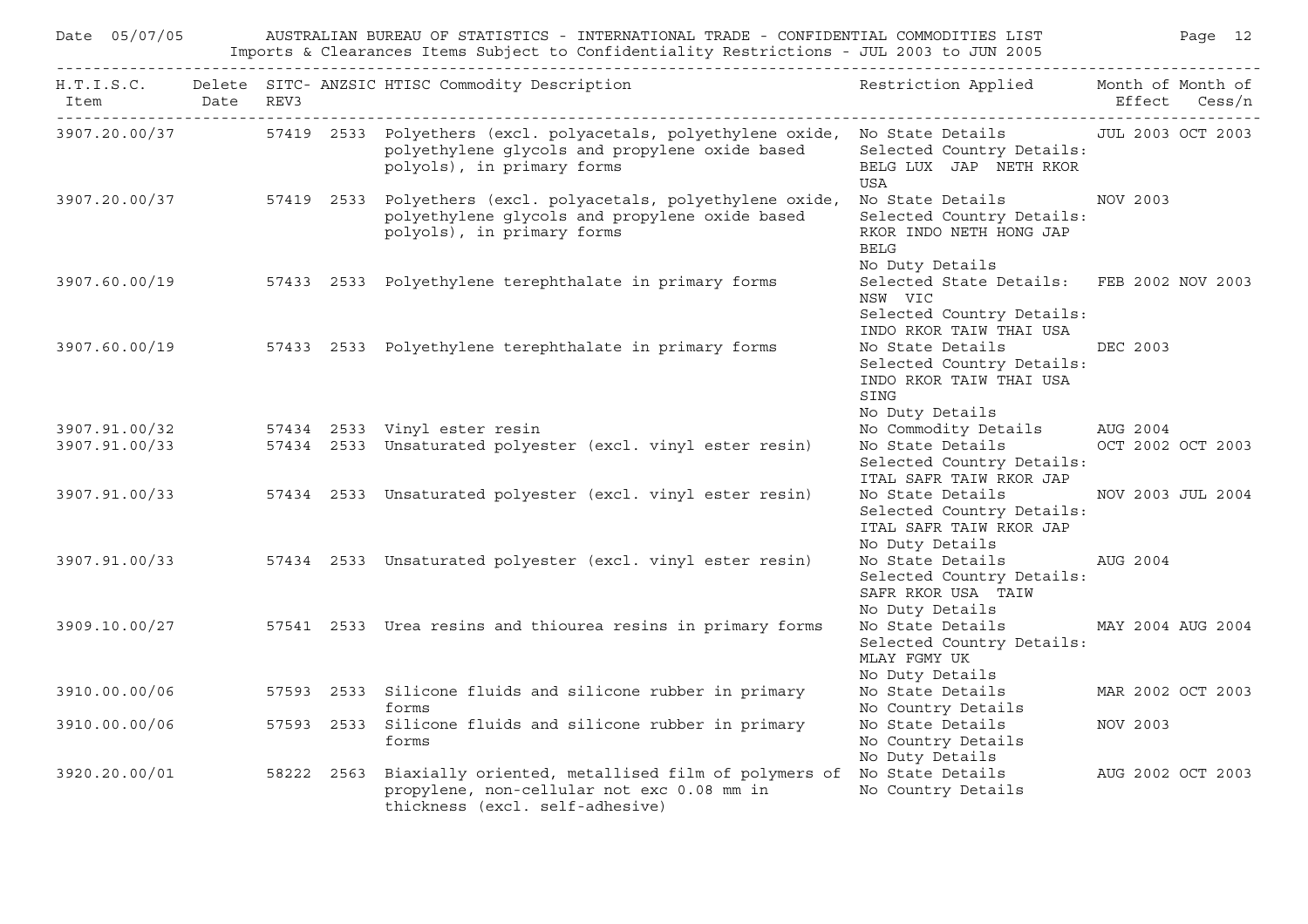| Date 05/07/05      | AUSTRALIAN BUREAU OF STATISTICS - INTERNATIONAL TRADE - CONFIDENTIAL COMMODITIES LIST<br>Imports & Clearances Items Subject to Confidentiality Restrictions - JUL 2003 to JUN 2005 |      | Page 13    |                                                                                                                                                                                                                                                               |                                                                                                                    |                   |                   |
|--------------------|------------------------------------------------------------------------------------------------------------------------------------------------------------------------------------|------|------------|---------------------------------------------------------------------------------------------------------------------------------------------------------------------------------------------------------------------------------------------------------------|--------------------------------------------------------------------------------------------------------------------|-------------------|-------------------|
| H.T.I.S.C.<br>Item | Date                                                                                                                                                                               | REV3 |            | Delete SITC- ANZSIC HTISC Commodity Description                                                                                                                                                                                                               | Restriction Applied                                                                                                | Month of Month of | Effect Cess/n     |
| 3920.20.00/01      |                                                                                                                                                                                    |      |            | 58222 2563 Biaxially oriented, metallised film of polymers of No State Details<br>propylene, non-cellular not exc 0.08 mm in<br>thickness (excl. self-adhesive)                                                                                               | No Country Details<br>No Duty Details                                                                              | NOV 2003          |                   |
| 3921.11.00/16      |                                                                                                                                                                                    |      | 58291 2563 | Cellular plates, sheets, film, foil and strip of<br>polymers of styrene (excl. those of 3919 and<br>3920)                                                                                                                                                     | No State Details<br>Selected Country Details:<br>SAUD UK USA TURK CAN<br>SPAI                                      | NOV 2002 OCT 2003 |                   |
| 3921.11.00/16      |                                                                                                                                                                                    |      | 58291 2563 | Cellular plates, sheets, film, foil and strip of<br>polymers of styrene (excl. those of 3919 and<br>3920)                                                                                                                                                     | No State Details<br>Selected Country Details:<br>SAUD UK USA TURK CAN<br>SPAI<br>No Duty Details                   | NOV 2003          |                   |
| 3921.19.00/42      |                                                                                                                                                                                    |      |            | 58291 2563 Cellular plates, sheet, film, foil and strip of<br>other plastics other than polymers of styrene,<br>polymers of vinyl chloride and ethylene; low<br>density polyethylene, polyurethanes, and<br>regenerated cellulose                             | No State Details<br>Selected Country Details:<br>FRAN FGMY INDO SWED CHIN<br>No Duty Details                       | AUG 2004          |                   |
| 4008.21.10/34      |                                                                                                                                                                                    |      | 62133 2559 | Natural rubber sheets produced by adding<br>vulcanising agents directly to fresh field latex<br>before coagulation, containing not less than 90%<br>natural rubber hydrocarbons                                                                               | No Commodity Details                                                                                               | <b>JAN 2000</b>   |                   |
| 4009.21.90/90      |                                                                                                                                                                                    |      | 62142 2559 | Tubes, pipes and hoses of vulcanised rubber (excl.<br>hard rubber and those of a kind used as<br>components in passenger motor vehicles),<br>reinforced or otherwise combined only with metal,<br>without fittings                                            | No State Details<br>Selected Country Details:<br>SING MLAY ITAL                                                    | APR 2002 AUG 2003 |                   |
| 4009.21.90/90      |                                                                                                                                                                                    |      | 62142 2559 | Tubes, pipes and hoses of vulcanised rubber (excl.<br>hard rubber and those of a kind used as<br>components in passenger motor vehicles),<br>reinforced or otherwise combined only with metal,<br>without fittings                                            | Selected State Details: SEP 2003 MAR 2005<br>NSW VIC<br>Selected Country Details:<br>ITAL MLAY<br>No Duty Details  |                   |                   |
| 4009.21.90/90      |                                                                                                                                                                                    |      | 62142 2559 | Tubes, pipes and hoses of vulcanised rubber (excl.<br>hard rubber and those of a kind used as<br>components in passenger motor vehicles),<br>reinforced or otherwise combined only with metal,<br>without fittings                                            | Selected State Details: APR 2005<br>NSW VIC<br>Selected Country Details:<br>FGMY INIA ITAL MLAY<br>No Duty Details |                   |                   |
| 4802.55.90/02      |                                                                                                                                                                                    |      | 64126 2331 | Paper & paperboard in rolls containing fibres<br>obtained from a mechanical or chemi-mechanical<br>process, consisting of =< 10% of the total fibre<br>content & weighing 90 g/m2 or more but less than<br>150 q/m2 of a width not exceeding 15 cm            | No State Details<br>Selected Country Details:<br>DENM FGMY INDO                                                    | JAN 2002 AUG 2003 |                   |
| 4802.55.90/02      |                                                                                                                                                                                    |      |            | 64126 2331 Paper & paperboard in rolls containing fibres<br>obtained from a mechanical or chemi-mechanical<br>process, consisting of =< 10% of the total fibre<br>content & weighing 90 g/m2 or more but less than<br>150 g/m2 of a width not exceeding 15 cm | No State Details<br>Selected Country Details:<br>DENM FGMY INDO UK<br>No Duty Details                              |                   | SEP 2003 APR 2005 |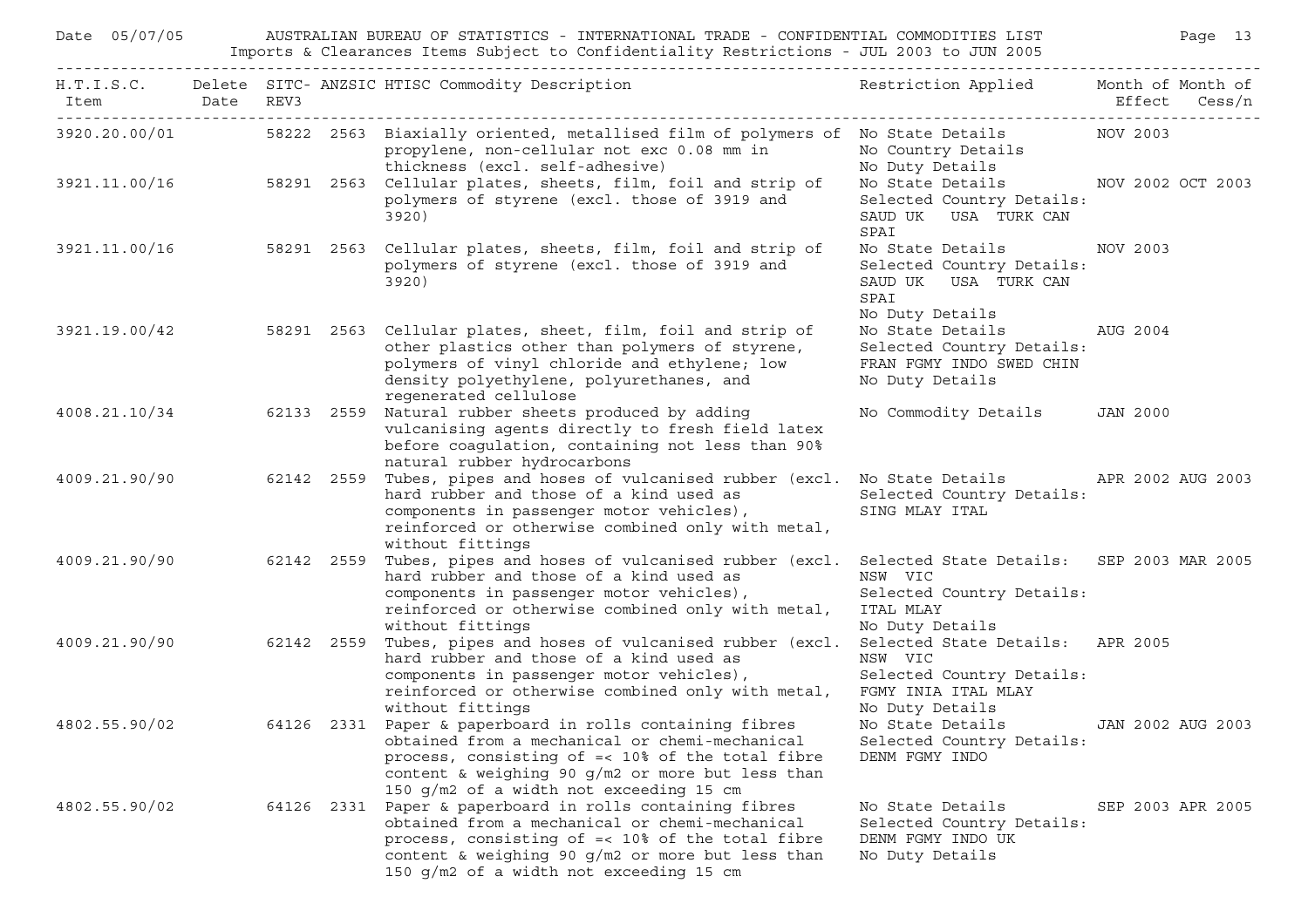| Date 05/07/05      |           |  | AUSTRALIAN BUREAU OF STATISTICS - INTERNATIONAL TRADE - CONFIDENTIAL COMMODITIES LIST<br>Imports & Clearances Items Subject to Confidentiality Restrictions - JUL 2003 to JUN 2005                                                                                                                    |                                                                                                      | Page 14           |
|--------------------|-----------|--|-------------------------------------------------------------------------------------------------------------------------------------------------------------------------------------------------------------------------------------------------------------------------------------------------------|------------------------------------------------------------------------------------------------------|-------------------|
| H.T.I.S.C.<br>Item | Date REV3 |  | Delete SITC-ANZSIC HTISC Commodity Description                                                                                                                                                                                                                                                        | Restriction Applied Month of Month of                                                                | Effect Cess/n     |
|                    |           |  | 4802.55.90/02 64126 2331 Paper & paperboard in rolls containing fibres No State Details MAY 2005<br>obtained from a mechanical or chemi-mechanical<br>process, consisting of =< 10% of the total fibre<br>content & weighing 90 g/m2 or more but less than<br>150 g/m2 of a width not exceeding 15 cm | No Country Details<br>No Duty Details                                                                |                   |
|                    |           |  | 4802.55.90/27 64126 2331 Paper & paperboard in rolls containing fibres<br>obtained from a mechanical or chemi-mechanical<br>process, consisting of =< 10% of the total fibre<br>content & weighing 40 g/m2 or more but less than<br>90 g/m2 of a width not exceeding 15 cm                            | No State Details<br>Selected Country Details:<br>INDO CHIN USA FGMY<br>No Duty Details               | JUL 2004          |
|                    |           |  | 4802.56.10/03 64126 2331 White printing and writing paper & paperboard<br>(excl. watermarked), in sheets 197 mm by 210 mm<br>(A4), with fibres obtained from mech or<br>chemi-mechanical process < 10% of fibre content<br>$\Rightarrow$ 40 g/m2 and < 90 g/m2                                        | No State Details JUL 2003 OCT 2003<br>Selected Country Details:<br>FINL ASTA RUSS                    |                   |
| 4802.56.10/03      |           |  | 64126 2331 White printing and writing paper & paperboard<br>(excl. watermarked), in sheets 197 mm by 210 mm<br>(A4), with fibres obtained from mech or<br>chemi-mechanical process < 10% of fibre content<br>$\Rightarrow$ 40 g/m2 and < 90 g/m2                                                      | No State Details MOV 2003 SEP 2004<br>Selected Country Details:<br>FINL ASTA RUSS<br>No Duty Details |                   |
| 4802.56.10/03      |           |  | 64126 2331 White printing and writing paper & paperboard<br>(excl. watermarked), in sheets 197 mm by 210 mm<br>(A4), with fibres obtained from mech or<br>chemi-mechanical process < 10% of fibre content<br>$\Rightarrow$ 40 g/m2 and < 90 g/m2                                                      | No State Details 0CT 2004<br>Selected Country Details:<br>FINL MLAY RUSS<br>No Duty Details          |                   |
| 4802.57.90/16      |           |  | 64126 2331 White printing and writing paper & paperboard<br>(excl. watermarked $\&$ in sheets one side $\lt$ = 435 mm<br>& the other $<=$ 297 mm), with fibres obtained from<br>mech or chemi-mechanical process < 10% of fibre<br>content => 40 g/m2 and < 90 g/m2                                   | No State Details<br>No Country Details<br>No Duty Details                                            | JUL 2004          |
| 4802.57.90/20      |           |  | 64126 2331 White paper & printing and writing paperboard<br>(excl. watermarked & in sheets one side <= 435 mm<br>& the other $<=$ 297 mm), with fibres obtained from<br>mech or chemi-mechanical process < 10% of fibre<br>content => 90 $q/m2$ and < 150 $q/m2$                                      | No State Details<br>No Country Details<br>No Duty Details                                            | JUL 2004          |
| 4802.58.99/40      |           |  | 64127 2331 White paper & paperboard (excl. HS48025891 and<br>48025892) with fibres obtained from mechanical or Selected Country Details:<br>chemi-mechanical process < 10% of fibre content ><br>$205$ g/m2                                                                                           | No State Details<br>INDO BELG NETH<br>No Duty Details                                                | JUL 2004          |
| 4809.20.00/43      |           |  | 64131 2949 Self-copy paper, in rolls of a width exceeding 36<br>cm                                                                                                                                                                                                                                    | No State Details<br>No Country Details                                                               | JUN 2002 OCT 2003 |
| 4809.20.00/43      |           |  | 64131 2949 Self-copy paper, in rolls of a width exceeding 36<br>$\rm cm$                                                                                                                                                                                                                              | No State Details<br>No Country Details<br>No Duty Details                                            | NOV 2003          |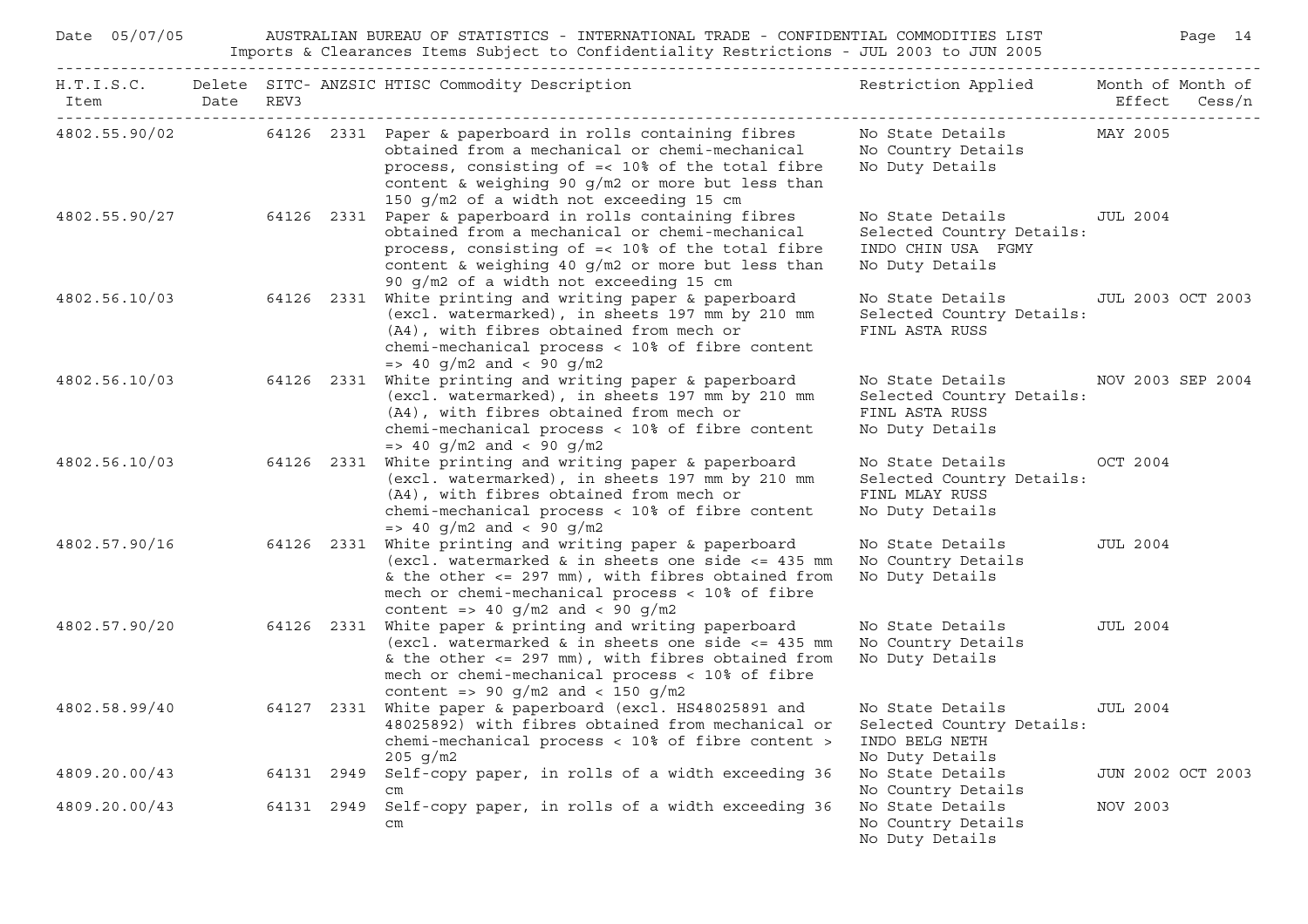| Date 05/07/05  |  | AUSTRALIAN BUREAU OF STATISTICS - INTERNATIONAL TRADE - CONFIDENTIAL COMMODITIES LIST<br>Page 15<br>Imports & Clearances Items Subject to Confidentiality Restrictions - JUL 2003 to JUN 2005                                                                                              |                                                                                                          |                   |  |  |
|----------------|--|--------------------------------------------------------------------------------------------------------------------------------------------------------------------------------------------------------------------------------------------------------------------------------------------|----------------------------------------------------------------------------------------------------------|-------------------|--|--|
| Item Date REV3 |  | H.T.I.S.C. Delete SITC- ANZSIC HTISC Commodity Description                                                                                                                                                                                                                                 | Restriction Applied Month of Month of                                                                    | Effect Cess/n     |  |  |
|                |  | 4809.20.00/44 64131 2949 Self-copy paper, in rectangular sheets with at<br>least one side exceeding 36 cm in unfolded state                                                                                                                                                                | No State Details [JUL 2003 OCT 2003<br>Selected Country Details:<br>BELG LUX FRAN FGMY INDO<br>THAI UK   |                   |  |  |
|                |  | 4809.20.00/44 64131 2949 Self-copy paper, in rectangular sheets with at<br>least one side exceeding 36 cm in unfolded state                                                                                                                                                                | No State Details<br>Selected Country Details:<br>BELG LUX FRAN FGMY INDO<br>THAI UK<br>No Duty Details   | NOV 2003 AUG 2004 |  |  |
|                |  | 4809.20.00/44 64131 2949 Self-copy paper, in rectangular sheets with at<br>least one side exceeding 36 cm in unfolded state                                                                                                                                                                | No State Details<br>Selected Country Details:<br>THAI FGMY NETH JAP<br>No Duty Details                   | SEP 2004          |  |  |
|                |  | 4810.13.90/53 64133 2331 Paper and paperboard, in rolls, coated on two<br>sides with Kaolin or other inorganic substances,<br>weighing $\le$ 150 g/m2 where $\le$ 10% of the total<br>fibre content is obtained by a chemi-/mechanical<br>process excl. cast coated paper and paperboard   | No State Details<br>Selected Country Details:<br>INDO ITAL SWED JAP<br>No Duty Details                   | JUL 2004          |  |  |
|                |  | $4810.19.10/70$ 64133 2331 Cast coated paper & paperboard =< 10% of total<br>fibre content obtained by mechanical process, in<br>strips < 15cm or sheets one side > 36cm & other ><br>15cm (excl. sheets one side =< $435$ mm & the other <<br>297mm) one or both sides coated, > 150 g/m2 | No State Details<br>No Country Details                                                                   | JAN 2002 OCT 2003 |  |  |
|                |  | 4810.19.10/70 64133 2331 Cast coated paper & paperboard =< 10% of total<br>fibre content obtained by mechanical process, in<br>strips < 15cm or sheets one side > 36cm & other ><br>15cm (excl. sheets one side =< 435mm & the other <<br>297mm) one or both sides coated, > 150 g/m2      | No State Details MOV 2003<br>No Country Details<br>No Duty Details                                       |                   |  |  |
|                |  | 4810.19.90/55 64132 2331 Paper & p'board, coated on both sides with kaolin<br>or other inorganic substance, =< 10% of total<br>fibre content obtained by mechanical process,<br>surface coloured, decorated or printed, weighing<br>$=<$ 150 g/m2 (excl. 481013, 481014, 4810191,          | Selected State Details: JUL 2002 OCT 2003<br>QLD SA WA TAS NT<br>Selected Country Details:<br>INDO RKOR  |                   |  |  |
|                |  | 4810.19.90/55 64132 2331 Paper & p'board, coated on both sides with kaolin<br>or other inorganic substance, =< 10% of total<br>fibre content obtained by mechanical process,<br>surface coloured, decorated or printed, weighing<br>$=<$ 150 g/m2 (excl. 481013, 481014, 4810191,          | Selected State Details:<br>QLD SA WA TAS NT<br>Selected Country Details:<br>INDO RKOR<br>No Duty Details | NOV 2003 MAY 2004 |  |  |
|                |  | $4810.19.90/55$ 64132 2331 Paper & p'board, coated on both sides with kaolin<br>or other inorganic substance, =< 10% of total<br>fibre content obtained by mechanical process,<br>surface coloured, decorated or printed, weighing<br>$=<$ 150 g/m2 (excl. 481013, 481014, 4810191,        | No State Details<br>Selected Country Details:<br>ASTA INDO TAIW THAI<br>No Duty Details                  | JUN 2004 AUG 2004 |  |  |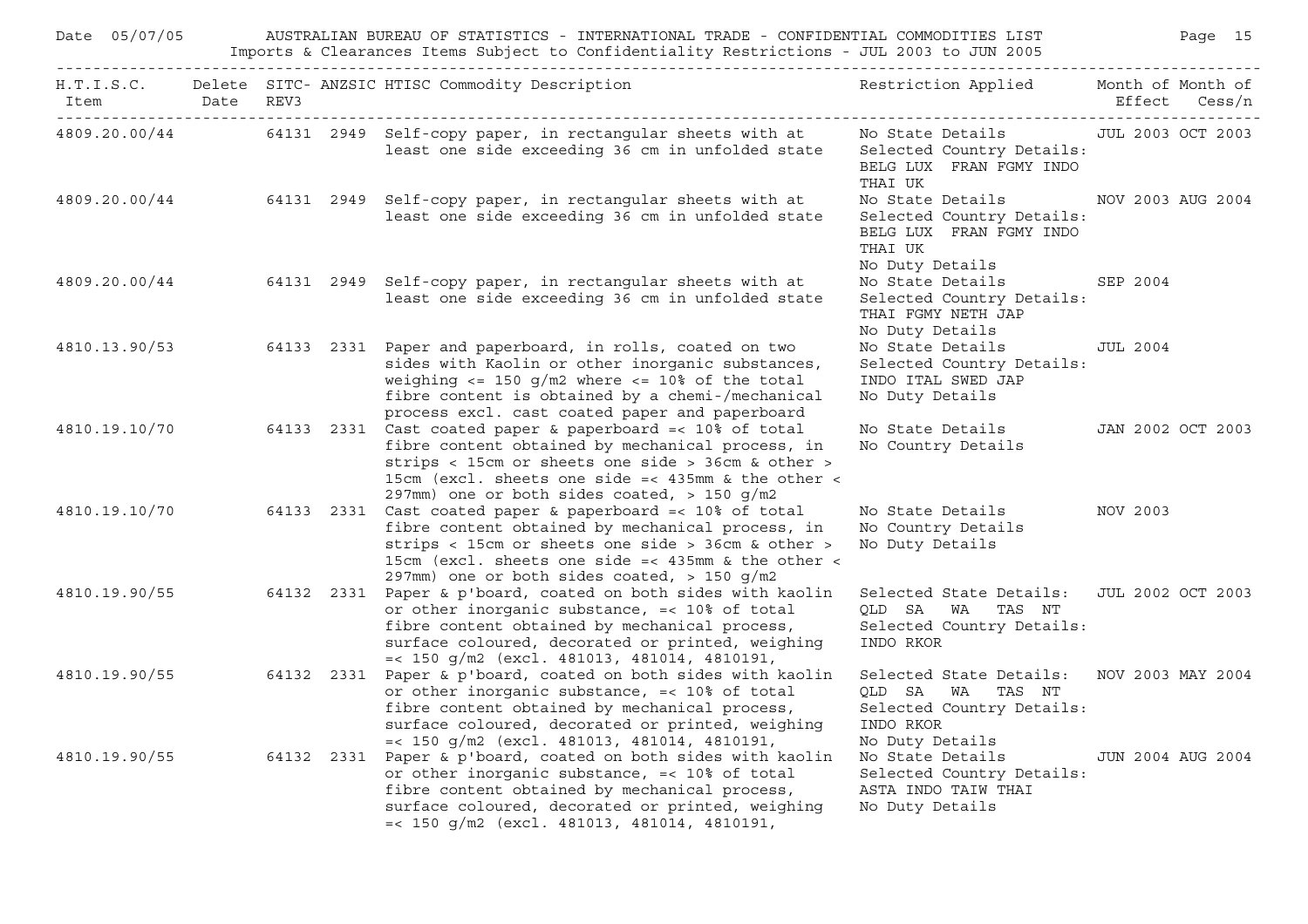| Date 05/07/05 |  | AUSTRALIAN BUREAU OF STATISTICS - INTERNATIONAL TRADE - CONFIDENTIAL COMMODITIES LIST<br>Imports & Clearances Items Subject to Confidentiality Restrictions - JUL 2003 to JUN 2005                                                                                                                                |                                                                                                                             | Page 16       |
|---------------|--|-------------------------------------------------------------------------------------------------------------------------------------------------------------------------------------------------------------------------------------------------------------------------------------------------------------------|-----------------------------------------------------------------------------------------------------------------------------|---------------|
|               |  | H.T.I.S.C. Delete SITC-ANZSIC HTISC Commodity Description Nestriction Applied Month of Month of                                                                                                                                                                                                                   |                                                                                                                             | Effect Cess/n |
|               |  | 4810.19.90/55 64132 2331 Paper & p'board, coated on both sides with kaolin No State Details SEP 2004<br>or other inorganic substance, =< 10% of total<br>fibre content obtained by mechanical process,<br>surface coloured, decorated or printed, weighing<br>$=<$ 150 g/m2 (excl. 481013, 481014, 4810191,       | Selected Country Details:<br>ASTA INDO TAIW THAI CHIN<br>No Duty Details                                                    |               |
|               |  | 4810.19.90/57 64133 2331 Paper & paperboard, coated on one side with kaolin No State Details APR 2002 OCT 2003<br>or other inorganic substance, =< 10% of total<br>fibre content obtained by mechanic process,<br>surface coloured, decorated or printed, weighing<br>> 150 g/m2, (excl. 481013, 481014, 4810191, | Selected Country Details:<br>JAP INDO ITAL                                                                                  |               |
|               |  | 4810.19.90/57 64133 2331 Paper & paperboard, coated on one side with kaolin No State Details NOV 2003 JUN 2004<br>or other inorganic substance, =< 10% of total<br>fibre content obtained by mechanic process,<br>surface coloured, decorated or printed, weighing<br>> 150 g/m2, (excl. 481013, 481014, 4810191, | Selected Country Details:<br>JAP INDO ITAL<br>No Duty Details                                                               |               |
|               |  | $4810.19.90/64$ 64133 2331 Paper & paperboard, coated on both sides with<br>kaolin or other inorganic substance, =< 10% of<br>total fibre content obtained by mechanic process,<br>surface coloured, decorated or printed, weighing<br>> 150 g/m2 (excl. 481013, 481014, 4810191,                                 | No State Details 5000 JUL 2004 AUG 2004<br>Selected Country Details:<br>INDO JAP<br>No Duty Details                         |               |
|               |  | 4810.19.90/64 64133 2331 Paper & paperboard, coated on both sides with<br>kaolin or other inorganic substance, =< 10% of<br>total fibre content obtained by mechanic process,<br>surface coloured, decorated or printed, weighing<br>> 150 g/m2 (excl. 481013, 481014, 4810191,                                   | No State Details SEP 2004 SEP 2004<br>Selected Country Details:<br>INDO JAP CHIN<br>No Duty Details                         |               |
|               |  | 4810.19.90/64 64133 2331 Paper & paperboard, coated on both sides with<br>kaolin or other inorganic substance, =< 10% of<br>total fibre content obtained by mechanic process,<br>surface coloured, decorated or printed, weighing<br>> 150 g/m2 (excl. 481013, 481014, 4810191,                                   | No State Details<br>Selected Country Details:<br>INDO CHIN ASTA USA<br>No Duty Details                                      | OCT 2004      |
|               |  | 4816.20.00/58 64242 2949 Self-copy paper in rolls (excl. those of 4809)                                                                                                                                                                                                                                           | No State Details JUL 2003 AUG 2003<br>Selected Country Details:<br>FGMY BELG LUX                                            |               |
| 4816.20.00/58 |  | 64242 2949 Self-copy paper in rolls (excl. those of 4809)                                                                                                                                                                                                                                                         | No Commodity Details SEP 2003                                                                                               |               |
| 4816.20.00/59 |  | 64242 2949 Self-copy paper in sheets (excl. those of 4809)                                                                                                                                                                                                                                                        | Selected State Details: JUL 2003 OCT 2003<br>NSW QLD WA<br>Selected Country Details:<br>BELG LUX INDO UK                    |               |
|               |  | 4816.20.00/59 64242 2949 Self-copy paper in sheets (excl. those of 4809)                                                                                                                                                                                                                                          | Selected State Details: NOV 2003 AUG 2004<br>NSW QLD WA<br>Selected Country Details:<br>BELG LUX INDO UK<br>No Duty Details |               |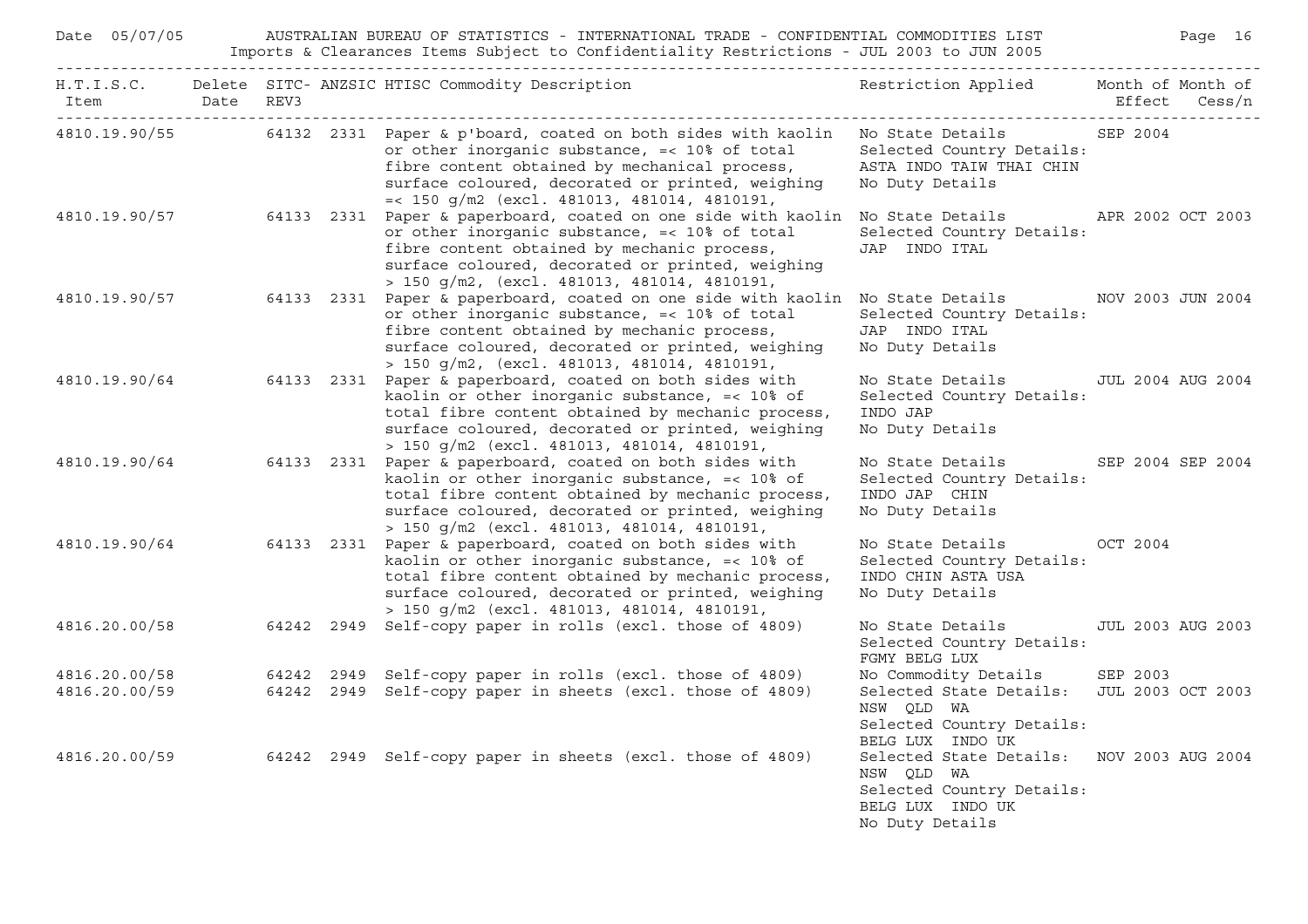| Date 05/07/05  |  |            | AUSTRALIAN BUREAU OF STATISTICS - INTERNATIONAL TRADE - CONFIDENTIAL COMMODITIES LIST<br>Imports & Clearances Items Subject to Confidentiality Restrictions - JUL 2003 to JUN 2005                                                |                                                                                                      |          | Page 17                  |
|----------------|--|------------|-----------------------------------------------------------------------------------------------------------------------------------------------------------------------------------------------------------------------------------|------------------------------------------------------------------------------------------------------|----------|--------------------------|
| Item Date REV3 |  |            | H.T.I.S.C. Delete SITC- ANZSIC HTISC Commodity Description                                                                                                                                                                        | Restriction Applied Month of Month of                                                                |          | Effect Cess/n            |
|                |  |            | 5402.10.00/38 65162 2212 High tenacity yarn (excl. sewing thread but incl.<br>synthetic monofilament of less than 67 decitex) of NETH USA<br>nylon or other polyamides, not put up for retail<br>sale                             | Selected Country Details: OCT 2004<br>No Duty Details                                                |          |                          |
| 5402.32.00/08  |  | 65151 2212 | Textured yarn (excl. sewing thread but incl.<br>synthetic monofilament of less than 67 decitex)<br>of nylon or other polyamides, measuring per<br>single yarn more than 50 tex but not exc 200 tex,<br>not put up for retail sale | No State Details<br>No Country Details                                                               |          | JUL 2002 OCT 2003        |
| 5402.32.00/08  |  | 65151 2212 | Textured yarn (excl. sewing thread but incl.<br>synthetic monofilament of less than 67 decitex)<br>of nylon or other polyamides, measuring per<br>single yarn more than 50 tex but not exc 200 tex,<br>not put up for retail sale | No State Details<br>No Country Details<br>No Duty Details                                            | NOV 2003 |                          |
| 6305.33.10/47  |  | 65813 2229 | Woolpacks of polyethylene or polypropylene strip<br>or the like (excl. flexibl e intermediate bulk<br>containers)                                                                                                                 | No Commodity Details                                                                                 | MAR 2004 |                          |
| 6305.33.90/48  |  | 65813 2229 | Sacks and bags, of a kind used for the packing of<br>goods, of polyethylene or polypropylene strip or<br>the like (excl. flexible intermediate bulk<br>containers and woolpacks)                                                  | No State Details<br>Selected Country Details:<br>CHIN INDO RKOR SRIL THAI<br>PHIL                    |          | SEP 2000 OCT 2003        |
| 6305.33.90/48  |  | 65813 2229 | Sacks and bags, of a kind used for the packing of<br>goods, of polyethylene or polypropylene strip or<br>the like (excl. flexible intermediate bulk<br>containers and woolpacks)                                                  | No State Details<br>Selected Country Details:<br>CHIN INDO RKOR SRIL THAI<br>PHIL<br>No Duty Details | NOV 2003 |                          |
| 6305.39.10/12  |  | 65813 2229 | Woolpacks, of man-made textile materials (excl.<br>those of polyethylene or polypropylene strip or<br>the like)                                                                                                                   | No State Details<br>Selected Country Details:<br>CHIN FGMY RKOR                                      |          | <b>JUN 2003 JUL 2003</b> |
| 6305.39.10/12  |  | 65813 2229 | Woolpacks, of man-made textile materials (excl.<br>those of polyethylene or polypropylene strip or<br>the like)                                                                                                                   | No State Details<br>No Country Details                                                               |          | AUG 2003 OCT 2003        |
| 6305.39.10/12  |  | 65813 2229 | Woolpacks, of man-made textile materials (excl.<br>those of polyethylene or polypropylene strip or<br>the like)                                                                                                                   | No State Details<br>No Country Details<br>No Duty Details                                            | NOV 2003 |                          |
| 6815.10.00/03  |  |            | 66336 2640 Non-electrical fibres (eq continuous filament) of<br>graphite, or other carbon                                                                                                                                         | No State Details<br>Selected Country Details:<br>JAP UK<br>No Duty Details                           | NOV 2004 |                          |
| 7019.11.00/43  |  | 65195 2640 | Chopped strands of glass fibres, of a length not<br>exceeding 50mm, excluding slivers, rovings and<br>yarn                                                                                                                        | No State Details<br>Selected Country Details:<br>TAIW USA MLAY                                       |          | OCT 2002 OCT 2003        |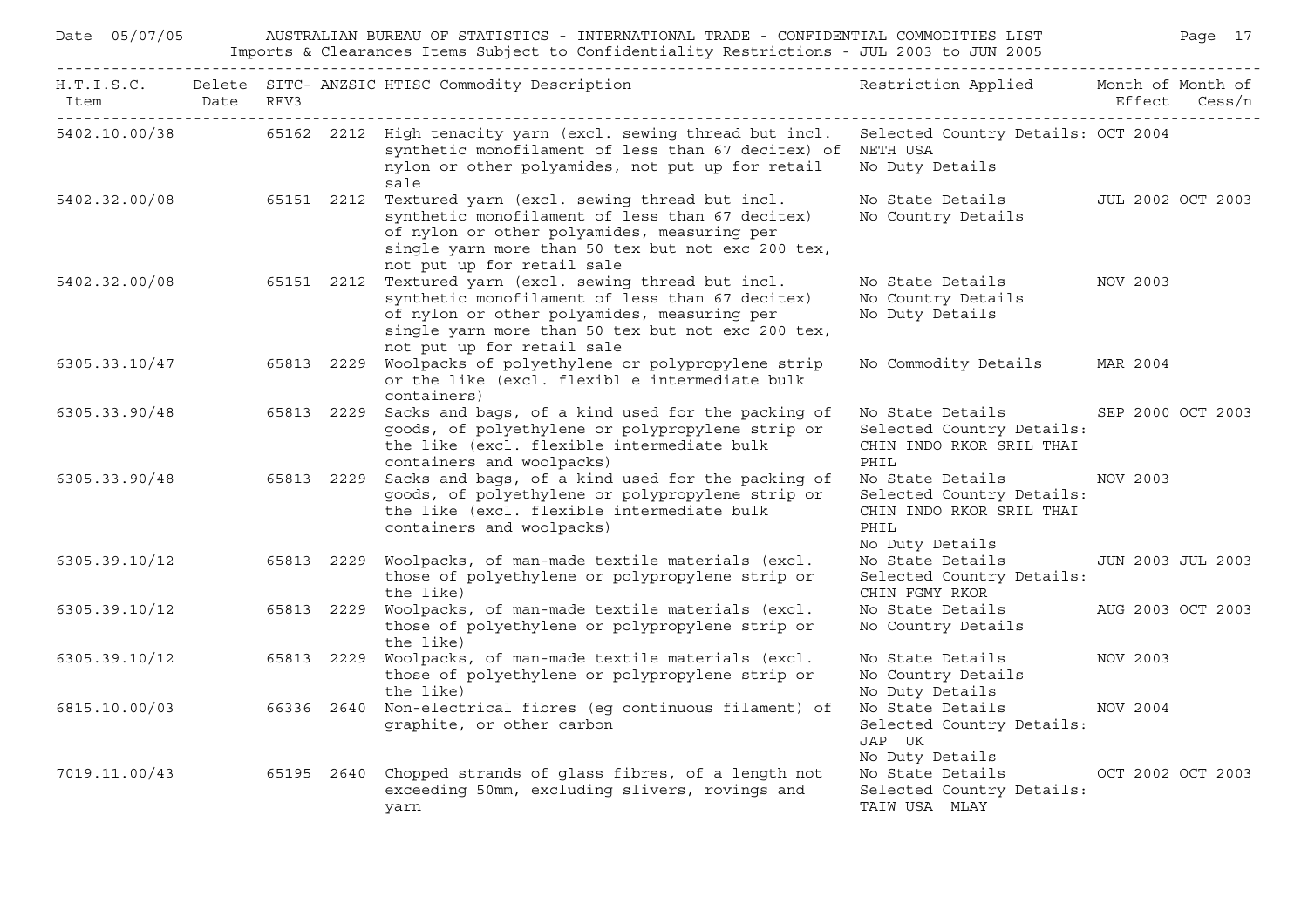|  |  | Date 05/07/05 AUSTRALIAN BUREAU OF STATISTICS - INTERNATIONAL TRADE - CONFIDENTIAL COMMODITIES LIST Page 18                                                   |                                                                                                                                          |                   |  |
|--|--|---------------------------------------------------------------------------------------------------------------------------------------------------------------|------------------------------------------------------------------------------------------------------------------------------------------|-------------------|--|
|  |  | H.T.I.S.C. Delete SITC-ANZSIC HTISC Commodity Description Nestriction Applied Month of Month of                                                               |                                                                                                                                          |                   |  |
|  |  | 7019.11.00/43 65195 2640 Chopped strands of glass fibres, of a length not No State Details NOV 2003<br>exceeding 50mm, excluding slivers, rovings and<br>yarn | Selected Country Details:<br>TAIW USA MLAY<br>No Duty Details                                                                            |                   |  |
|  |  | 7019.12.00/44 65195 2640 Rovings of glass fibres, excluding chopped<br>strands, slivers and yarn                                                              | No State Details MOV 2002 OCT 2003<br>Selected Country Details:<br>CHIN BRAZ INIA NWAY RKOR<br>TAIW UK USA JAP                           |                   |  |
|  |  | 7019.12.00/44 65195 2640 Rovings of glass fibres, excluding chopped<br>strands, slivers and yarn                                                              | No State Details MOV 2003 AUG 2004<br>Selected Country Details:<br>CHIN BRAZ INIA NWAY RKOR<br>TAIW UK USA JAP<br>No Duty Details        |                   |  |
|  |  | 7019.12.00/44 65195 2640 Rovings of glass fibres, excluding chopped<br>strands, slivers and yarn                                                              | No State Details SEP 2004<br>No Country Details<br>No Duty Details                                                                       |                   |  |
|  |  | 7019.19.00/50 65195 2212 Other glass fibres of yarn, excluding slivers                                                                                        | No State Details AUG 2000 OCT 2003<br>Selected Country Details:<br>CHIN FGMY FRAN ITAL JAP<br>NETH RKOR TAIW UK USA                      |                   |  |
|  |  | 7019.19.00/50 65195 2212 Other glass fibres of yarn, excluding slivers                                                                                        | No State Details<br>Selected Country Details:<br>CHIN FGMY FRAN ITAL JAP<br>NETH RKOR TAIW UK USA<br>No Duty Details                     | NOV 2003 JUL 2004 |  |
|  |  | 7019.19.00/50 65195 2212 Other glass fibres of yarn, excluding slivers                                                                                        | No State Details AUG 2004<br>No Country Details<br>No Duty Details                                                                       |                   |  |
|  |  | 7019.31.00/22 66495 2640 Glass fibre mats                                                                                                                     | No State Details 500 JUL 2003 OCT 2003<br>Selected Country Details:<br>CHIN INIA RKOR UK USA<br>FRAN HONG BELG LUX CAN<br>INDO ITAL TAIW |                   |  |
|  |  | 7019.31.00/22 66495 2640 Glass fibre mats                                                                                                                     | No State Details<br>Selected Country Details:<br>CHIN INIA RKOR UK USA<br>FRAN HONG BELG LUX CAN<br>INDO ITAL TAIW                       | NOV 2003 AUG 2004 |  |
|  |  | 7019.31.00/22 66495 2640 Glass fibre mats                                                                                                                     | No Duty Details<br>No State Details 5EP 2004<br>No Country Details<br>No Duty Details                                                    |                   |  |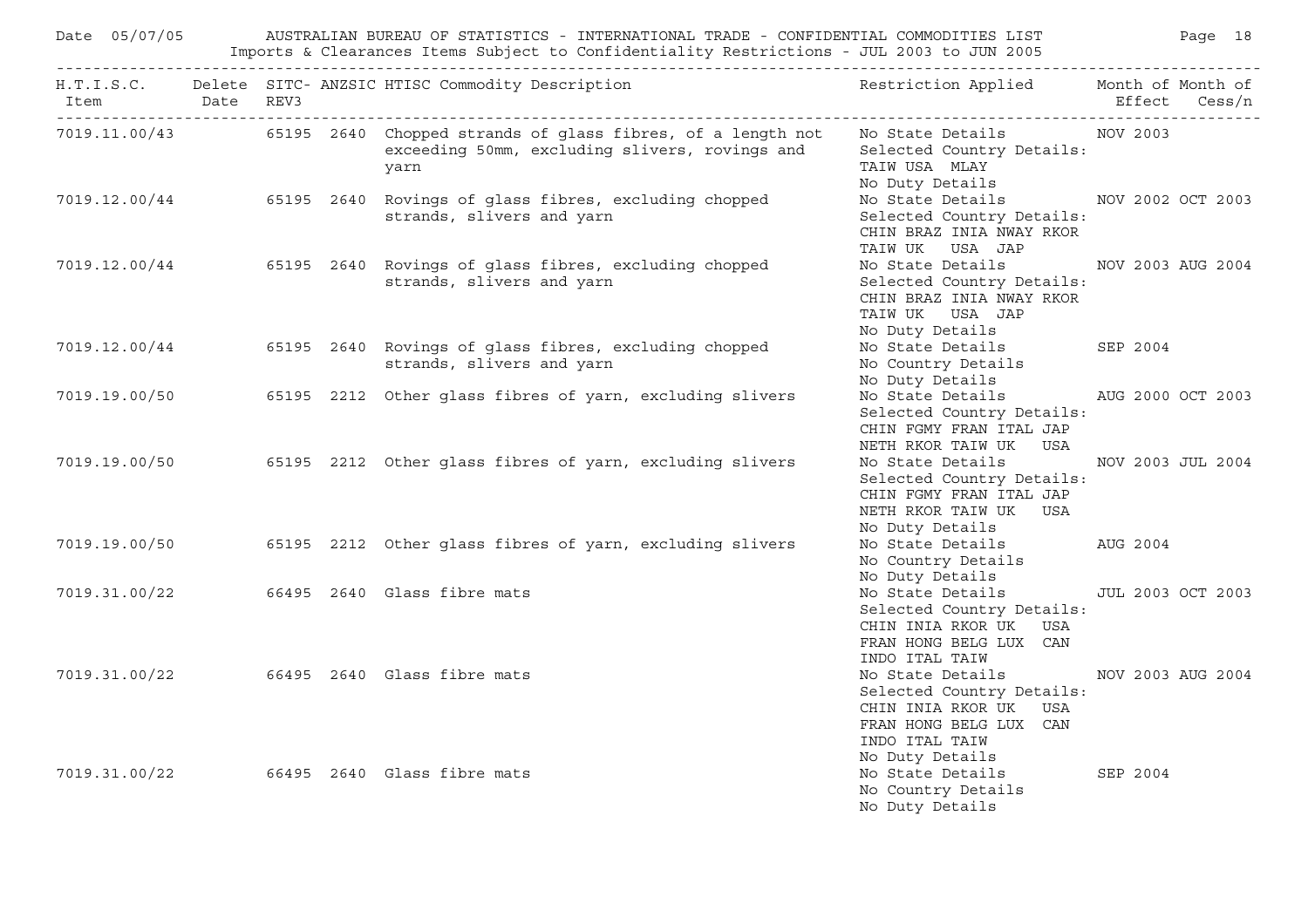|                          | Page 19<br>Date 05/07/05<br>AUSTRALIAN BUREAU OF STATISTICS - INTERNATIONAL TRADE - CONFIDENTIAL COMMODITIES LIST<br>Imports & Clearances Items Subject to Confidentiality Restrictions - JUL 2003 to JUN 2005 |  |  |                                                                                                                                                                                                                    |                                                                                                                                        |               |  |  |
|--------------------------|----------------------------------------------------------------------------------------------------------------------------------------------------------------------------------------------------------------|--|--|--------------------------------------------------------------------------------------------------------------------------------------------------------------------------------------------------------------------|----------------------------------------------------------------------------------------------------------------------------------------|---------------|--|--|
| Item Date REV3           |                                                                                                                                                                                                                |  |  | H.T.I.S.C. Delete SITC- ANZSIC HTISC Commodity Description                                                                                                                                                         | Restriction Applied Month of Month of                                                                                                  | Effect Cess/n |  |  |
|                          |                                                                                                                                                                                                                |  |  | 7019.39.10/54 66495 2640 Webs, mattresses, boards and similar nonwoven<br>products of glass wool                                                                                                                   | Selected State Details: APR 2003 OCT 2003<br>VIC NSW QLD TAS<br>Selected Country Details:<br>CHIN KUWA UAEM RKOR UK                    |               |  |  |
|                          |                                                                                                                                                                                                                |  |  | 7019.39.10/54 66495 2640 Webs, mattresses, boards and similar nonwoven<br>products of glass wool                                                                                                                   | Selected State Details: NOV 2003 FEB 2005<br>NSW VIC QLD TAS<br>Selected Country Details:<br>CHIN KUWA RKOR UAEM UK<br>No Duty Details |               |  |  |
|                          |                                                                                                                                                                                                                |  |  | 7019.39.10/54 66495 2640 Webs, mattresses, boards and similar nonwoven<br>products of glass wool                                                                                                                   | No State Details MAR 2005<br>No Country Details<br>No Duty Details                                                                     |               |  |  |
| 7019.39.90/55 66495 2610 |                                                                                                                                                                                                                |  |  | Webs, mattresses, boards and similar nonwoven<br>products of glass fibre (excl. those of glass<br>wool)                                                                                                            | Selected State Details: AUG 2004 MAY 2005<br>QLD NSW<br>Selected Country Details:<br>UK MEXI USA<br>No Duty Details                    |               |  |  |
|                          |                                                                                                                                                                                                                |  |  | 7019.40.00/52 65460 2212 Woven fabrics of rovings                                                                                                                                                                  | No State Details<br>No Country Details<br>No Duty Details                                                                              | AUG 2004      |  |  |
|                          |                                                                                                                                                                                                                |  |  | 7205.29.00/44 67132 2711 Powders of pig iron, spiegeleisen, iron or steel,<br>excl alloy steel                                                                                                                     | Selected State Details: APR 2002 AUG 2003<br>NSW WA<br>Selected Country Details:<br>CHIN RKOR SWED                                     |               |  |  |
|                          |                                                                                                                                                                                                                |  |  | 7205.29.00/44 67132 2711 Powders of pig iron, spiegeleisen, iron or steel,<br>excl alloy steel                                                                                                                     | Selected State Details: SEP 2003 FEB 2004<br>NSW WA<br>Selected Country Details:<br>CHIN RKOR SWED<br>No Duty Details                  |               |  |  |
|                          |                                                                                                                                                                                                                |  |  | 7205.29.00/44 67132 2711 Powders of piq iron, spieqeleisen, iron or steel,<br>excl alloy steel                                                                                                                     | Selected State Details: MAR 2004 JUL 2004<br>VIC WA<br>Selected Country Details:<br>CHIN RKOR USA<br>No Duty Details                   |               |  |  |
|                          |                                                                                                                                                                                                                |  |  | 7208.37.00/36 67310 2711 Products of iron or non-alloy steel, other in<br>coils, not further worked than hot-rolled, of a<br>width of 600 mm or more, of a thickness of 4.75<br>mm or more but not exceeding 10 mm | No State Details MAR 2003 OCT 2003<br>No Country Details                                                                               |               |  |  |
|                          |                                                                                                                                                                                                                |  |  | 7208.37.00/36 67310 2711 Products of iron or non-alloy steel, other in<br>coils, not further worked than hot-rolled, of a<br>width of 600 mm or more, of a thickness of 4.75<br>mm or more but not exceeding 10 mm | No State Details<br>No Country Details<br>No Duty Details                                                                              | NOV 2003      |  |  |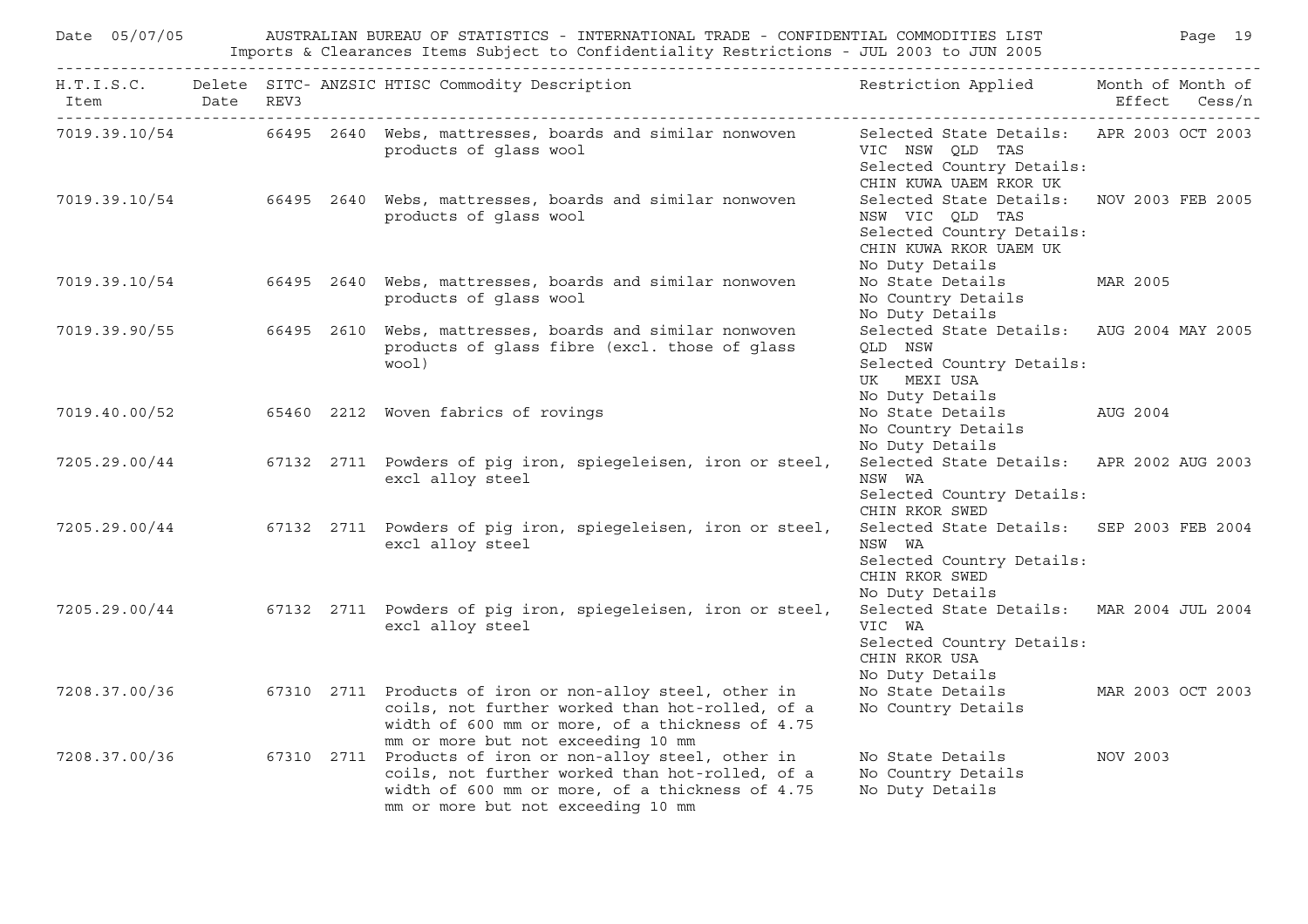| Date 05/07/05      |      |      | AUSTRALIAN BUREAU OF STATISTICS - INTERNATIONAL TRADE - CONFIDENTIAL COMMODITIES LIST<br>Imports & Clearances Items Subject to Confidentiality Restrictions - JUL 2003 to JUN 2005                                                                                          |                                                                               | Page 20                            |
|--------------------|------|------|-----------------------------------------------------------------------------------------------------------------------------------------------------------------------------------------------------------------------------------------------------------------------------|-------------------------------------------------------------------------------|------------------------------------|
| H.T.I.S.C.<br>Item | Date | REV3 | Delete SITC- ANZSIC HTISC Commodity Description                                                                                                                                                                                                                             | Restriction Applied                                                           | Month of Month of<br>Effect Cess/n |
| 7208.38.00/37      |      |      | 67310 2711 Products of iron or non-alloy steel, other in<br>coils, not further worked than hot-rolled, of a<br>width of 600 mm or more, of a thickness of 3 mm<br>or more but less than 4.75 mm                                                                             | No State Details<br>No Country Details                                        | MAR 2003 OCT 2003                  |
| 7208.38.00/37      |      |      | 67310 2711 Products of iron or non-alloy steel, other in<br>coils, not further worked than hot-rolled, of a<br>width of 600 mm or more, of a thickness of 3 mm<br>or more but less than 4.75 mm                                                                             | No State Details<br>No Country Details<br>No Duty Details                     | NOV 2003                           |
| 7208.39.00/38      |      |      | 67318 2711 Products of iron or non-alloy steel, other, in<br>coils, not further worked than hot-rolled, of a<br>width of 600 mm or more, of a thickness of less<br>than 3 mm                                                                                                | No State Details<br>No Country Details                                        | JUN 2001 OCT 2003                  |
| 7208.39.00/38      |      |      | 67318 2711 Products of iron or non-alloy steel, other, in<br>coils, not further worked than hot-rolled, of a<br>width of 600 mm or more, of a thickness of less<br>than 3 mm                                                                                                | No State Details<br>No Country Details<br>No Duty Details                     | NOV 2003                           |
| 7209.16.00/34      |      |      | 67342 2711 Coils of iron or non-alloy steel, not further<br>worked than cold-rolled (cold-reduced), of a<br>width of 600 mm or more, of a thickness exceeding<br>1 mm but less than 3 mm                                                                                    | No State Details<br>No Country Details                                        | MAR 2003 OCT 2003                  |
| 7209.16.00/34      |      |      | 67342 2711 Coils of iron or non-alloy steel, not further<br>worked than cold-rolled (cold-reduced), of a<br>width of 600 mm or more, of a thickness exceeding<br>1 mm but less than 3 mm                                                                                    | No State Details<br>No Country Details<br>No Duty Details                     | NOV 2003                           |
| 7209.17.00/35      |      |      | 67343 2711 Coils of iron or non-alloy steel, not further<br>worked than cold-rolled (cold-reduced), of a<br>width of 600 mm or more, of a thickness of 0.5 mm<br>or more but not exceeding 1 mm                                                                             | No State Details<br>Selected Country Details:<br>INIA RKOR<br>No Duty Details | AUG 2004 JAN 2005                  |
| 7209.17.00/35      |      |      | 67343 2711 Coils of iron or non-alloy steel, not further<br>worked than cold-rolled (cold-reduced), of a<br>width of 600 mm or more, of a thickness of 0.5 mm<br>or more but not exceeding 1 mm                                                                             | No State Details<br>No Country Details<br>No Duty Details                     | FEB 2005                           |
| 7209.18.00/36      |      |      | 67344 2711 Coils of iron or non-alloy steel, not further<br>worked than cold-rolled (cold-reduced), of a<br>width of 600 mm or more, of a thickness of less<br>than $0.5$ mm                                                                                                | No Commodity Details                                                          | AUG 2004                           |
|                    |      |      | 7209.27.00/39 67340 2711 Flat-rolled products of iron or non-alloy steel, No Commodity Details AUG 2004<br>of a width of 600 mm or more, not in coils, not<br>further worked than cold-rolled (cold-reduced),<br>of a thickness of 0.5 mm or more but not<br>exceeding 1 mm |                                                                               |                                    |
| 7210.12.00/19      |      |      | 67421 2711 Flat-rolled products of iron or non-alloy steel,<br>plated or coated with tin, of a width of 600 mm<br>or more, of a thickness of less than 0.5 mm                                                                                                               | No Commodity Details                                                          | APR 2000                           |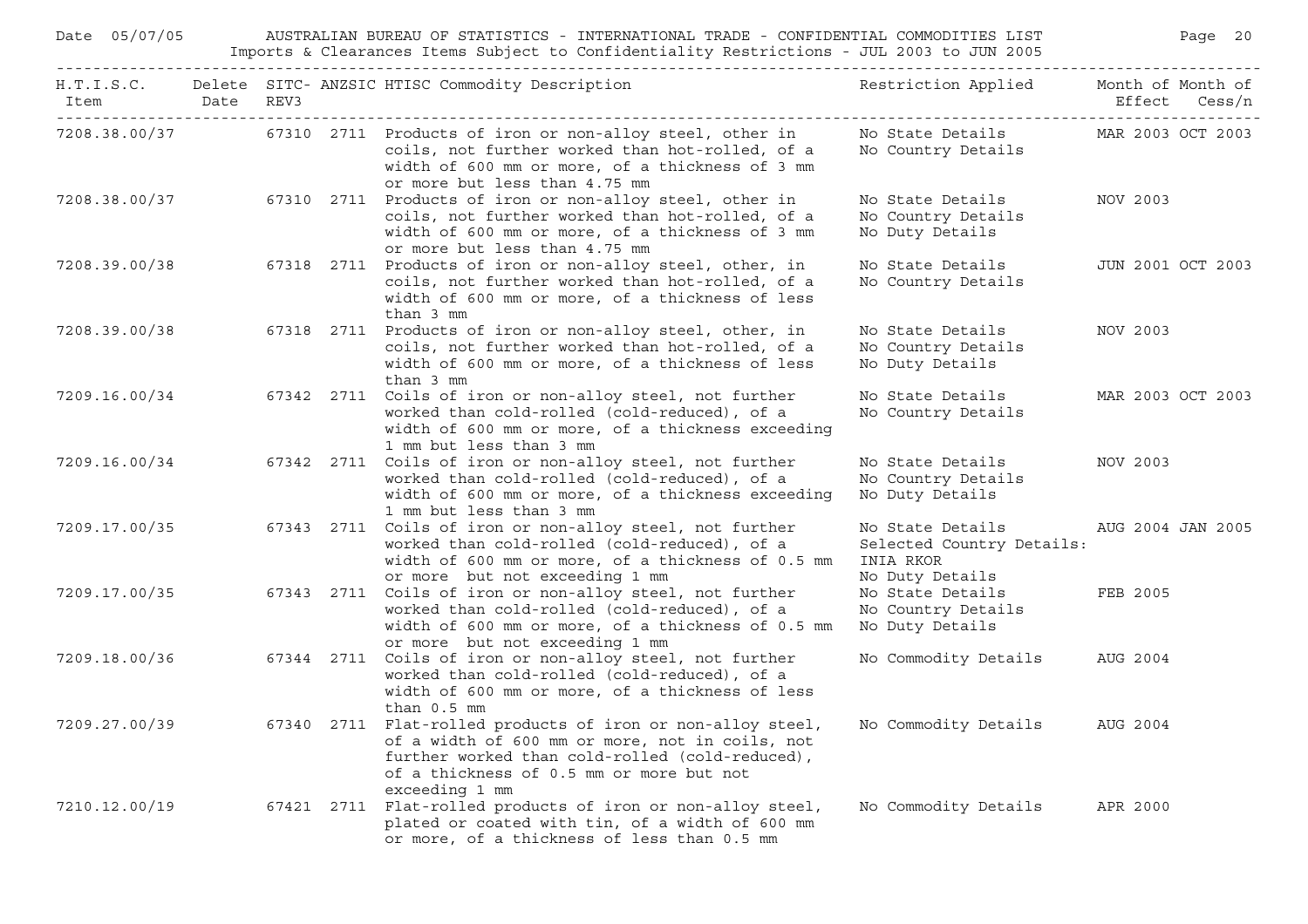| Date 05/07/05<br>AUSTRALIAN BUREAU OF STATISTICS - INTERNATIONAL TRADE - CONFIDENTIAL COMMODITIES LIST<br>Imports & Clearances Items Subject to Confidentiality Restrictions - JUL 2003 to JUN 2005 |  |  |            |                                                                                                                                                                                                                                                            |                                                                                                          |          | Page 21           |
|-----------------------------------------------------------------------------------------------------------------------------------------------------------------------------------------------------|--|--|------------|------------------------------------------------------------------------------------------------------------------------------------------------------------------------------------------------------------------------------------------------------------|----------------------------------------------------------------------------------------------------------|----------|-------------------|
| Item Date REV3<br>______________________________________                                                                                                                                            |  |  |            | H.T.I.S.C. Delete SITC- ANZSIC HTISC Commodity Description                                                                                                                                                                                                 | Restriction Applied Month of Month of                                                                    |          | Effect Cess/n     |
|                                                                                                                                                                                                     |  |  |            | 7210.49.00/56 67413 2711 Flat-rolled products of iron or non-alloy steel<br>plated or coated with zinc, of width of 600 mm or<br>more, of a thickness of 0.5 mm or more but less<br>than 1.5 mm (excl. electrolytically plated or<br>coated or corrugated) | Selected Country Details: AUG 2004<br>INIA RKOR<br>No Duty Details                                       |          |                   |
|                                                                                                                                                                                                     |  |  |            | 7210.49.00/57 67413 2711 Flat-rolled products of iron or non-alloy steel<br>plated or coated with zinc, of width of 600 mm or<br>more, of a thickness of 1.5 mm or more but less<br>than 2.5 mm (excl. electrolytically plated or<br>coated or corrugated) | Selected State Details: AUG 2004<br>VIC NSW<br>Selected Country Details:<br>INIA RKOR<br>No Duty Details |          |                   |
| 7211.29.00/43                                                                                                                                                                                       |  |  | 67329 2711 | Iron or non-alloy steel, not further worked than<br>cold-rolled (cold reduced) of a width of less than<br>600mm; other (exclude containing by weight less<br>th an $0.25$ of carbon)                                                                       | No State Details<br>Selected Country Details:<br>ITAL JAP NZ<br>No Duty Details                          | FEB 2005 |                   |
| 7213.10.00/42                                                                                                                                                                                       |  |  |            | 67611 2711 Bars and rods of iron or non-alloy steel,<br>hot-rolled, in irregularly wound coils,<br>containing indentations, ribs, grooves or other<br>deformations produced during the rolling process                                                     | No Commodity Details MOV 2001 JUL 2004                                                                   |          |                   |
| 7213.10.00/42                                                                                                                                                                                       |  |  | 67611 2711 | Bars and rods of iron or non-alloy steel,<br>hot-rolled, in irregularly wound coils,<br>containing indentations, ribs, grooves or other<br>deformations produced during the rolling process                                                                | No State Details<br>No Country Details<br>No Duty Details                                                | MAY 2005 |                   |
| 7213.91.00/44                                                                                                                                                                                       |  |  | 67616 2711 | Bars & rods of iron/non-alloy steel, of circular<br>cross section <14mm diameter, hot-rolled, in<br>irregularly wound coils (excl those of<br>free-cutting steel & those with indentations,<br>ribs, grooves etc produced during rolling)                  | No Commodity Details MOV 2002 JUL 2004                                                                   |          |                   |
| 7214.20.00/47                                                                                                                                                                                       |  |  |            | 67626 2711 Bars and rods of iron or non-alloy steel, not<br>further worked than hot-rolled, hot-drawn or<br>hot-extruded, containing indentations or ribs<br>etc, produced during the rolling process or<br>twisted after rolling (excl. irregularly wound | No State Details MAY 2005<br>Selected Country Details:<br>CHIN INDO MLAY NZ<br>THAI<br>No Duty Details   |          |                   |
| 7215.90.00/55                                                                                                                                                                                       |  |  |            | 67644 2711 Bars and rods of iron or non-alloy steel, not<br>further worked than cold-formed or cold-finished,<br>excl. "flattened circles" and "modified<br>rectangles" asdefined in Note 1(m) to Chapter 72<br>& free cutting steel                       | No State Details MOV 2002 OCT 2003<br>Selected Country Details:<br>INIA USA UK                           |          |                   |
| 7215.90.00/55                                                                                                                                                                                       |  |  | 67644 2711 | Bars and rods of iron or non-alloy steel, not<br>further worked than cold-formed or cold-finished,<br>excl. "flattened circles" and "modified<br>rectangles" asdefined in Note 1(m) to Chapter 72<br>& free cutting steel                                  | No State Details<br>Selected Country Details:<br>INIA USA UK<br>No Duty Details                          |          | NOV 2003 JUL 2004 |
| 7217.10.00/40                                                                                                                                                                                       |  |  | 67813 2711 | Wire of iron or non-alloy steel, not plated or<br>coated, containing by weight 0.60% or more of<br>carbon                                                                                                                                                  | No State Details<br>Selected Country Details:<br>INIA FGMY MLAY<br>No Duty Details                       | AUG 2004 |                   |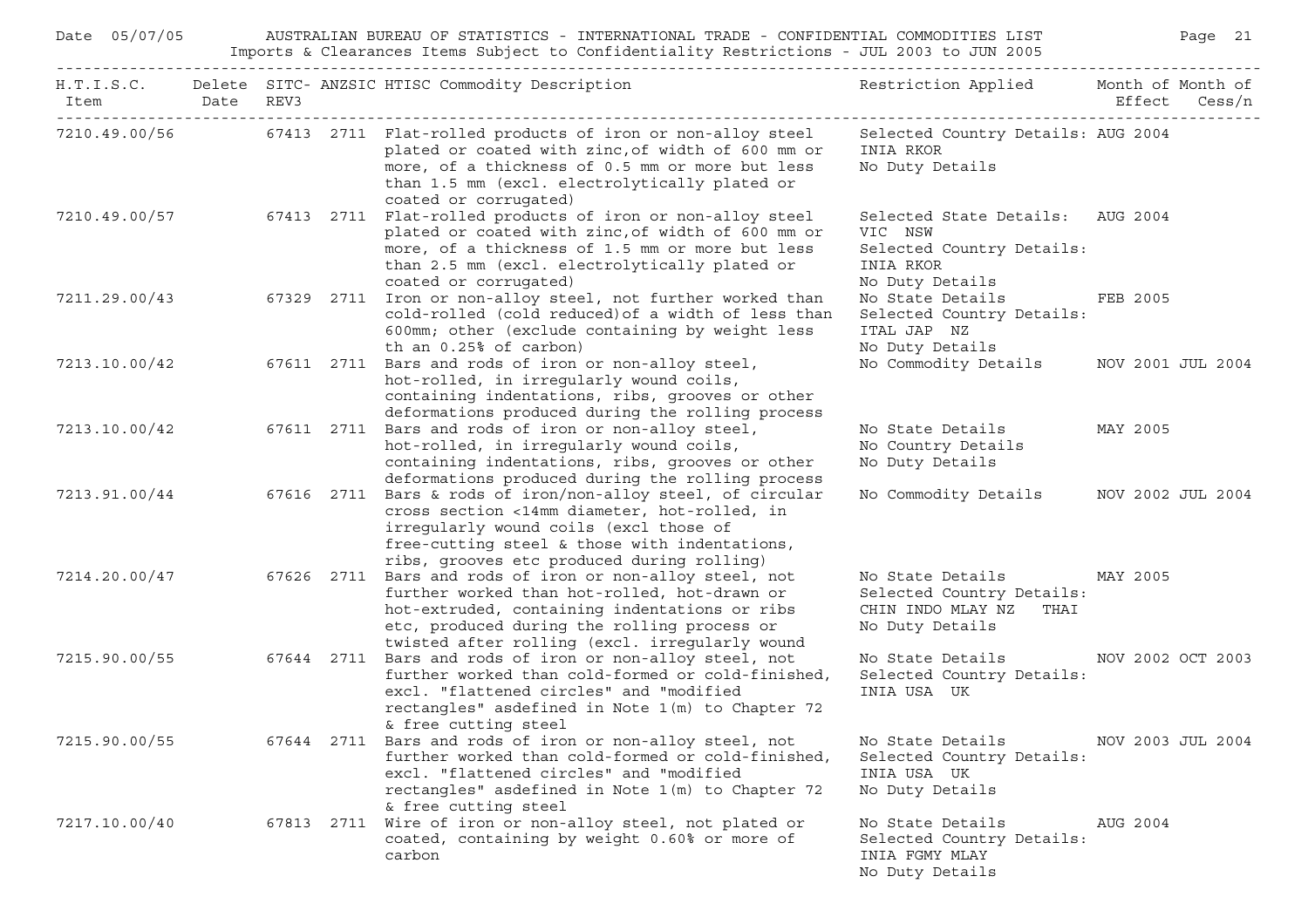| Date 05/07/05                                                   |      | AUSTRALIAN BUREAU OF STATISTICS - INTERNATIONAL TRADE - CONFIDENTIAL COMMODITIES LIST<br>Imports & Clearances Items Subject to Confidentiality Restrictions - JUL 2003 to JUN 2005 |            |                                                                                                                                                                                          |                                                                                                                        |          |                             |  |  |  |
|-----------------------------------------------------------------|------|------------------------------------------------------------------------------------------------------------------------------------------------------------------------------------|------------|------------------------------------------------------------------------------------------------------------------------------------------------------------------------------------------|------------------------------------------------------------------------------------------------------------------------|----------|-----------------------------|--|--|--|
| H.T.I.S.C.<br>Item<br><u> - - - - - - - - - - - - - - - - -</u> | Date | REV3                                                                                                                                                                               |            | Delete SITC- ANZSIC HTISC Commodity Description                                                                                                                                          | Restriction Applied                                                                                                    | Effect   | Month of Month of<br>Cess/n |  |  |  |
| 7217.20.00/42                                                   |      |                                                                                                                                                                                    |            | 67813 2711 Wire of iron or non-alloy steel, plated or coated<br>with zinc, containing by weight 0.60% or more of<br>carbon                                                               | No State Details<br>Selected Country Details:<br>SAFR BELG LUX CHIN BRAZ<br>INIA MLAY INDO UK CZEH<br>FGMY             |          | JUL 2003 OCT 2003           |  |  |  |
| 7217.20.00/42                                                   |      |                                                                                                                                                                                    |            | 67813 2711 Wire of iron or non-alloy steel, plated or coated<br>with zinc, containing by weight 0.60% or more of<br>carbon                                                               | No State Details<br>Selected Country Details:<br>SAFR BELG LUX CHIN BRAZ<br>INIA MLAY INDO UK CZEH<br>FGMY             |          | NOV 2003 JUL 2004           |  |  |  |
| 7217.20.00/42                                                   |      |                                                                                                                                                                                    |            | 67813 2711 Wire of iron or non-alloy steel, plated or coated<br>with zinc, containing by weight 0.60% or more of<br>carbon                                                               | No Duty Details<br>No State Details<br>No Country Details<br>No Duty Details                                           | AUG 2004 |                             |  |  |  |
| 7228.30.10/70                                                   |      |                                                                                                                                                                                    |            | 67629 2711 Other bars & rods of high alloy steel; "flattened<br>circle" and "modified rectangles", not further<br>worked than hot-rolled, hot-drawn or extruded                          | Selected State Details:<br>NSW VIC WA<br>Selected Country Details:<br>BELG LUX FRAN FGMY NETH<br>UK                    |          | JUL 2003 OCT 2003           |  |  |  |
| 7228.30.10/70                                                   |      |                                                                                                                                                                                    |            | 67629 2711 Other bars & rods of high alloy steel; "flattened<br>circle" and "modified rectangles", not further<br>worked than hot-rolled, hot-drawn or extruded                          | Selected State Details:<br>NSW VIC WA<br>Selected Country Details:<br>BELG LUX FRAN FGMY NETH<br>UK<br>No Duty Details |          | NOV 2003 JUL 2004           |  |  |  |
| 7228.30.10/70                                                   |      |                                                                                                                                                                                    |            | 67629 2711 Other bars & rods of high alloy steel; "flattened<br>circle" and "modified rectangles", not further<br>worked than hot-rolled, hot-drawn or extruded                          | No State Details<br>Selected Country Details:<br>FGMY UK<br>No Duty Details                                            | AUG 2004 |                             |  |  |  |
| 7228.40.10/71                                                   |      |                                                                                                                                                                                    |            | 67646 2711 Other bars & rods of high alloy steel; "flattened<br>circle" and "modified rectangles", not further<br>worked than forged                                                     | No State Details<br>No Country Details                                                                                 |          | JAN 2003 OCT 2003           |  |  |  |
| 7228.40.10/71                                                   |      |                                                                                                                                                                                    | 67646 2711 | Other bars & rods of high alloy steel; "flattened<br>circle" and "modified rectangles", not further<br>worked than forged                                                                | No State Details<br>No Country Details<br>No Duty Details                                                              | NOV 2003 |                             |  |  |  |
| 7228.60.10/72                                                   |      |                                                                                                                                                                                    |            | 67647 2711 Other bars & rods of high alloy steel; "flattened<br>circle" and "modified rectangles", (excl. those<br>not further worked than hot-rolled, hot-drawn,<br>extruded or forged) | No State Details<br>Selected Country Details:<br>FGMY FRAN NETH UK CHIN<br>SING                                        |          | JAN 2003 OCT 2003           |  |  |  |
| 7228.60.10/72                                                   |      |                                                                                                                                                                                    |            | 67647 2711 Other bars & rods of high alloy steel; "flattened<br>circle" and "modified rectangles", (excl. those<br>not further worked than hot-rolled, hot-drawn,<br>extruded or forged) | No State Details<br>Selected Country Details:<br>FGMY FRAN NETH UK CHIN<br>SING<br>No Duty Details                     |          | NOV 2003 JUL 2004           |  |  |  |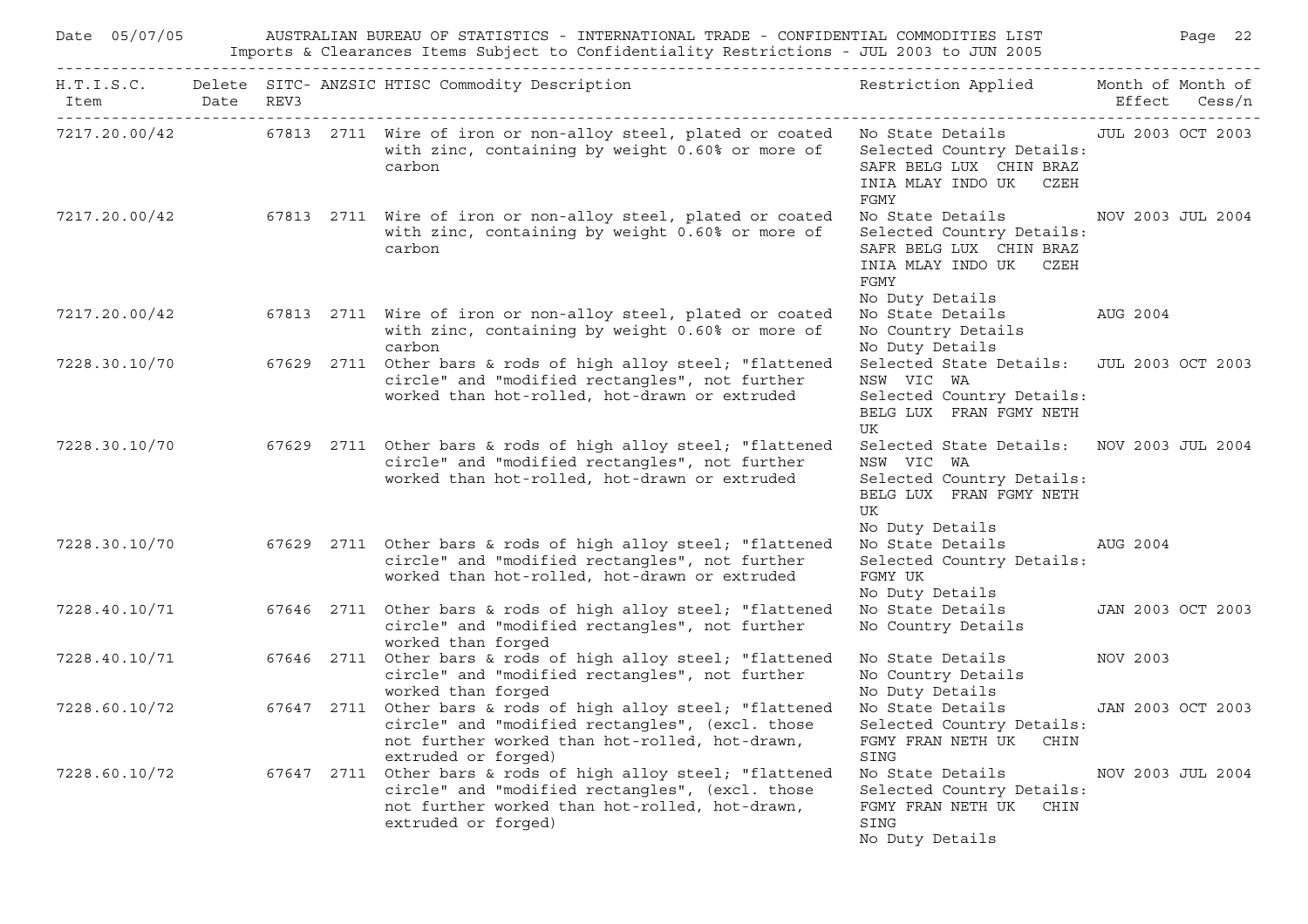| Date 05/07/05<br>AUSTRALIAN BUREAU OF STATISTICS - INTERNATIONAL TRADE - CONFIDENTIAL COMMODITIES LIST<br>Imports & Clearances Items Subject to Confidentiality Restrictions - JUL 2003 to JUN 2005 |  |  |  |                                                                                                                                                                                                                                                         |                                                                                                              | Page 23       |
|-----------------------------------------------------------------------------------------------------------------------------------------------------------------------------------------------------|--|--|--|---------------------------------------------------------------------------------------------------------------------------------------------------------------------------------------------------------------------------------------------------------|--------------------------------------------------------------------------------------------------------------|---------------|
| Item Date REV3                                                                                                                                                                                      |  |  |  | H.T.I.S.C. Delete SITC- ANZSIC HTISC Commodity Description                                                                                                                                                                                              | Restriction Applied Month of Month of                                                                        | Effect Cess/n |
|                                                                                                                                                                                                     |  |  |  | 7228.60.10/72 67647 2711 Other bars & rods of high alloy steel; "flattened No State Details AUG 2004<br>circle" and "modified rectangles", (excl. those<br>not further worked than hot-rolled, hot-drawn,<br>extruded or forged)                        | Selected Country Details:<br>FGMY FRAN SPAI NETH<br>No Duty Details                                          |               |
|                                                                                                                                                                                                     |  |  |  | 7312.10.00/35 69311 2762 Stranded wire ropes and cables, of iron or steel<br>(excl. brass coated steel cordage for reinforcing<br>rubber tyres), not electrically insulated                                                                             | No State Details MAR 2001 OCT 2003<br>Selected Country Details:<br>INIA SAFR UK                              |               |
|                                                                                                                                                                                                     |  |  |  | 7312.10.00/35 69311 2762 Stranded wire ropes and cables, of iron or steel<br>(excl. brass coated steel cordage for reinforcing<br>rubber tyres), not electrically insulated                                                                             | No State Details<br>Selected Country Details:<br>INIA SAFR UK<br>No Duty Details                             | NOV 2003      |
| 7314.39.00/38                                                                                                                                                                                       |  |  |  | 69351 2762 Grill, netting and fencing, of iron or steel wire<br>(excl. wire with a maximum cross-sectional<br>dimension of 3 mm or more and having a mesh size<br>of 100 cm2 or more), welded at the intersection<br>(excl. plated or coated with zinc) | No State Details MAY 2005<br>Selected Country Details:<br>CHIN HONG INDO NZ<br>TAIW<br>No Duty Details       |               |
| 7317.00.90/46                                                                                                                                                                                       |  |  |  | 69410 2762 Nails of iron or steel (excl. nails collated or<br>for collation, and nails with heads of copper)                                                                                                                                            | Selected State Details: FEB 2002 OCT 2003<br>NSW QLD<br>Selected Country Details:<br>ASTA FGMY SWIT TAIW USA |               |
| 7317.00.90/46                                                                                                                                                                                       |  |  |  | 69410 2762 Nails of iron or steel (excl. nails collated or<br>for collation, and nails with heads of copper)                                                                                                                                            | Selected State Details: NOV 2003<br>NSW QLD<br>Selected Country Details:<br>SWIT USA TAIW<br>No Duty Details |               |
| 7607.11.00/02                                                                                                                                                                                       |  |  |  | 68424 2731 Rolled aluminium foil, not backed or further<br>worked, exc 0.009 mm but not exc 0.015 mm in<br>thickness                                                                                                                                    | No Commodity Details JUL 1992 APR 2005                                                                       |               |
| 7607.11.00/02                                                                                                                                                                                       |  |  |  | 68424 2731 Rolled aluminium foil, not backed or further<br>worked, exc 0.009 mm but not exc 0.015 mm in<br>thickness                                                                                                                                    | No State Details MAY 2005<br>No Country Details<br>No Duty Details                                           |               |
| 8207.70.00/06                                                                                                                                                                                       |  |  |  | 69564 2863 Interchangeable tools for milling                                                                                                                                                                                                            | Selected Country Details: FEB 2002 SEP 2003<br>INIA ISRA ITAL FRAN                                           |               |
| 8207.70.00/06                                                                                                                                                                                       |  |  |  | 69564 2863 Interchangeable tools for milling                                                                                                                                                                                                            | Selected Country Details: OCT 2003<br>ISRA JAP<br>No Duty Details                                            |               |
|                                                                                                                                                                                                     |  |  |  | 8207.80.00/07 69564 2864 Interchangeable tools for turning                                                                                                                                                                                              | Selected Country Details: FEB 2002 SEP 2003<br>CHIN ISRA RKOR SING USA                                       |               |
| 8207.80.00/07                                                                                                                                                                                       |  |  |  | 69564 2864 Interchangeable tools for turning                                                                                                                                                                                                            | Selected Country Details: OCT 2003<br>SWED ISRA<br>No Duty Details                                           |               |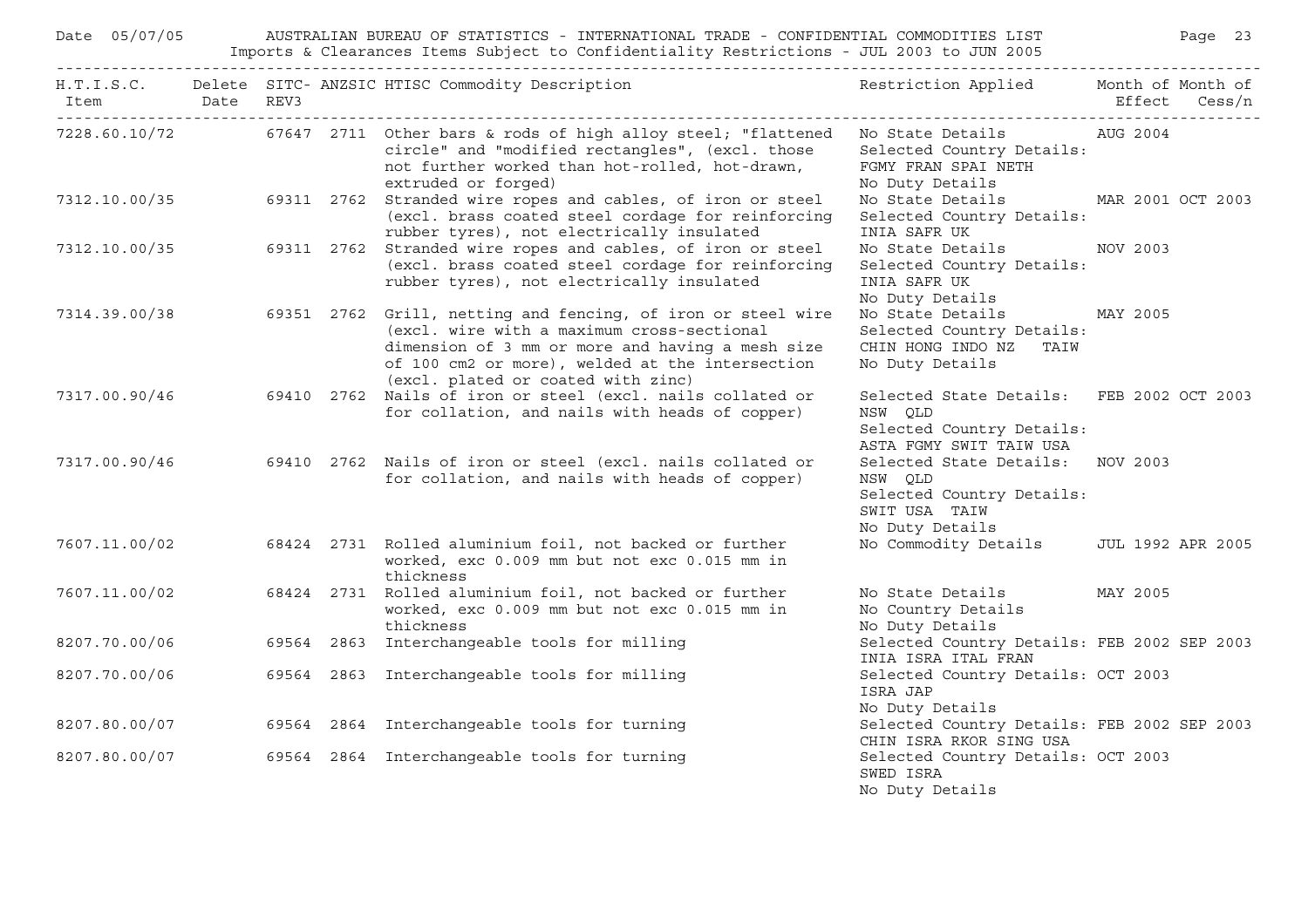| Date 05/07/05 |  | AUSTRALIAN BUREAU OF STATISTICS - INTERNATIONAL TRADE - CONFIDENTIAL COMMODITIES LIST FOR THE Page 24<br>Imports & Clearances Items Subject to Confidentiality Restrictions - JUL 2003 to JUN 2005 |                                                                                                           |                   |  |
|---------------|--|----------------------------------------------------------------------------------------------------------------------------------------------------------------------------------------------------|-----------------------------------------------------------------------------------------------------------|-------------------|--|
|               |  | H.T.I.S.C. Delete SITC- ANZSIC HTISC Commodity Description Nestriction Applied Month of Month of                                                                                                   |                                                                                                           |                   |  |
|               |  | 8209.00.00/15 69562 2864 Plates, sticks, tips and the like for tools, Selected Country Details: FEB 2002 SEP 2003<br>unmounted, of cermets                                                         | ISRA ITAL KRDR RKOR SING<br>SWED                                                                          |                   |  |
|               |  | 8209.00.00/15 69562 2864 Plates, sticks, tips and the like for tools,<br>unmounted, of cermets                                                                                                     | No State Details OCT 2003<br>Selected Country Details:<br>ISRA SWED ITAL<br>No Duty Details               |                   |  |
|               |  | 8418.21.00/10 77521 2851 Compression-type, household type refrigerators 200<br>L and over but less than 300 L gross internal<br>capacity                                                           | No State Details APR 2003 OCT 2003<br>Selected Country Details:<br>CHIN HONG ITAL USA FGMY                |                   |  |
|               |  | 8418.21.00/10 77521 2851 Compression-type, household type refrigerators 200 No State Details<br>L and over but less than 300 L gross internal<br>capacity                                          | Selected Country Details:<br>CHIN FGMY HONG ITAL USA<br>No Duty Details                                   | NOV 2003 APR 2005 |  |
| 8418.21.00/10 |  | 77521 2851 Compression-type, household type refrigerators 200<br>L and over but less than 300 L gross internal<br>capacity                                                                         | No State Details MAY 2005<br>No Country Details<br>No Duty Details                                        |                   |  |
| 8418.69.00/33 |  | 74145 2867 Heat pumps & refrigerating or freezing equip nes<br>(excl. ice-making machines and air-conditioning<br>machines in chapter 8415)                                                        | No State Details FEB 2002 AUG 2003<br>Selected Country Details:<br>FRAN JAP MLAY THAI FGMY                |                   |  |
| 8418.69.00/33 |  | 74145 2867 Heat pumps & refrigerating or freezing equip nes<br>(excl. ice-making machines and air-conditioning<br>machines in chapter 8415)                                                        | Selected Country Details: SEP 2003<br>FRAN ITAL MLAY<br>No Duty Details                                   |                   |  |
|               |  | 8422.11.00/22 77530 2851 Dish washing machines of the household type                                                                                                                               | No State Details FEB 2002 OCT 2003<br>Selected Country Details:<br>FRAN FGMY SPAI SWED                    |                   |  |
|               |  | 8422.11.00/22 77530 2851 Dish washing machines of the household type                                                                                                                               | No State Details MOV 2003 SEP 2004<br>Selected Country Details:<br>FRAN FGMY SPAI SWED<br>No Duty Details |                   |  |
|               |  | 8422.11.00/22 77530 2851 Dish washing machines of the household type                                                                                                                               | No State Details 0CT 2004<br>Selected Country Details:<br>SWED ITAL<br>No Duty Details                    |                   |  |
|               |  | 8429.40.00/29 72333 2862 Self-propelled tamping machines and road rollers                                                                                                                          | No State Details (JAN 2003 OCT 2003<br>Selected Country Details:<br>BRAZ FGMY SWED CZEH JAP<br>USA        |                   |  |
|               |  | 8429.40.00/29 72333 2862 Self-propelled tamping machines and road rollers                                                                                                                          | No State Details<br>Selected Country Details:<br>BRAZ CZEH FGMY JAP SWED<br>USA<br>No Duty Details        | NOV 2003 FEB 2005 |  |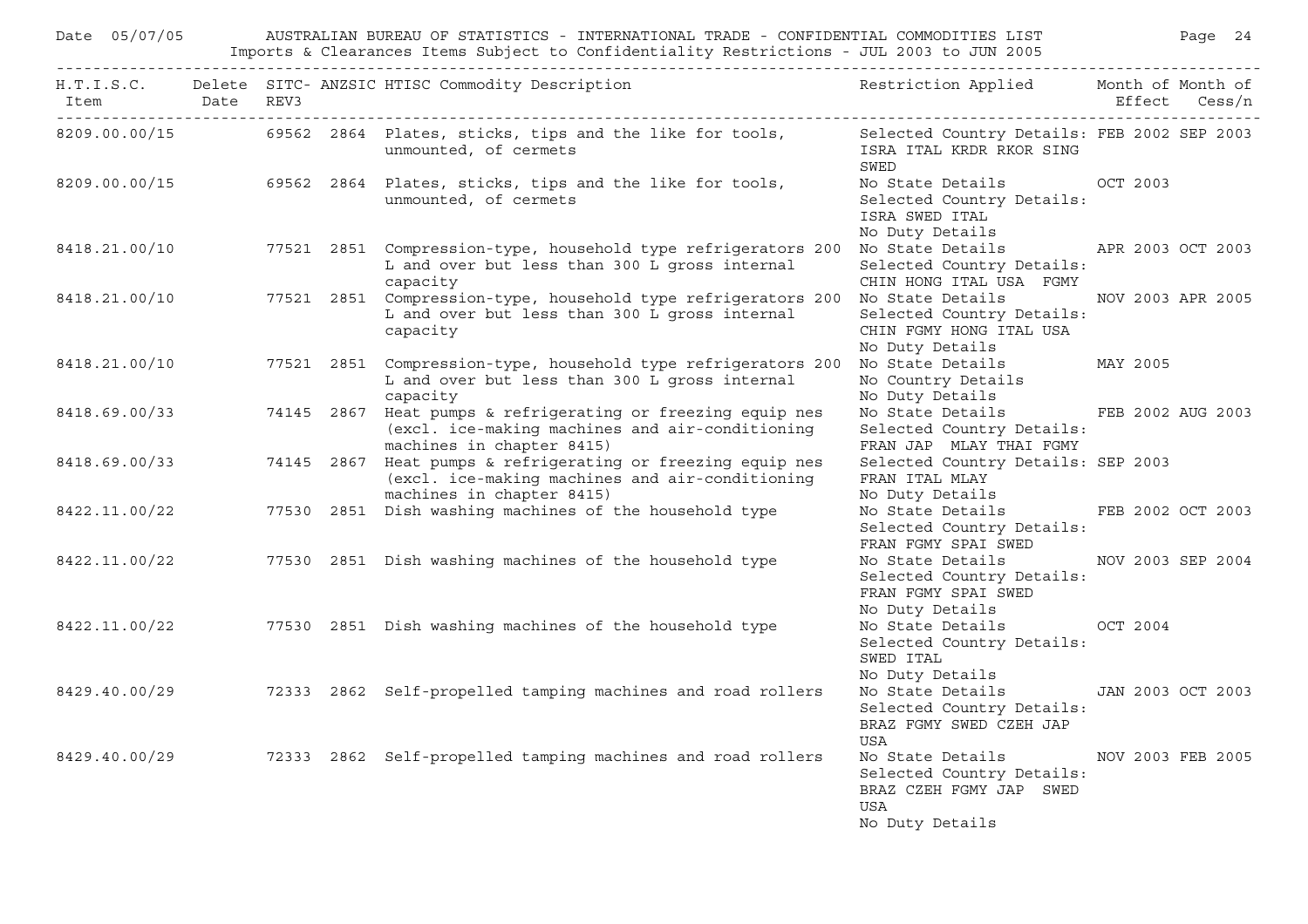| Date 05/07/05                  |            | AUSTRALIAN BUREAU OF STATISTICS - INTERNATIONAL TRADE - CONFIDENTIAL COMMODITIES LIST                     Paqe<br>Imports & Clearances Items Subject to Confidentiality Restrictions - JUL 2003 to JUN 2005 |                                                                                                                  |               |
|--------------------------------|------------|-------------------------------------------------------------------------------------------------------------------------------------------------------------------------------------------------------------|------------------------------------------------------------------------------------------------------------------|---------------|
| Item Date REV3                 |            | H.T.I.S.C. Delete SITC- ANZSIC HTISC Commodity Description                                                                                                                                                  | Restriction Applied Month of Month of                                                                            | Effect Cess/n |
|                                |            | 8429.40.00/29 72333 2862 Self-propelled tamping machines and road rollers                                                                                                                                   | No State Details MAR 2005<br>Selected Country Details:<br>BRAZ CHIN CZEH FGMY JAP<br>SWED USA<br>No Duty Details |               |
|                                |            | 8430.50.00/45 72339 2862 Other self propelled machinery for handling earth,<br>minerals or ores                                                                                                             | No State Details MAR 2005<br>Selected Country Details:<br>FGMY JAP SWED<br>No Duty Details                       |               |
|                                |            | 8450.11.00/04 77511 2851 Fully-automatic washing machines, front loading,<br>dry linen capacity not exc 10 kg, incl machines<br>which both wash and dry                                                     | No State Details OCT 2002 OCT 2003<br>Selected Country Details:<br>SWED ITAL USA                                 |               |
|                                |            | 8450.11.00/04 77511 2851 Fully-automatic washing machines, front loading,<br>dry linen capacity not exc 10 kg, incl machines<br>which both wash and dry                                                     | No State Details<br>Selected Country Details:<br>SWED ITAL USA<br>No Duty Details                                | NOV 2003      |
|                                |            | 8451.21.00/12 77512 2851 Drying machines, household type, of a dry linen<br>capacity not exc 10 kg                                                                                                          | No State Details OCT 2002 OCT 2003<br>Selected Country Details:<br>SWED USA FGMY                                 |               |
| 8451.21.00/12                  |            | 77512 2851 Drying machines, household type, of a dry linen<br>capacity not exc 10 kg                                                                                                                        | No State Details<br>Selected Country Details:<br>SWED USA FGMY<br>No Duty Details                                | NOV 2003      |
| 8466.10.00/23                  |            | 73511 2864 Tool holders (incl. those for any type for working<br>in the hand) and self-opening dieheads for use<br>with machines of 8456 to 8465                                                            | Selected Country Details: FEB 2002 SEP 2003<br>FRAN INIA ISRA ITAL                                               |               |
|                                |            | 8466.10.00/23 73511 2864 Tool holders (incl. those for any type for working<br>in the hand) and self-opening dieheads for use<br>with machines of 8456 to 8465                                              | Selected Country Details: OCT 2003<br>FRAN INIA ISRA ITAL<br>No Duty Details                                     |               |
| 8482.10.90/49                  |            | 74610 2869 Ground ball bearings, (excl. of a kind used as<br>replacement components in passenger motor<br>vehicles).                                                                                        | No Country Details OCT 1999 AUG 2003                                                                             |               |
| 8482.10.90/49                  |            | 74610 2869 Ground ball bearings, (excl. of a kind used as<br>replacement components in passenger motor<br>vehicles).                                                                                        | Selected Country Details: SEP 2003<br>SWED FGMY ITAL CHIN MEXI<br>ASTA FRAN<br>No Duty Details                   |               |
| 8482.30.00/26<br>8482.30.00/26 | 74630 2869 | Spherical roller bearings<br>74630 2869 Spherical roller bearings                                                                                                                                           | No Country Details MAR 2002 OCT 2003<br>No Country Details                                                       | NOV 2003      |
| 8516.50.00/39                  |            | 77586 2851 Microwave ovens with electronic controls or<br>digital display and a gross interior volume not<br>exc 23.9 litres                                                                                | No Duty Details<br>No State Details MAR 2002 AUG 2003<br>No Country Details                                      |               |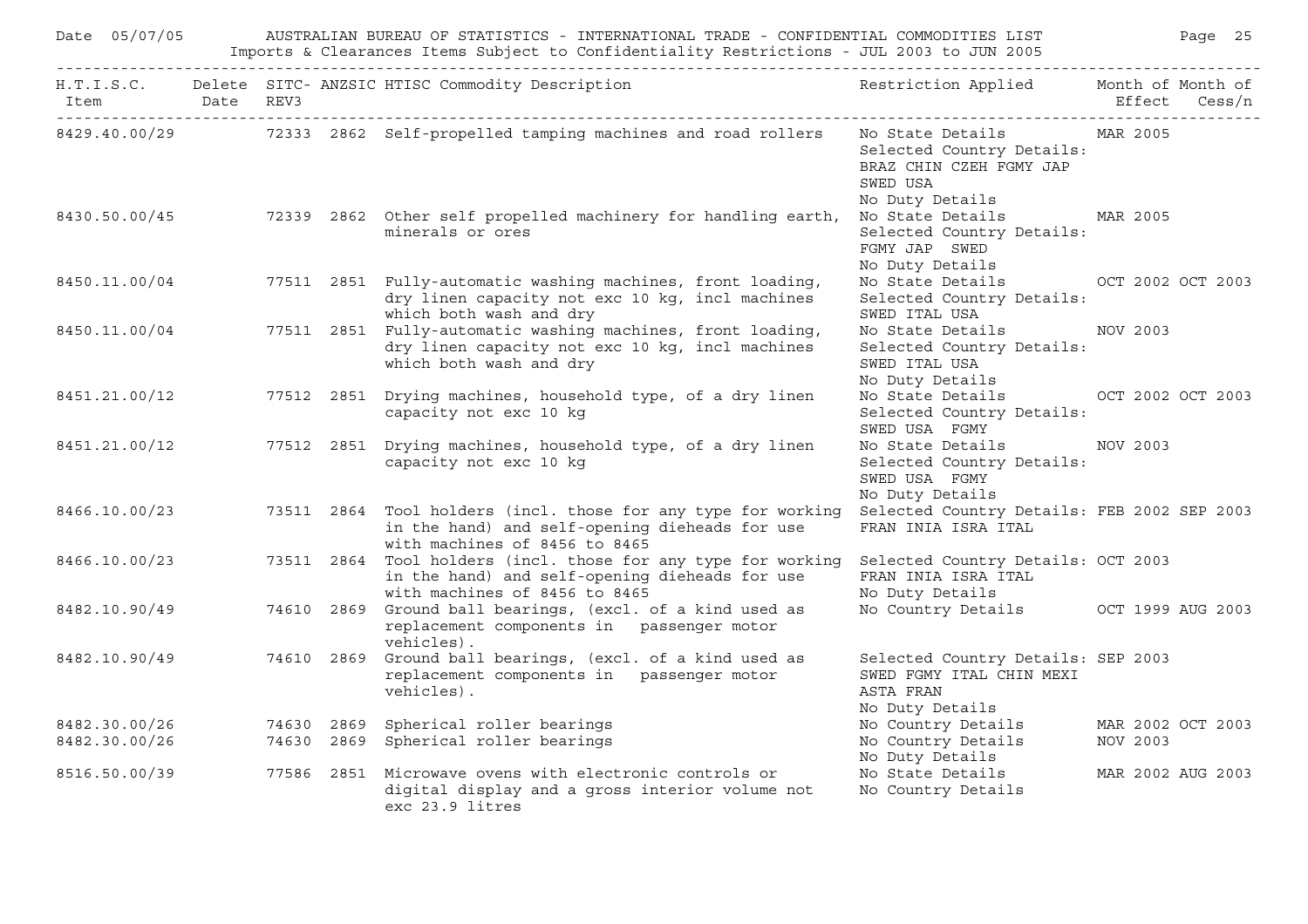| Date 05/07/05                                     |            | AUSTRALIAN BUREAU OF STATISTICS - INTERNATIONAL TRADE - CONFIDENTIAL COMMODITIES LIST<br>Imports & Clearances Items Subject to Confidentiality Restrictions - JUL 2003 to JUN 2005 |                                                                                                                           |                   | Page 26           |
|---------------------------------------------------|------------|------------------------------------------------------------------------------------------------------------------------------------------------------------------------------------|---------------------------------------------------------------------------------------------------------------------------|-------------------|-------------------|
| Item Date<br>------------------------------------ | REV3       | H.T.I.S.C. Delete SITC- ANZSIC HTISC Commodity Description                                                                                                                         | Restriction Applied Month of Month of                                                                                     |                   | Effect Cess/n     |
| 8516.50.00/40                                     |            | 77586 2851 Microwave ovens with electronic controls or<br>digital display and a gross interior volume exc<br>23.9 litres but not exc 34.9 litres                                   | No State Details<br>No Country Details                                                                                    | MAR 2002 AUG 2003 |                   |
| 8516.50.00/41                                     |            | 77586 2851 Microwave ovens with electronic controls or<br>digital display and a gross interior volume exc<br>34.9 litres                                                           | No State Details<br>No Country Details                                                                                    |                   | OCT 1996 AUG 2003 |
| 8516.60.00/50                                     |            | 77586 2851 Non-portable, fixed wired electric and combined<br>gas-electric cooking tops for domestic use only,<br>total input rating of 2.4 Kw or greater                          | No State Details<br>Selected Country Details:<br>FGMY NZ TURK                                                             |                   | JUN 2002 AUG 2003 |
| 8516.60.00/50                                     |            | 77586 2851 Non-portable, fixed wired electric and combined<br>gas-electric cooking tops for domestic use only,<br>total input rating of 2.4 Kw or greater                          | Selected Country Details: SEP 2003<br>TURK FGMY NZ<br>No Duty Details                                                     |                   |                   |
| 8516.60.00/51                                     |            | 77586 2851 Non-portable, fixed wired electric and combined<br>gas-electric ovens (excl. microwave ovens), for<br>domestic use only, total input rating of 2.4 Kw<br>or greater     | No State Details<br>Selected Country Details:<br>CHIN FRAN NZ TURK                                                        |                   | JUN 2002 AUG 2003 |
| 8516.60.00/51                                     | 77586 2851 | Non-portable, fixed wired electric and combined<br>gas-electric ovens (excl. microwave ovens), for<br>domestic use only, total input rating of 2.4 Kw<br>or greater                | No State Details<br>Selected Country Details:<br>TURK FRAN SPAI UK<br>No Duty Details                                     | SEP 2003          |                   |
| 8516.60.00/54                                     |            | 77586 2851 Portable electric and combined gas-electric<br>cooking tops, ovens, ranges, cookers, cooking<br>plates, boiling rings, grillers and roasters<br>(excl. microwaves)      | No State Details<br>Selected Country Details:<br>FRAN FGMY TAIW TURK UK                                                   |                   | JUN 2002 AUG 2003 |
| 8516.60.00/54                                     |            | 77586 2851 Portable electric and combined gas-electric<br>cooking tops, ovens, ranges, cookers, cooking<br>plates, boiling rings, grillers and roasters<br>(excl. microwaves)      | No State Details<br>Selected Country Details:<br>TURK ITAL<br>No Duty Details                                             | SEP 2003          |                   |
| 8520.33.10/61                                     |            | 76384 2849 Cassette-type dictating machines (excl. digital<br>audio type), incorporating sound reproducing<br>apparatus                                                            | Selected State Details: JUN 2002 OCT 2003<br>NSW VIC<br>Selected Country Details:<br>ASTA CHIN JAP USA                    |                   |                   |
|                                                   |            | 8520.33.10/61 76384 2849 Cassette-type dictating machines (excl. digital<br>audio type), incorporating sound reproducing<br>apparatus                                              | Selected State Details: NOV 2003 FEB 2004<br>NSW VIC<br>Selected Country Details:<br>ASTA CHIN JAP USA<br>No Duty Details |                   |                   |
|                                                   |            | 8520.33.10/61 76384 2849 Cassette-type dictating machines (excl. digital<br>audio type), incorporating sound reproducing<br>apparatus                                              | Selected State Details: MAR 2004<br>NSW VIC<br>Selected Country Details:<br>ASTA JAP NZ<br>No Duty Details                |                   |                   |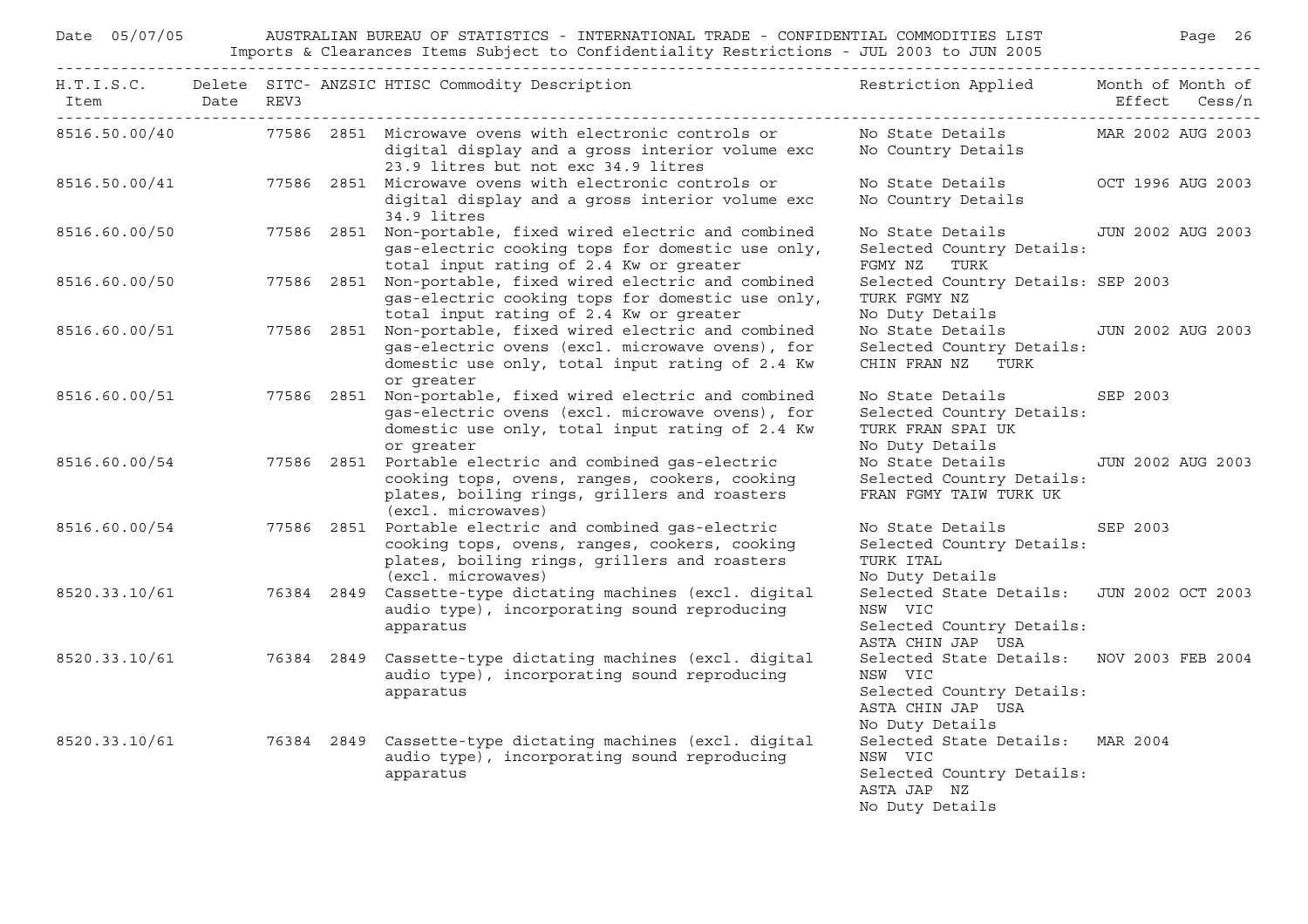| Date 05/07/05            |  |            | AUSTRALIAN BUREAU OF STATISTICS - INTERNATIONAL TRADE - CONFIDENTIAL COMMODITIES LIST<br>Imports & Clearances Items Subject to Confidentiality Restrictions - JUL 2003 to JUN 2005                                                |                                                                                                                       |                   | Page 27 |
|--------------------------|--|------------|-----------------------------------------------------------------------------------------------------------------------------------------------------------------------------------------------------------------------------------|-----------------------------------------------------------------------------------------------------------------------|-------------------|---------|
| Item Date REV3           |  |            | H.T.I.S.C. Delete SITC-ANZSIC HTISC Commodity Description and the sestriction Applied Month of Month of                                                                                                                           |                                                                                                                       | Effect Cess/n     |         |
|                          |  |            | 8523.11.00/22 39841 2849 Magnetic compact cassettes, unrecorded, of a width No State Details 0CT 2002 OCT 2003<br>not exc 4 mm (excl. photographic or<br>cinematographic goods)                                                   | Selected Country Details:<br>CHIN FGMY JAP                                                                            |                   |         |
|                          |  |            | 8523.11.00/22 89841 2849 Magnetic compact cassettes, unrecorded, of a width No State Details NOV 2003 SEP 2004<br>not exc 4 mm (excl. photographic or<br>cinematographic goods)                                                   | Selected Country Details:<br>CHIN FGMY JAP<br>No Duty Details                                                         |                   |         |
| 8523.11.00/23 89841 2849 |  |            | Magnetic tapes (excl. compact cassettes),<br>unrecorded, of a width not exc 4 mm (excl.<br>photographic or cinematographic goods)                                                                                                 | Selected State Details: OCT 2000 OCT 2003<br>NSW VIC<br>Selected Country Details:<br>FGMY JAP                         |                   |         |
| 8523.11.00/23            |  |            | 89841 2849 Magnetic tapes (excl. compact cassettes),<br>unrecorded, of a width not exc 4 mm (excl.<br>photographic or cinematographic goods)                                                                                      | Selected State Details: NOV 2003 SEP 2004<br>NSW VIC<br>Selected Country Details:<br>FGMY JAP<br>No Duty Details      |                   |         |
|                          |  |            | 8523.13.00/53 89845 2849 Magnetic tapes for sound recording or similar<br>recording of other phenomena, other than products<br>of chapter 37, video type in cassette body of a<br>width exceeding 6.5 mm but not exceeding 8.0 mm | No State Details OCT 2002 OCT 2003<br>No Country Details                                                              |                   |         |
| 8523.13.00/53            |  | 89845 2849 | Magnetic tapes for sound recording or similar<br>recording of other phenomena, other than products<br>of chapter 37, video type in cassette body of a<br>width exceeding 6.5 mm but not exceeding 8.0 mm                          | No State Details MOV 2003 SEP 2004<br>No Country Details<br>No Duty Details                                           |                   |         |
| 8523.13.00/54            |  | 89845 2849 | Magnetic tapes for sound recording or similar<br>recording of other phenomena, other than products<br>of chapter 37, video type in cassette body of a<br>width exceeding 8.0 mm but not exceeding 12.7 mm                         | Selected State Details: OCT 2000 OCT 2003<br>NSW VIC<br>Selected Country Details:<br>FGMY FRAN JAP                    |                   |         |
| 8523.13.00/54            |  | 89845 2849 | Magnetic tapes for sound recording or similar<br>recording of other phenomena, other than products<br>of chapter 37, video type in cassette body of a<br>width exceeding 8.0 mm but not exceeding 12.7 mm                         | Selected State Details: NOV 2003 SEP 2004<br>NSW VIC<br>Selected Country Details:<br>FGMY FRAN JAP<br>No Duty Details |                   |         |
| 8528.12.00/03            |  |            | 76110 2849 Analogue flat screen colour television receivers<br>with diagonal screen size 51 cm and over or less<br>than 68 cm                                                                                                     | No State Details APR 2002 FEB 2004                                                                                    |                   |         |
| 8528.12.00/04            |  |            | 76110 2849 Analogue flat screen colour television receivers Selected State Details: APR 2002 OCT 2003<br>with diagonal screen size 68 cm and over or less<br>than 79 cm                                                           | VIC NSW<br>Selected Country Details:<br>CHIN FGMY                                                                     |                   |         |
| 8528.12.00/04            |  |            | 76110 2849 Analogue flat screen colour television receivers<br>with diagonal screen size 68 cm and over or less<br>than 79 cm                                                                                                     | Selected State Details:<br>VIC NSW<br>Selected Country Details:<br>CHIN FGMY<br>No Duty Details                       | NOV 2003 FEB 2004 |         |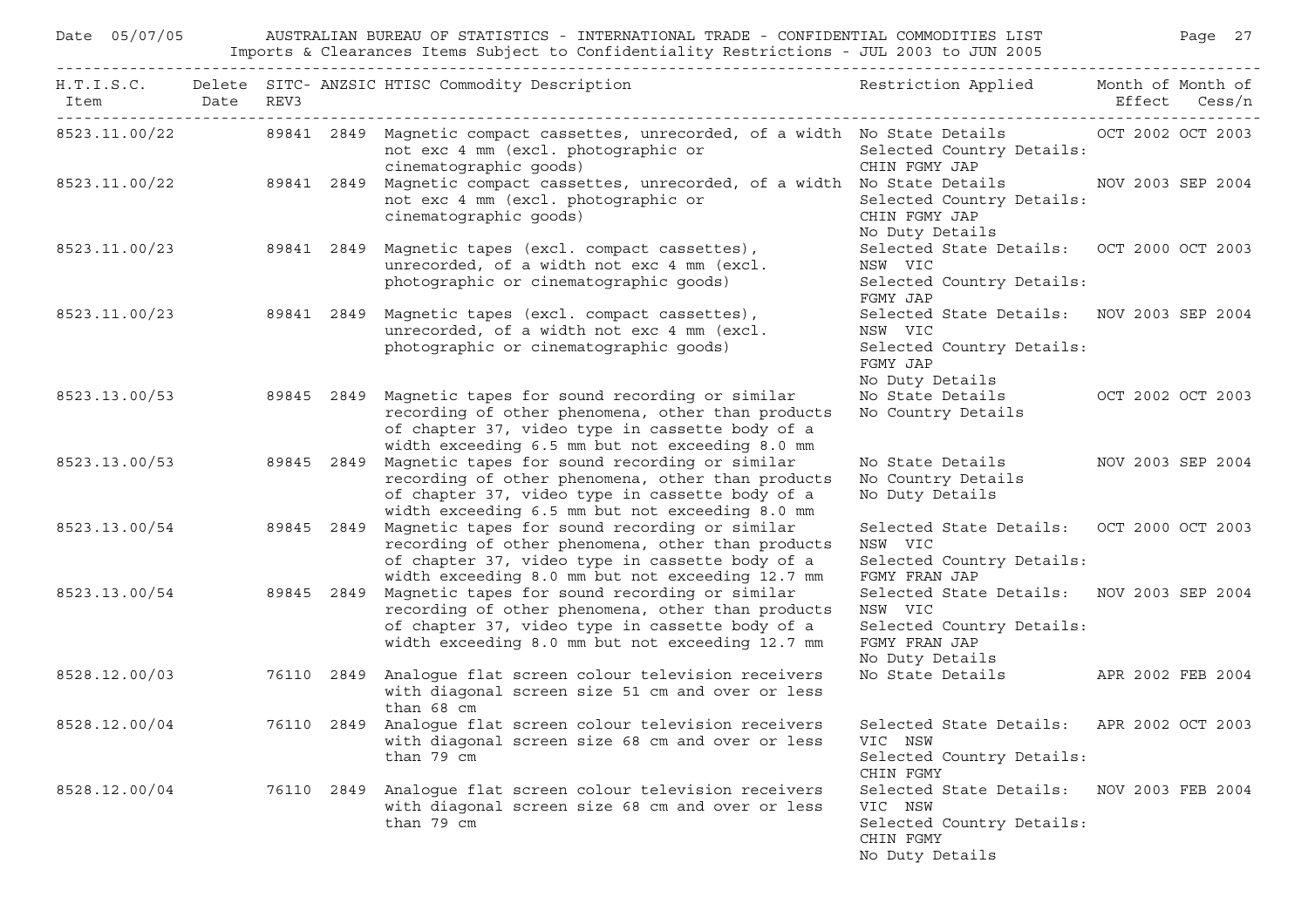| Date 05/07/05         |                                               |      |            | AUSTRALIAN BUREAU OF STATISTICS - INTERNATIONAL TRADE - CONFIDENTIAL COMMODITIES LIST<br>Imports & Clearances Items Subject to Confidentiality Restrictions - JUL 2003 to JUN 2005                                                              |                                                                                                          |                 | Page 28                  |
|-----------------------|-----------------------------------------------|------|------------|-------------------------------------------------------------------------------------------------------------------------------------------------------------------------------------------------------------------------------------------------|----------------------------------------------------------------------------------------------------------|-----------------|--------------------------|
| Item Date<br>-------- | <u> - - - - - - - - - - - - - - - - - -</u> - | REV3 |            | H.T.I.S.C. Delete SITC- ANZSIC HTISC Commodity Description                                                                                                                                                                                      | Restriction Applied Month of Month of                                                                    |                 | Effect Cess/n            |
| 8528.12.00/20         |                                               |      |            | 76110 2849 Analogue standard screen colour televisions with<br>diagonal screen size 68 cm and over or less than<br>79 cm                                                                                                                        | Selected Country Details: APR 2002 OCT 2003<br>CHIN MLAY SING                                            |                 |                          |
| 8528.12.00/20         |                                               |      |            | 76110 2849 Analoque standard screen colour televisions with<br>diagonal screen size 68 cm and over or less than<br>79 cm                                                                                                                        | Selected Country Details: NOV 2003 FEB 2004<br>CHIN MLAY SING<br>No Duty Details                         |                 |                          |
| 8544.30.00/16         |                                               |      |            | 77313 2813 Motor vehicle wiring harness                                                                                                                                                                                                         | No Commodity Details                                                                                     |                 | JUL 2002 AUG 2003        |
| 8544.30.00/16         |                                               |      |            | 77313 2813 Motor vehicle wiring harness                                                                                                                                                                                                         | No State Details<br>No Country Details                                                                   |                 | SEP 2003 OCT 2003        |
| 8544.30.00/16         |                                               |      |            | 77313 2813 Motor vehicle wiring harness                                                                                                                                                                                                         | No State Details<br>No Country Details<br>No Duty Details                                                | NOV 2003        |                          |
| 8544.59.00/06         |                                               |      |            | 77315 2852 Electric conductors not fitted with connectors,<br>insulated with cross-linked polyethylene (XLPE)<br>materials, for a voltage exc 80 V but not exc 1<br>000 V                                                                       | No State Details<br>Selected Country Details:<br>CHIN JAP RKOR MLAY POLA<br>SAFR VIET<br>No Duty Details | <b>JUN 2005</b> |                          |
| 8544.60.10/09         |                                               |      | 77317 2852 | Insulated electric conductors designed for working<br>pressures exceeding 33 kV, for a voltage<br>exceeding 1 000 V                                                                                                                             | No State Details<br>Selected Country Details:<br>FRAN JAP RKOR SWED SWIT<br>USA                          |                 | <b>JUL 2000 AUG 2003</b> |
| 8544.60.10/09         |                                               |      |            | 77317 2852 Insulated electric conductors designed for working<br>pressures exceeding 33 kV, for a voltage<br>exceeding 1 000 V                                                                                                                  | No State Details<br>No Country Details                                                                   |                 | SEP 2003 OCT 2003        |
| 8544.60.10/09         |                                               |      |            | 77317 2852 Insulated electric conductors designed for working<br>pressures exceeding 33 kV, for a voltage<br>exceeding 1 000 V                                                                                                                  | No State Details<br>No Country Details<br>No Duty Details                                                | NOV 2003        |                          |
| 8544.60.90/20         |                                               |      |            | 77317 2852 Electric conductors designed for working pressures<br>exceeding 11 000 V but not exceeding 33 000 V,<br>not fitted with connectors, insulated with<br>cross-linked polyethylene (XLPE) materials, for a<br>voltage exceeding 1 000 V | No Commodity Details                                                                                     |                 | SEP 1999 MAY 2005        |
| 8544.60.90/20         |                                               |      |            | 77317 2852 Electric conductors designed for working pressures<br>exceeding 11 000 V but not exceeding 33 000 V,<br>not fitted with connectors, insulated with<br>cross-linked polyethylene (XLPE) materials, for a<br>voltage exceeding 1 000 V | No State Details<br>No Country Details<br>No Duty Details                                                | JUN 2005        |                          |
| 9021.21.00/17         |                                               |      |            | 89965 2832 Artificial teeth                                                                                                                                                                                                                     | No State Details<br>Selected Country Details:<br>FGMY SLOV YUGO USA HONG                                 |                 | DEC 2002 OCT 2003        |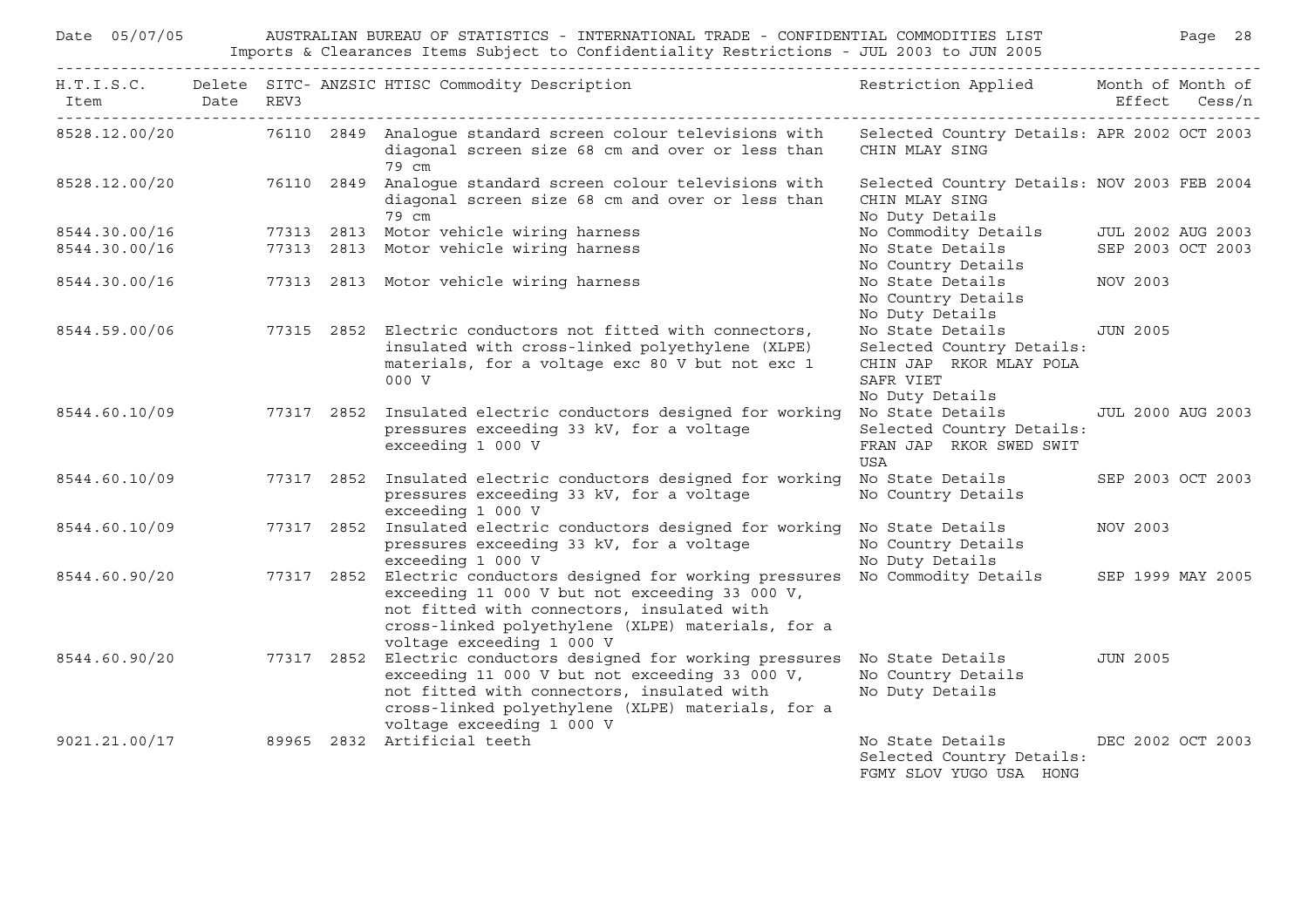| Date 05/07/05  |  | AUSTRALIAN BUREAU OF STATISTICS - INTERNATIONAL TRADE - CONFIDENTIAL COMMODITIES LIST<br>Imports & Clearances Items Subject to Confidentiality Restrictions - JUL 2003 to JUN 2005                                      |                                                                                                                   | Page 29           |
|----------------|--|-------------------------------------------------------------------------------------------------------------------------------------------------------------------------------------------------------------------------|-------------------------------------------------------------------------------------------------------------------|-------------------|
| Item Date REV3 |  | H.T.I.S.C. Delete SITC-ANZSIC HTISC Commodity Description Nestriction Applied Month of Month of                                                                                                                         |                                                                                                                   | Effect Cess/n     |
|                |  | 9021.21.00/17 89965 2832 Artificial teeth                                                                                                                                                                               | No State Details MOV 2003<br>Selected Country Details:<br>FGMY SLOV YUGO USA HONG<br>No Duty Details              |                   |
| 9303.30.00/05  |  | 89131 2769 Sporting, hunting or target-shooting rifles (excl.<br>shotguns and combination shotgun-rifles,<br>muzzle-loading firearms) which operate by the<br>firing of an explosive charge                             | No State Details 6. APR 2002 OCT 2003<br>Selected Country Details:<br>CHIN FGMY PHIL SPAI USA                     |                   |
| 9303.30.00/05  |  | 89131 2769 Sporting, hunting or target-shooting rifles (excl.<br>shotguns and combination shotgun-rifles,<br>muzzle-loading firearms) which operate by the<br>firing of an explosive charge                             | No State Details<br>Selected Country Details:<br>PHIL USA YUGO FINL FGMY<br>No Duty Details                       | NOV 2003          |
| 9306.21.00/21  |  | 89122 2769 Shotgun cartridges and parts thereof                                                                                                                                                                         | Selected State Details: NOV 2003 MAY 2004<br>NSW VIC<br>Selected Country Details:<br>CYPR SPAI<br>No Duty Details |                   |
| 9306.30.00/17  |  | 89124 2769 Loaded cartridges and parts thereof (excl. shotgun No State Details APR 2002 OCT 2003<br>cartridges and cartridges for riveting or similar<br>tools or for captive bolt humane killers and<br>parts thereof) | Selected Country Details:<br>FGMY RKOR USA                                                                        |                   |
| 9306.30.00/17  |  | 89124 2769 Loaded cartridges and parts thereof (excl. shotgun No State Details<br>cartridges and cartridges for riveting or similar<br>tools or for captive bolt humane killers and<br>parts thereof)                   | Selected Country Details:<br>PHIL RKOR USA YUGO<br>No Duty Details                                                | NOV 2003          |
| 9405.10.00/38  |  | 81311 2854 Indoor fluorescent lighting (other than industrial No State Details<br>and emergency)                                                                                                                        | No Country Details                                                                                                | APR 2002 OCT 2003 |
| 9405.10.00/38  |  | 81311 2854 Indoor fluorescent lighting (other than industrial No State Details<br>and emergency)                                                                                                                        | No Country Details<br>No Duty Details                                                                             | NOV 2003          |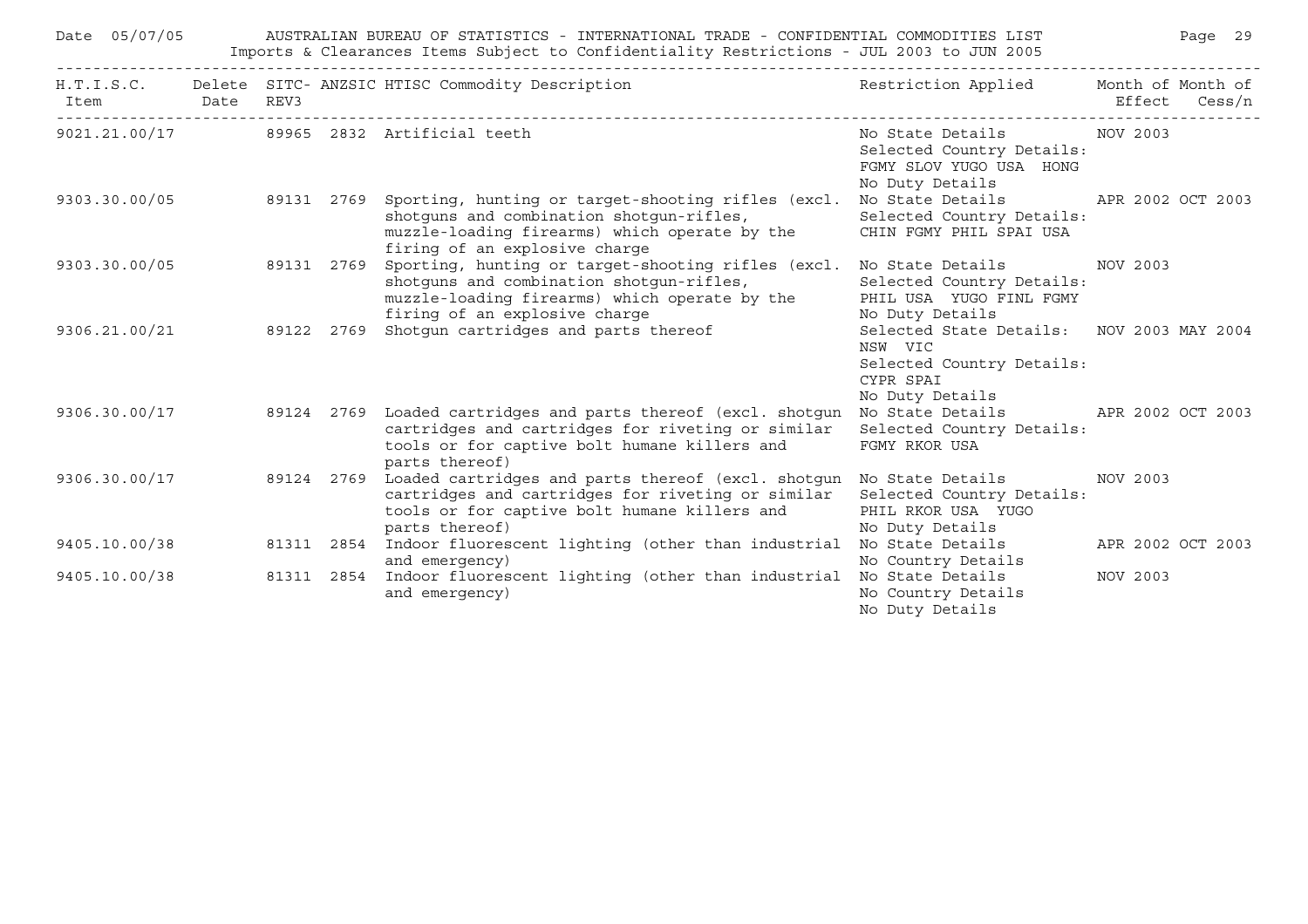| Date 05/07/05                                      |            | AUSTRALIAN BUREAU OF STATISTICS - INTERNATIONAL TRADE - CONFIDENTIAL COMMODITIES LIST<br>Exports - AHECC Items Subject to Confidentiality Restrictions - JUL 2003 to JUN 2005   |                                                                  |                   | Page 1            |
|----------------------------------------------------|------------|---------------------------------------------------------------------------------------------------------------------------------------------------------------------------------|------------------------------------------------------------------|-------------------|-------------------|
| Item Date<br>------------------------------------- | REV3       | A.H.E.C.C. Delete SITC-ANZSIC AHECC Commodity Description Nestriction Applied Month of Month of                                                                                 |                                                                  |                   | Effect Cess/n     |
| 0208.90.91                                         |            | 01299 2111 Meat and edible meat offal (excl. offal of rabbits No State Details MAR 2002 OCT 2003<br>and hares, frogs, primates, whales, reptiles,<br>kangaroo, emu and ostrich) | No Country Details                                               |                   |                   |
|                                                    |            | 0303.79.11 03428 0413 Toothfish (Dissostichus spp.), frozen (excl. fish<br>fillets, other fish meat, livers and roes)                                                           | No Value Details FEB 2000 SEP 2003                               |                   |                   |
| 0303.79.11                                         |            | 03428 0413 Toothfish (Dissostichus spp.), frozen (excl. fish<br>fillets, other fish meat, livers and roes)                                                                      | No Commodity Details                                             | OCT 2003          |                   |
| 0304.20.01                                         | 03440 2173 | Toothfish (Dissostichus spp.), frozen fillets                                                                                                                                   | No Value Details                                                 |                   | FEB 2000 SEP 2003 |
| 0713.40.00                                         |            | 05424 2130 Dried shelled lentils                                                                                                                                                | No State Details                                                 |                   | JUL 1999 APR 2005 |
|                                                    |            |                                                                                                                                                                                 | No Country Details                                               |                   |                   |
| 0802.90.21                                         |            | 05779 0119 Macadamia nuts, in shell                                                                                                                                             | No State Details                                                 | <b>JUL 2002</b>   |                   |
|                                                    |            |                                                                                                                                                                                 | Selected Country Details:<br>CHIN HONG VIET                      |                   |                   |
| 1001.10.13                                         |            | 04110 0121 Durum wheat, in bulk                                                                                                                                                 | No Value Details for<br>All Countries                            | FEB 2000          |                   |
| 1001.90.23                                         |            | 04120 0121 Wheat (excl. durum) and meslin, in bulk                                                                                                                              | No Value Details for<br>All Countries                            | FEB 2000          |                   |
| 1003.00.13                                         |            | 04300 0121 Barley, for malting                                                                                                                                                  | No State Details                                                 | SEP 1999 DEC 2004 |                   |
| 1003.00.13                                         |            | 04300 0121 Barley, for malting                                                                                                                                                  | No State Details<br>No Country Details<br>(latest 6 months only) | JAN 2005          |                   |
| 1003.00.21                                         |            | 04300 0121 Barley, for feed, in bulk                                                                                                                                            | No State Details                                                 |                   | SEP 1999 DEC 2004 |
| 1003.00.21                                         |            | 04300 0121 Barley, for feed, in bulk                                                                                                                                            | No State Details<br>No Country Details<br>(latest 6 months only) | JAN 2005          |                   |
| 1004.00.10                                         |            | 04520 0121 Oats, in bulk                                                                                                                                                        | No State Details<br>No Country Details                           | <b>JUL 1993</b>   |                   |
| 1006.20.20                                         |            | 04220 2152 Husked (brown) rice, short and medium grain                                                                                                                          | No Country Details                                               | <b>JUL 1991</b>   |                   |
| 1006.30.25                                         |            | 04231 2152 Whole long grain rice                                                                                                                                                | No Commodity Details                                             | <b>JAN 2002</b>   |                   |
| 1006.30.31                                         |            | 04231 2152 Rice, whole short and medium grain, vitamin<br>enriched, semi-milled or wholly milled                                                                                | No Country Details                                               | <b>JUL 1991</b>   |                   |
| 1006.30.39                                         |            | 04231 2152 Rice, whole short and medium grain (excl. vitamin<br>enriched), semi-milled or wholly milled                                                                         | No Country Details                                               | JAN 1988          |                   |
| 1006.40.00                                         |            | 04232 2152 Broken rice                                                                                                                                                          | No Commodity Details                                             | <b>JAN 1988</b>   |                   |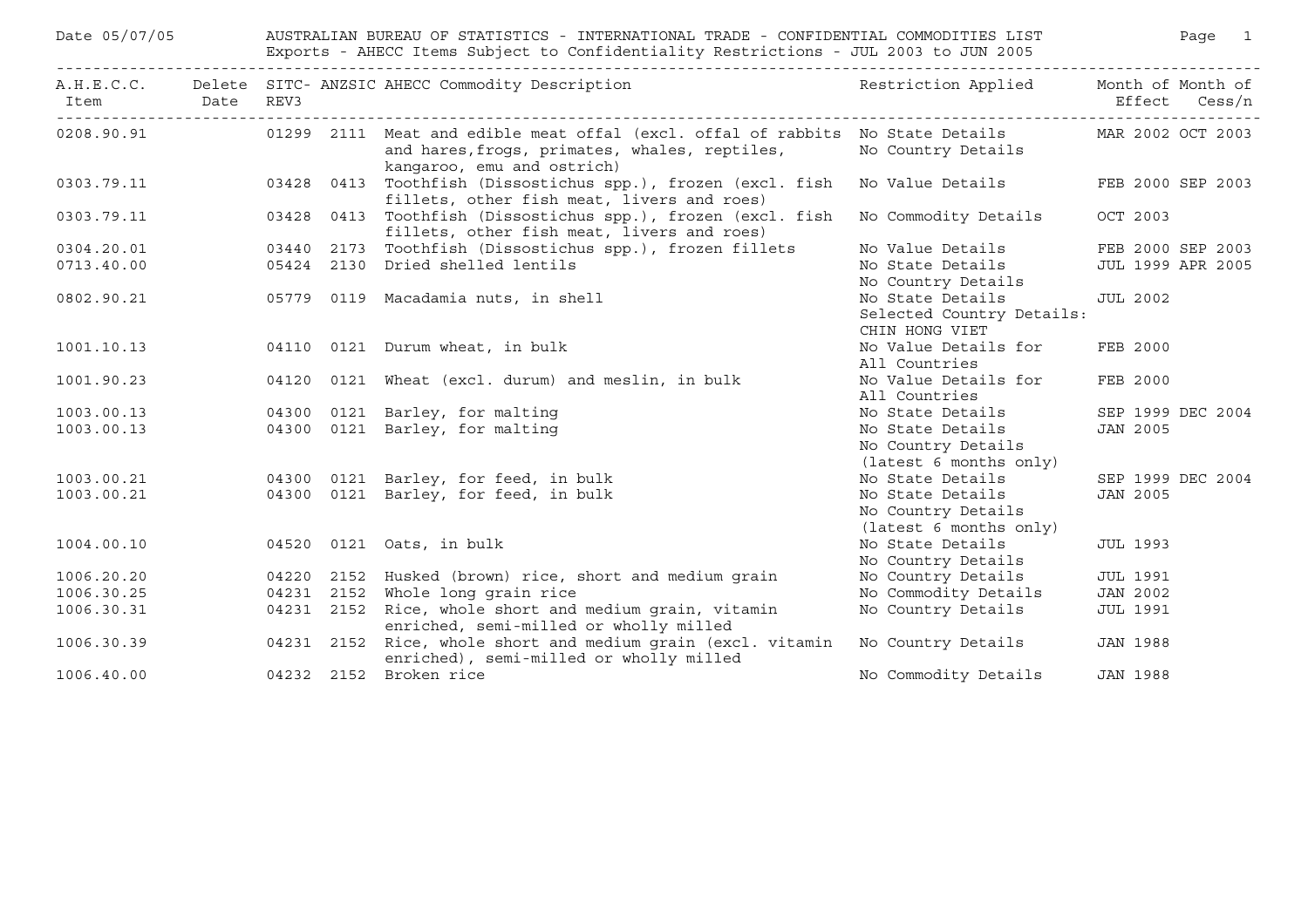| Date 05/07/05 |                     | AUSTRALIAN BUREAU OF STATISTICS - INTERNATIONAL TRADE - CONFIDENTIAL COMMODITIES LIST<br>Exports - AHECC Items Subject to Confidentiality Restrictions - JUL 2003 to JUN 2005      | Page 2                                                                                  |                   |
|---------------|---------------------|------------------------------------------------------------------------------------------------------------------------------------------------------------------------------------|-----------------------------------------------------------------------------------------|-------------------|
| Date<br>Item  | REV3                | A.H.E.C.C. Delete SITC- ANZSIC AHECC Commodity Description                                                                                                                         | Restriction Applied Month of Month of                                                   | Effect Cess/n     |
| 1214.90.21    | 08113 2174 Lupins   |                                                                                                                                                                                    | No State Details                                                                        | APR 2000 DEC 2004 |
| 1214.90.21    | 08113 2174 Lupins   |                                                                                                                                                                                    | No Commodity Details<br>(latest 6 months only)                                          | <b>JAN 2005</b>   |
| 1302.14.01    |                     | 29294 0169 Saps and extracts of pyrethrum or of the roots of<br>plants containing rotenone (excl. extracted<br>oleoresins)                                                         | No Commodity Details                                                                    | SEP 2002          |
| 1512.21.00    |                     | 42121 2140 Crude cotton-seed oil, not chemically modified                                                                                                                          | No Commodity Details                                                                    | OCT 1988          |
| 1701.11.10    |                     | 06111 2171 Raw cane sugar, in solid form, in bulk, not<br>containing added flavouring or colouring matter                                                                          | No Commodity Details<br>(Commodity details<br>available quarterly with<br>6 months lag) | SEP 2002          |
| 2202.10.90    |                     | 11102 2181 Waters (incl. mineral and aerated waters), not<br>carbonated but sweetened or flavoured                                                                                 | No State Details                                                                        | JUL 1995 MAY 2004 |
| 2203.00.10    |                     | 11230 2182 Bottled beer made from malt                                                                                                                                             | No State Details<br>No Country Details                                                  | <b>JUN 2002</b>   |
| 2203.00.20    |                     | 11230 2182 Canned beer made from malt                                                                                                                                              | No State Details<br>No Country Details                                                  | JUN 2002 MAY 2004 |
| 2203.00.20    |                     | 11230 2182 Canned beer made from malt                                                                                                                                              | No Commodity Details                                                                    | <b>JUN 2004</b>   |
| 2203.00.90    |                     | 11230 2182 Beer made from malt (excl. bottled and canned)                                                                                                                          | No State Details<br>No Country Details                                                  | JUN 2002 MAY 2004 |
| 2203.00.90    |                     | 11230 2182 Beer made from malt (excl. bottled and canned)                                                                                                                          | No Commodity Details                                                                    | <b>JUN 2004</b>   |
| 2208.20.10    |                     | 11242 2183 Brandy (obtained by distilling grapes)                                                                                                                                  | No State Details                                                                        | MAR 2004          |
|               |                     |                                                                                                                                                                                    | Selected Country Details:<br>VANU UAEM NORF CHRI NZ                                     |                   |
| 2208.30.00    | 11241 2184 Whiskies |                                                                                                                                                                                    | Selected State Details:<br>NSW VIC TAS                                                  | MAR 2004          |
|               |                     |                                                                                                                                                                                    | Selected Country Details:<br>TNGA BHRN UAEM SOLO ETMR                                   |                   |
| 2208.60.00    | 11249 2184 Vodka    |                                                                                                                                                                                    | No State Details                                                                        | MAR 2004          |
|               |                     |                                                                                                                                                                                    | Selected Country Details:<br>TNGA UAEM MLAY<br>BHRN NZ<br>VANU CAN                      |                   |
| 2208.70.00    |                     | 11249 2184 Liqueurs and cordials                                                                                                                                                   | No State Details<br>Selected Country Details:                                           | MAR 2004          |
|               |                     |                                                                                                                                                                                    | TNGA UAEM NZ ANTC ETMR                                                                  |                   |
| 2208.90.00    |                     | 11249 2184 Distilled alcoholic beverages (excl. spirits<br>obtained by distilling grape wine or grape marc,<br>whiskies, rum, tafia, gin, geneva, vodka,<br>liqueurs and cordials) | No State Details<br>Selected Country Details:<br>PNG SOLO TNGA UAEM VANU<br>NORF NZ     | MAR 2004          |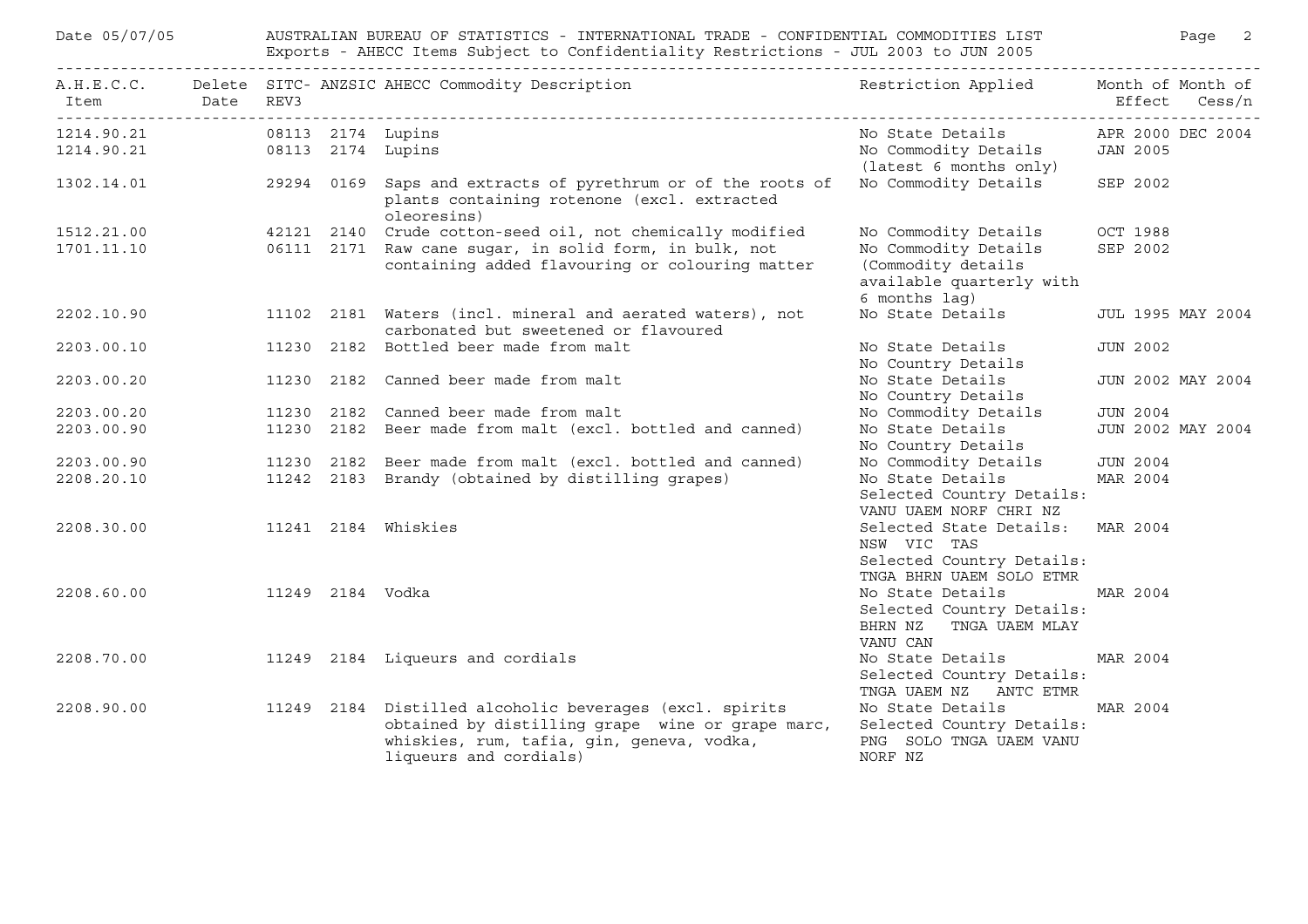| Date 05/07/05 |           | AUSTRALIAN BUREAU OF STATISTICS - INTERNATIONAL TRADE - CONFIDENTIAL COMMODITIES LIST<br>Exports - AHECC Items Subject to Confidentiality Restrictions - JUL 2003 to JUN 2005 |            |                                                                                                                                                                                                                                    |                                                                                                                    |                   |               |  |  |
|---------------|-----------|-------------------------------------------------------------------------------------------------------------------------------------------------------------------------------|------------|------------------------------------------------------------------------------------------------------------------------------------------------------------------------------------------------------------------------------------|--------------------------------------------------------------------------------------------------------------------|-------------------|---------------|--|--|
| Item<br>.     | Date REV3 |                                                                                                                                                                               |            | A.H.E.C.C. Delete SITC- ANZSIC AHECC Commodity Description                                                                                                                                                                         | Restriction Applied Month of Month of                                                                              |                   | Effect Cess/n |  |  |
| 2309.90.65    |           |                                                                                                                                                                               |            | 08199 2174 Prepared stock feeds and preparations of a kind<br>used in animalfeeding nes (incl. packaged pet<br>foods nes.) excl.feed supplement for animals, milk<br>powders, poultry, pig feeds and other prepared stock<br>feed. | No State Details [JUL 2003 APR 2005<br>Selected Country Details:<br>ANTI BELG CAN JAP LUX<br>MLAY NETH NZ SING USA |                   |               |  |  |
| 2309.90.65    |           |                                                                                                                                                                               |            | 08199 2174 Prepared stock feeds and preparations of a kind<br>used in animalfeeding nes (incl. packaged pet<br>foods nes.) excl.feed supplement for animals, milk<br>powders, poultry, pig feeds and other prepared stock<br>feed. | No State Details<br>Selected Country Details:<br>CAN JAP MLAY NETH SING<br>USA VIET                                | MAY 2005          |               |  |  |
| 2501.00.94    |           |                                                                                                                                                                               | 27830 2535 | Salt (excl. table salt) and pure sodium chloride,<br>whether or not in aqueous solution or containing<br>added anti-caking or free-flowing agents                                                                                  | No State Details<br>No Country Details                                                                             | <b>JAN 2002</b>   |               |  |  |
| 2505.10.00    |           |                                                                                                                                                                               | 27331 1411 | Silica sands and quartz sands, whether or not<br>coloured                                                                                                                                                                          | No State Details<br>Selected Country Details:<br>JAP RKOR TAIW CHIN MLAY<br>PHIL SING FGMY USA                     | FEB 2003          |               |  |  |
| 2602.00.01    |           |                                                                                                                                                                               | 28770 1319 | Manganese ores and concentrates (incl. ferruginous<br>manganese ores and concentrates with a manganese<br>content of 20% or more, calculated on the dry<br>weight)                                                                 | Broad Commodity Details<br>See Item 26999999                                                                       | SEP 2001 APR 2004 |               |  |  |
| 2606.00.00    |           |                                                                                                                                                                               |            | 28510 1312 Aluminium ores and concentrates                                                                                                                                                                                         | Broad Commodity Details<br>See Item 26999999                                                                       | JUL 1990 APR 2004 |               |  |  |
| 2610.00.00    |           |                                                                                                                                                                               |            | 28791 1319 Chromium ores and concentrates                                                                                                                                                                                          | Broad Commodity Details<br>See Item 26999999                                                                       | SEP 2002 APR 2004 |               |  |  |
| 2612.10.01    |           |                                                                                                                                                                               |            | 28610 1319 Uranium ores and concentrates (dry weight of<br>uranium ore)                                                                                                                                                            | No State Details<br>No Country Details                                                                             | MAY 1989          |               |  |  |
| 2612.20.00    |           |                                                                                                                                                                               |            | 28620 1315 Thorium ores and concentrates                                                                                                                                                                                           | Broad Commodity Details<br>See Item 26999999                                                                       | NOV 2002          |               |  |  |
| 2614.00.11    |           |                                                                                                                                                                               |            | 28783 1315 Rutile ores and concentrates, in bulk                                                                                                                                                                                   | Broad Commodity Details<br>See Item 26999999                                                                       | AUG 1999          |               |  |  |
| 2614.00.12    |           |                                                                                                                                                                               |            | 28783 1315 Rutile ores and concentrates, in bags, drums and<br>similar containers                                                                                                                                                  | No State Details<br>No Country Details                                                                             | MAR 2001          |               |  |  |
| 2614.00.20    |           |                                                                                                                                                                               |            | 28783 1315 Beneficiated ilmenite ores and concentrates                                                                                                                                                                             | Broad Commodity Details<br>See Item 26999999                                                                       | <b>JUL 1990</b>   |               |  |  |
| 2614.00.31    |           |                                                                                                                                                                               |            | 28783 1315 Ilmenite (excl. beneficiated ilmenite) ores and<br>concentrates, in bulk                                                                                                                                                | No State Details<br>No Country Details                                                                             | MAR 2001          |               |  |  |
| 2614.00.32    |           |                                                                                                                                                                               |            | 28783 1315 Ilmenite (excl. beneficiated ilmenite) ores and<br>concentrates, in bags, drums and similar<br>containers                                                                                                               | Broad Commodity Details<br>See Item 26999999                                                                       | APR 1992          |               |  |  |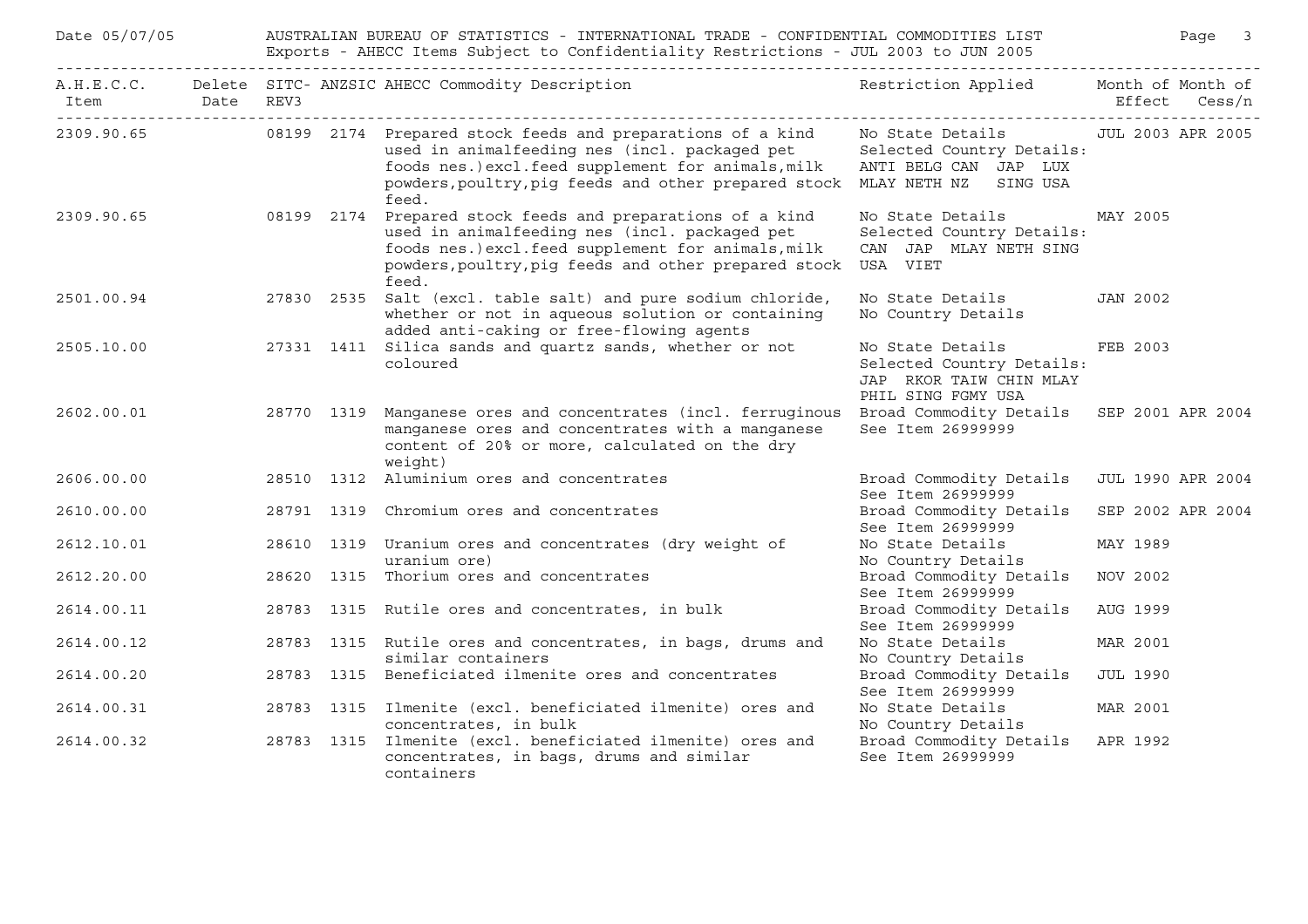| Date 05/07/05                        |      | AUSTRALIAN BUREAU OF STATISTICS - INTERNATIONAL TRADE - CONFIDENTIAL COMMODITIES LIST<br>Exports - AHECC Items Subject to Confidentiality Restrictions - JUL 2003 to JUN 2005 |  |                                                                                                |                                                                                       |                 |                                    |  |  |  |
|--------------------------------------|------|-------------------------------------------------------------------------------------------------------------------------------------------------------------------------------|--|------------------------------------------------------------------------------------------------|---------------------------------------------------------------------------------------|-----------------|------------------------------------|--|--|--|
| Item<br>---------------------------- | Date | REV3                                                                                                                                                                          |  | A.H.E.C.C. Delete SITC- ANZSIC AHECC Commodity Description                                     | Restriction Applied                                                                   |                 | Month of Month of<br>Effect Cess/n |  |  |  |
| 2615.10.10                           |      |                                                                                                                                                                               |  | 28784 1315 Zirconium ores and concentrates, in bulk                                            | Broad Commodity Details FEB 2001<br>See Item 26999999                                 |                 |                                    |  |  |  |
| 2615.10.20                           |      | 28784 1315                                                                                                                                                                    |  | Zirconium ores and concentrates, in bags, drums and No State Details<br>similar containers     | No Country Details                                                                    |                 | <b>JUL 1993</b>                    |  |  |  |
| 2615.90.30                           |      |                                                                                                                                                                               |  | 28785 1319 Tantalum ores and concentrates                                                      | Broad Commodity Details<br>See Item 26999999                                          |                 | <b>JUL 2001</b>                    |  |  |  |
| 2617.90.00                           |      |                                                                                                                                                                               |  | 28799 1319 Ores and concentrates nes                                                           | Broad Commodity Details<br>See Item 26999999                                          |                 | <b>JUL 1990</b>                    |  |  |  |
| 2620.99.10                           |      | 28810 1319                                                                                                                                                                    |  | Slag containing mainly tantalum (commonly referred<br>to as tantalum glass)                    | Broad Commodity Details<br>See Item 26999999                                          |                 | <b>JAN 2002</b>                    |  |  |  |
| 2699.99.99                           |      |                                                                                                                                                                               |  | 28099 1318 Sum of HS Ch 26 codes confidentialised with Broad<br>Commodity Details restrictions | No State Details<br>No Country Details                                                |                 | <b>JUL 1990</b>                    |  |  |  |
| 2701.12.14                           |      |                                                                                                                                                                               |  | 32121 1101 Semi-soft coking metallurical coal and PCI coal                                     | No State Details<br>Selected Country Details:<br>FGMY ITAL NETH PAKI RKOR<br>TAIW USA |                 | MAY 2002 OCT 2003                  |  |  |  |
| 2701.12.14                           |      |                                                                                                                                                                               |  | 32121 1101 Semi-soft coking metallurical coal and PCI coal                                     | No State Details<br>Selected Country Details:<br>ITAL KRDR PAKI BRAZ                  | NOV 2003        |                                    |  |  |  |
| 2704.00.30                           |      |                                                                                                                                                                               |  | 32500 2520 Retort carbon and char                                                              | No Quantity Details                                                                   | <b>JUL 1999</b> |                                    |  |  |  |
| 2704.00.93                           |      |                                                                                                                                                                               |  | 32500 2520 Coke and semi-coke of coal, of lignite or of peat                                   | No Quantity Details                                                                   | AUG 2003        |                                    |  |  |  |
| 2707.40.00                           |      |                                                                                                                                                                               |  | 33525 2534 Naphthalene from the distillation of high<br>temperature coal tar                   | No Commodity Details                                                                  | MAR 2003        |                                    |  |  |  |
| 2711.11.00                           |      |                                                                                                                                                                               |  | 34310 1200 Liquefied natural gas                                                               | No Quantity Details<br>No Country Details                                             | AUG 1995        |                                    |  |  |  |
| 2818.10.00                           |      |                                                                                                                                                                               |  | 52267 2640 Artificial corundum                                                                 | No Commodity Details                                                                  |                 | FEB 2002                           |  |  |  |
| 2818.20.00                           |      |                                                                                                                                                                               |  | 28520 2721 Aluminium oxide (excl. artificial and natural<br>corundum and emery)                | No State Details<br>No Country Details                                                |                 | MAR 1992                           |  |  |  |
| 2835.31.00                           |      |                                                                                                                                                                               |  | 52364 2535 Sodium triphosphate (sodium tripolyphosphate)                                       | No Commodity Details                                                                  |                 | MAR 2002                           |  |  |  |
| 2836.20.00                           |      |                                                                                                                                                                               |  | 52372 2535 Disodium carbonate                                                                  | No Commodity Details                                                                  | FEB 2003        |                                    |  |  |  |
| 2836.30.00                           |      | 52373 2535                                                                                                                                                                    |  | Sodium hydrogencarbonate (sodium bicarbonate)                                                  | No Commodity Details                                                                  | FEB 2003        |                                    |  |  |  |
| 2836.50.00                           |      | 52379 2535                                                                                                                                                                    |  | Calcium carbonate                                                                              | No Commodity Details                                                                  |                 | JAN 2002 AUG 2003                  |  |  |  |
| 2837.11.01                           |      | 52381 2535                                                                                                                                                                    |  | Sodium cyanide (CAS 143-33-9)                                                                  | No State Details<br>Selected Country Details:<br>GUIN KENY NAMI                       |                 | SEP 2002 FEB 2004                  |  |  |  |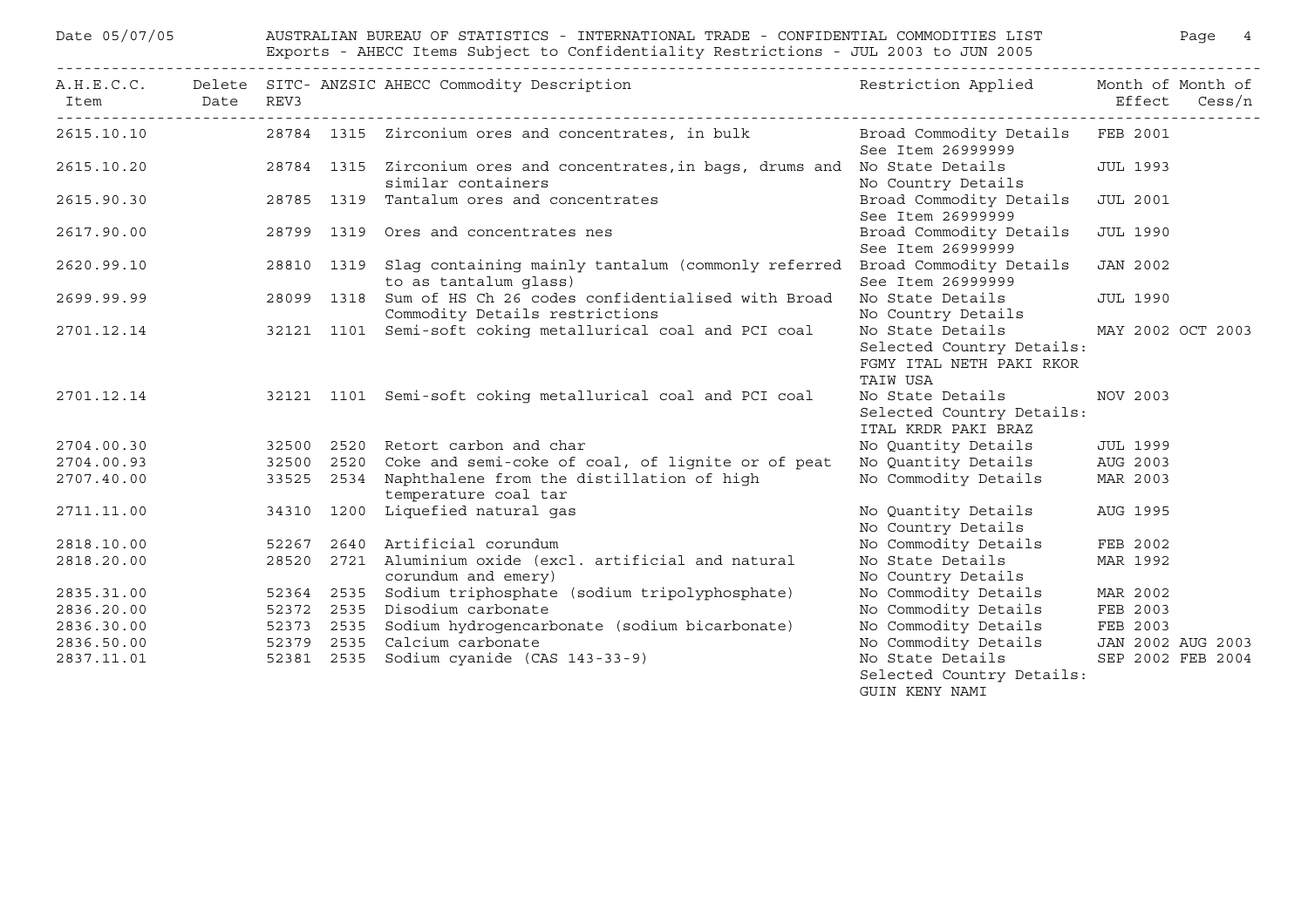| Date 05/07/05 |           | AUSTRALIAN BUREAU OF STATISTICS - INTERNATIONAL TRADE - CONFIDENTIAL COMMODITIES LIST<br>Exports - AHECC Items Subject to Confidentiality Restrictions - JUL 2003 to JUN 2005 |            | Page 5                                                                                                                                                                                                                                                                         |                                                                          |                                    |  |  |
|---------------|-----------|-------------------------------------------------------------------------------------------------------------------------------------------------------------------------------|------------|--------------------------------------------------------------------------------------------------------------------------------------------------------------------------------------------------------------------------------------------------------------------------------|--------------------------------------------------------------------------|------------------------------------|--|--|
| Item          | Date REV3 |                                                                                                                                                                               |            | A.H.E.C.C. Delete SITC- ANZSIC AHECC Commodity Description                                                                                                                                                                                                                     | Restriction Applied                                                      | Month of Month of<br>Effect Cess/n |  |  |
| 2837.11.01    |           |                                                                                                                                                                               |            | 52381 2535 Sodium cyanide (CAS 143-33-9)                                                                                                                                                                                                                                       | No State Details<br>No Country Details                                   | MAR 2004                           |  |  |
| 2849.20.00    |           |                                                                                                                                                                               |            | 52494 2535 Silicon carbide                                                                                                                                                                                                                                                     | No Commodity Details                                                     | <b>JUL 1999</b>                    |  |  |
| 2901.21.00    |           |                                                                                                                                                                               |            | 51111 2534 Ethylene, chemically or commercially pure                                                                                                                                                                                                                           | No Commodity Details                                                     | SEP 1999                           |  |  |
| 2902.50.00    |           |                                                                                                                                                                               |            | 51125 2534 Styrene (monomer)                                                                                                                                                                                                                                                   | No Commodity Details                                                     | OCT 1999                           |  |  |
| 2939.11.01    |           |                                                                                                                                                                               |            | 54141 2543 Concentrates of poppy straw, containing by weight<br>50% or more of alkaloids                                                                                                                                                                                       | No Commodity Details                                                     | JAN 2002                           |  |  |
| 2939.11.10    |           |                                                                                                                                                                               |            | 54141 2534 Codeine and its salts, an alkaloid and/or<br>derivative of opium                                                                                                                                                                                                    | No Commodity Details                                                     | JAN 2002                           |  |  |
| 2939.11.12    |           |                                                                                                                                                                               |            | 54141 2543 Thebaine and its salts, an alkaloid and/or<br>derivative of opium                                                                                                                                                                                                   | No Commodity Details                                                     | <b>JAN 2002</b>                    |  |  |
| 2939.11.29    |           |                                                                                                                                                                               |            | 54141 2543 Other derivatives & alkaloids of opium, including<br>salts, as listed in 2939.11                                                                                                                                                                                    | No Commodity Details                                                     | JAN 2002                           |  |  |
| 2939.99.00    |           |                                                                                                                                                                               |            | 54147 2543 Vegetable alkaloids, salts, ethers, esters & other No Commodity Details<br>derivs (excl. opium alkaloids, cinchona & rye<br>ergot & deriv & salts, caffeine & ephedrines &<br>salts, theophylline & aminophylline<br>(theophylline-ethylenediamine) & derivatives & |                                                                          | JUL 2004                           |  |  |
| 3006.10.15    |           |                                                                                                                                                                               |            | 54199 2949 Sterile surgical sutures                                                                                                                                                                                                                                            | No Commodity Details                                                     | FEB 2004                           |  |  |
| 3901.10.00    |           |                                                                                                                                                                               | 57111 2533 | Polyethylene having a specific gravity of less<br>than 0.94, in primary forms                                                                                                                                                                                                  | No Commodity Details                                                     | MAY 1993                           |  |  |
| 3903.19.00    |           |                                                                                                                                                                               |            | 57219 2533 Polystyrene, in primary forms (excl. expansible<br>polystyrene)                                                                                                                                                                                                     | No Commodity Details                                                     | OCT 1999                           |  |  |
| 3907.60.00    |           |                                                                                                                                                                               | 57433 2533 | Poly(ethylene terephthalate), in primary forms                                                                                                                                                                                                                                 | No Commodity Details                                                     | FEB 2003                           |  |  |
| 3920.20.00    |           |                                                                                                                                                                               | 58222 2562 | Plates, sheets, film, foil and strip nes, of<br>polymers of propylene, non-cellular and not<br>reinforced, laminated, supported or similarly<br>combined with other materials                                                                                                  | No Quantity Details                                                      | MAY 1999                           |  |  |
| 4101.20.11    |           |                                                                                                                                                                               | 21120 2261 | Whole raw bovine (incl. buffalo) hides and skins,<br>of a weight per skin not exc 8 kg when simply<br>dried, 10 kg when dry salted or 16 kg when fresh,<br>wet salted or otherwise prepared, not processed<br>beyond drying or salting                                         | No State Details<br>No Country Details                                   | DEC 2002 SEP 2003                  |  |  |
| 4101.20.11    |           |                                                                                                                                                                               | 21120 2261 | Whole raw bovine (incl. buffalo) hides and skins,<br>of a weight per skin not exc 8 kg when simply<br>dried, 10 kg when dry salted or 16 kg when fresh,<br>wet salted or otherwise prepared, not processed<br>beyond drying or salting                                         | No State Details<br>Selected Country Details:<br>BRAZ HONG RKOR JAP ITAL | OCT 2003                           |  |  |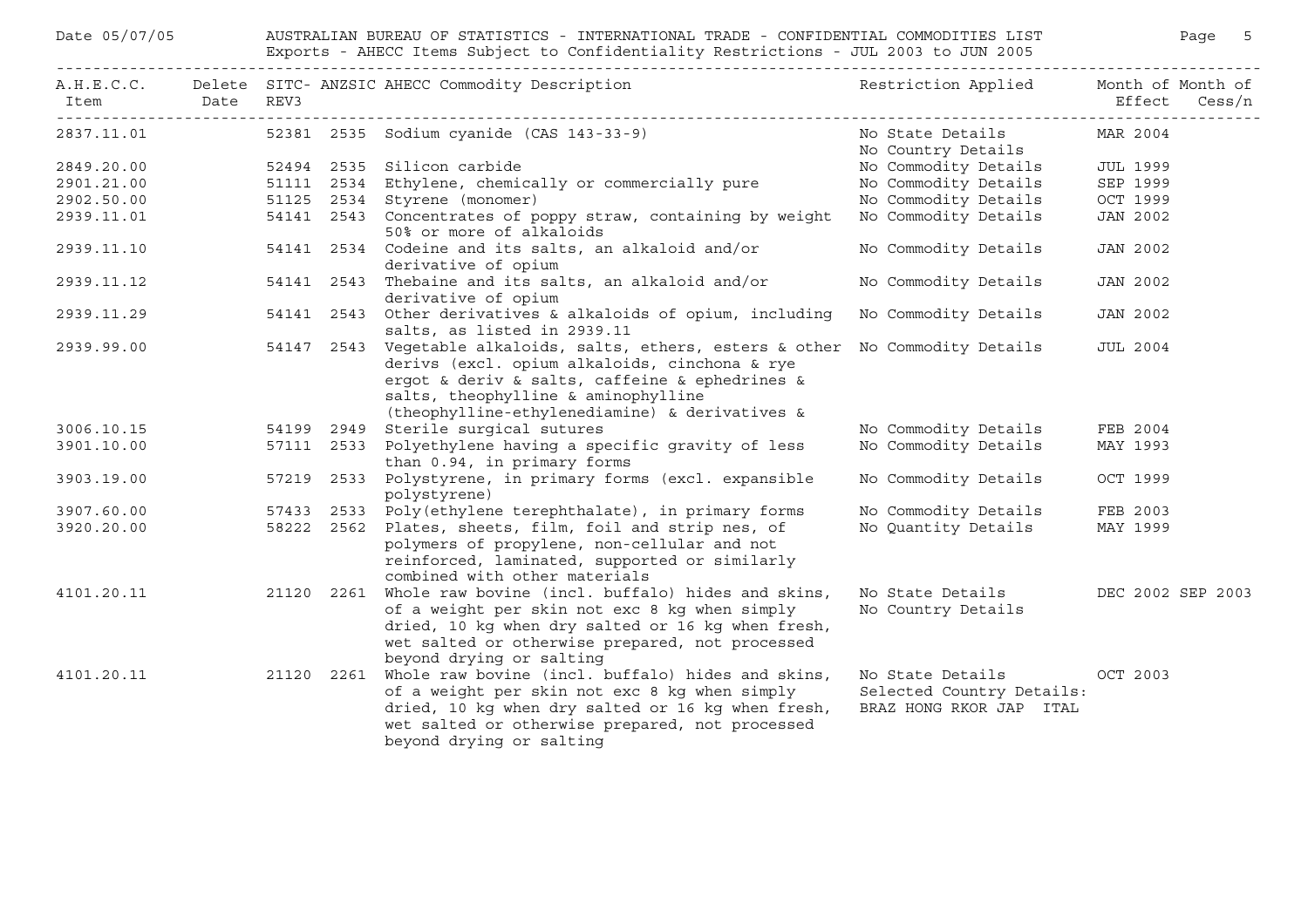| Date 05/07/05  |  | Page 6<br>AUSTRALIAN BUREAU OF STATISTICS - INTERNATIONAL TRADE - CONFIDENTIAL COMMODITIES LIST<br>Exports - AHECC Items Subject to Confidentiality Restrictions - JUL 2003 to JUN 2005 |                                                                                                                                                                                                                                                                                                               |                                                                           |                   |  |  |  |  |  |
|----------------|--|-----------------------------------------------------------------------------------------------------------------------------------------------------------------------------------------|---------------------------------------------------------------------------------------------------------------------------------------------------------------------------------------------------------------------------------------------------------------------------------------------------------------|---------------------------------------------------------------------------|-------------------|--|--|--|--|--|
| Item Date REV3 |  |                                                                                                                                                                                         | A.H.E.C.C. Delete SITC-ANZSIC AHECC Commodity Description Nestriction Applied Month of Month of                                                                                                                                                                                                               |                                                                           | Effect Cess/n     |  |  |  |  |  |
| 4101.20.19     |  |                                                                                                                                                                                         | 21120 2111 Whole raw bovine (incl. buffalo) hides & skins, of Selected State Details: DEC 2002 NOV 2003<br>a weight per skin =< 8 kg when simply dried, 10<br>kg when dry salted or 16 kg when fresh, wet<br>salted or otherwise prepared (excl. raw hides &<br>skins not processed beyond drying or salting) | VIC QLD<br>Selected Country Details:<br>BRAZ CHIN HONG                    |                   |  |  |  |  |  |
| 4101.50.12     |  |                                                                                                                                                                                         | 21111 2111 Whole raw bovine (incl. buffalo) hides and skins,<br>of a weight exceeding 16 kg, not processed beyond<br>drying or salting                                                                                                                                                                        | No State Details<br>No Country Details                                    | JAN 2002          |  |  |  |  |  |
| 4101.50.18     |  |                                                                                                                                                                                         | 21111 2111 Whole raw bovine (incl. buffalo) hides & skins, of<br>a weight exc 16 kg, fresh, salted, dried, limed,<br>pickled or otherwise preserved (excl. not<br>processed beyond drying or salting) but not<br>tanned, parchment-dressed or further prepared                                                | No State Details<br>No Country Details                                    | JAN 2002          |  |  |  |  |  |
| 4101.90.50     |  |                                                                                                                                                                                         | 21111 2261 Raw hides & skins (incl. butts, bends & bellies)<br>of bovine animals, fresh, salted, dried, limed,<br>pickled or otherwise preserved, but not tanned,<br>parchment-dressed or further prepared (excl.<br>whole raw hides & skins of 4101.20 & 4101.50)                                            | No State Details DEC 2002<br>No Country Details                           |                   |  |  |  |  |  |
| 4102.10.22     |  |                                                                                                                                                                                         | 21160 2111 Raw hides and skins of sheep with wool on, whether<br>or not split (excl. those of note 1 (c) to this<br>chapter) not processed beyond drying or salting                                                                                                                                           | No State Details<br>Selected Country Details:<br>CZEH ITAL THAI GREE UKRA | JAN 2003 SEP 2003 |  |  |  |  |  |
| 4102.10.22     |  |                                                                                                                                                                                         | 21160 2111 Raw hides and skins of sheep with wool on, whether No State Details<br>or not split (excl. those of note $1$ (c) to this<br>chapter) not processed beyond drying or salting                                                                                                                        | Selected Country Details:<br>CZEH ITAL FGMY CHIN                          | OCT 2003          |  |  |  |  |  |
| 4103.90.20     |  |                                                                                                                                                                                         | 21199 2261 Raw hides and skins of kangaroo, fresh, salted,<br>dried, limed, pickled or otherwise preserved, but<br>not tanned, parchment-dressed or further<br>prepared, whether or not dehaired or split (excl.<br>those of Note 1 to this chapter)                                                          | No State Details<br>Selected Country Details:<br>CHIN ITAL JAP            | MAY 2002 SEP 2003 |  |  |  |  |  |
| 4103.90.20     |  |                                                                                                                                                                                         | 21199 2261 Raw hides and skins of kangaroo, fresh, salted,<br>dried, limed, pickled or otherwise preserved, but<br>not tanned, parchment-dressed or further<br>prepared, whether or not dehaired or split (excl.<br>those of Note 1 to this chapter)                                                          | No State Details<br>Selected Country Details:<br>CHIN ITAL JAP SPAI       | OCT 2003          |  |  |  |  |  |
| 4104.11.12     |  |                                                                                                                                                                                         | 61141 2261 Tanned or crust hides and skins of bovine (incl.<br>buffalo) animals, without hair on, wet blue<br>(chrome tanned), full grains unsplit or grain<br>splits, but not further prepared                                                                                                               | Selected State Details: MAY 2002<br>NSW OLD<br>No Country Details         |                   |  |  |  |  |  |
| 4113.90.20     |  |                                                                                                                                                                                         | 61179 2261 Leather further prepared after tanning or crusting<br>(incl. parchment-dressed leather), of kangaroo,<br>without wool or hair on, whether or not split,<br>(excl. chamois, patent, patent laminated and<br>metallised leather)                                                                     | No State Details<br>No Country Details                                    | <b>JAN 2002</b>   |  |  |  |  |  |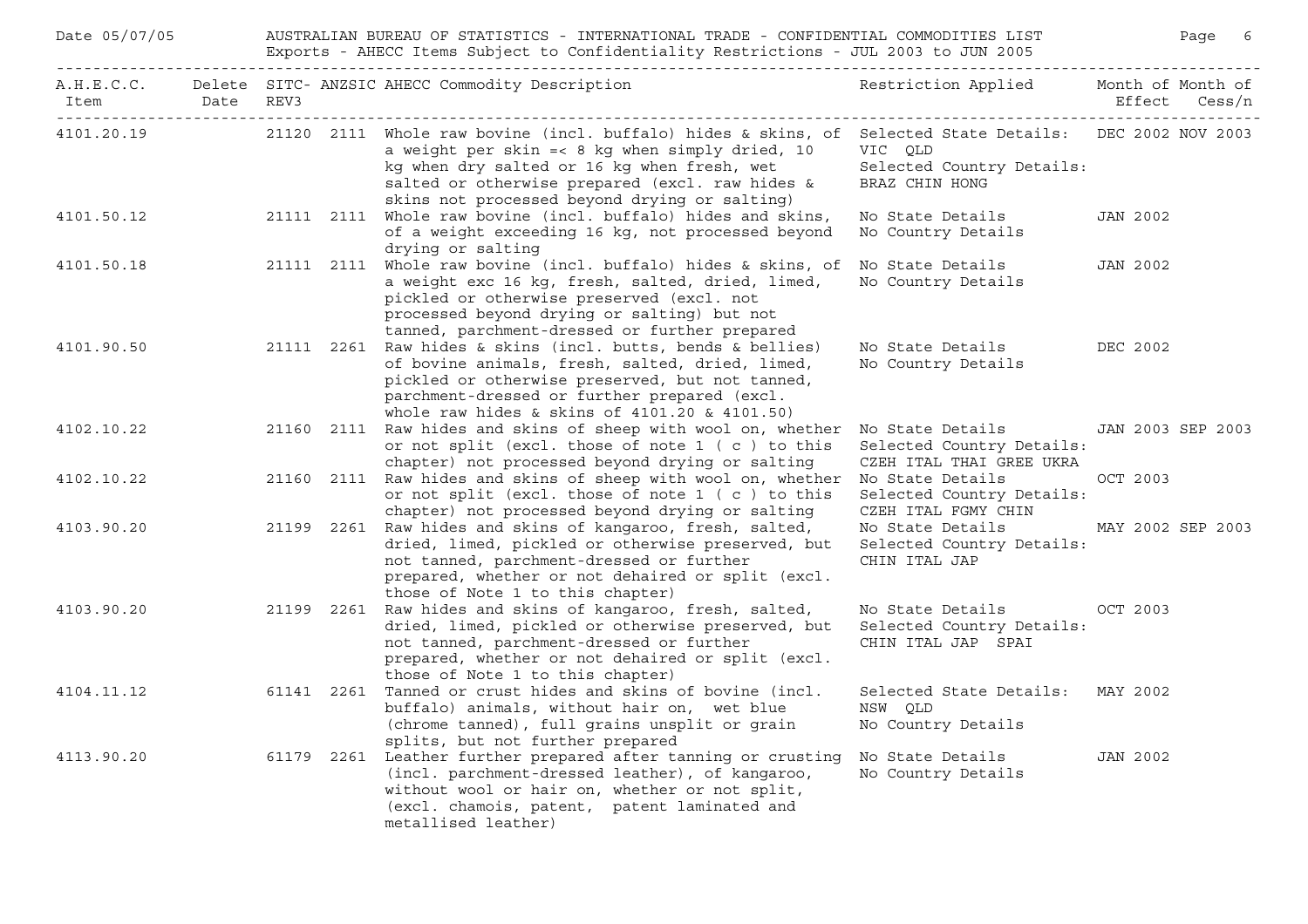| Date 05/07/05  |  | AUSTRALIAN BUREAU OF STATISTICS - INTERNATIONAL TRADE - CONFIDENTIAL COMMODITIES LIST<br>Exports - AHECC Items Subject to Confidentiality Restrictions - JUL 2003 to JUN 2005 |                                                                                                                                                                        |                                                                                                          |                   |                          |  |  |  |  |
|----------------|--|-------------------------------------------------------------------------------------------------------------------------------------------------------------------------------|------------------------------------------------------------------------------------------------------------------------------------------------------------------------|----------------------------------------------------------------------------------------------------------|-------------------|--------------------------|--|--|--|--|
| Item Date REV3 |  |                                                                                                                                                                               | A.H.E.C.C. Delete SITC- ANZSIC AHECC Commodity Description                                                                                                             | Restriction Applied Month of Month of                                                                    |                   | Effect Cess/n            |  |  |  |  |
|                |  |                                                                                                                                                                               | 4401.22.20 24615 2312 Non-coniferous woodchips or particles                                                                                                            | No State Details TEB 2003 APR 2005<br>Selected Country Details:<br>CHIN INDO ISRA RKOR SAFR<br>SING TAIW |                   |                          |  |  |  |  |
| 4402.00.00     |  |                                                                                                                                                                               | 24502 2535 Wood charcoal (incl. shell or nut charcoal)                                                                                                                 | No Quantity Details                                                                                      | MAY 1994          |                          |  |  |  |  |
| 4410.31.00     |  |                                                                                                                                                                               | 63422 2322 Particle board and similar board (excl. oriented<br>strand board and waferboard) of wood, unworked or<br>not further worked than sanded                     | No Commodity Details                                                                                     | JAN 2002          |                          |  |  |  |  |
| 4410.32.00     |  |                                                                                                                                                                               | 63422 2322 Particle board and similar board (excl. oriented<br>strand board and waferboard) of wood,<br>surface-covered with melamine-impregnated paper                | No Commodity Details                                                                                     | JAN 2002          |                          |  |  |  |  |
| 4411.11.00     |  | 63451 2322                                                                                                                                                                    | Fibreboard of wood or other ligneous materials of<br>a density exc 0.8 g/cm3, not mechanically worked<br>or surface covered                                            | No Commodity Details                                                                                     | NOV 1988          |                          |  |  |  |  |
| 5105.29.10     |  |                                                                                                                                                                               | 26873 2211 Wool tops, 19 um and finer                                                                                                                                  | Selected State Details:<br>NSW SA                                                                        |                   | AUG 1997 AUG 2003        |  |  |  |  |
| 5105.29.10     |  |                                                                                                                                                                               | 26873 2211 Wool tops, 19 um and finer                                                                                                                                  | Selected State Details:<br>NSW SA<br>No Country Details                                                  | SEP 2003          |                          |  |  |  |  |
| 5105.29.20     |  |                                                                                                                                                                               | 26873 2211 Wool tops, 20 um to 23 um                                                                                                                                   | Selected State Details:<br>VIC SA                                                                        |                   | AUG 1997 AUG 2003        |  |  |  |  |
| 5105.29.20     |  |                                                                                                                                                                               | 26873 2211 Wool tops, 20 um to 23 um                                                                                                                                   | Selected State Details:<br>VIC SA<br>No Country Details                                                  | SEP 2003          |                          |  |  |  |  |
| 5105.29.30     |  |                                                                                                                                                                               | 26873 2211 Wool tops, 24 um to 27 um                                                                                                                                   | No State Details                                                                                         |                   | <b>JAN 1988 AUG 2003</b> |  |  |  |  |
| 5105.29.30     |  |                                                                                                                                                                               | 26873 2211 Wool tops, 24 um to 27 um                                                                                                                                   | No State Details<br>No Country Details                                                                   | SEP 2003          |                          |  |  |  |  |
| 5105.29.40     |  |                                                                                                                                                                               | 26873 2211 Wool tops, 28 um and up                                                                                                                                     | No Commodity Details                                                                                     | SEP 1999          |                          |  |  |  |  |
| 6402.30.00     |  | 85113 2250                                                                                                                                                                    | Footwear incorporating a protective metal toe-cap,<br>with outer soles and uppers of rubber or plastics<br>nes                                                         | No State Details<br>No Country Details                                                                   |                   | NOV 2002 AUG 2003        |  |  |  |  |
| 6402.30.00     |  | 85113 2250                                                                                                                                                                    | Footwear incorporating a protective metal toe-cap,<br>with outer soles and uppers of rubber or plastics<br>nes                                                         | No Commodity Details                                                                                     | SEP 2003          |                          |  |  |  |  |
| 6402.91.00     |  |                                                                                                                                                                               | 85132 2250 Footwear covering the ankle, with outer soles and<br>uppers of rubber or plastics nes                                                                       | No Commodity Details                                                                                     | NOV 1999          |                          |  |  |  |  |
| 6403.40.00     |  |                                                                                                                                                                               | 85115 2250 Footwear, with outer soles of rubber, plastics,<br>leather or composition leather and uppers of<br>leather nes, incorporating a protective metal<br>toe-cap | No Commodity Details                                                                                     | APR 2002 AUG 2003 |                          |  |  |  |  |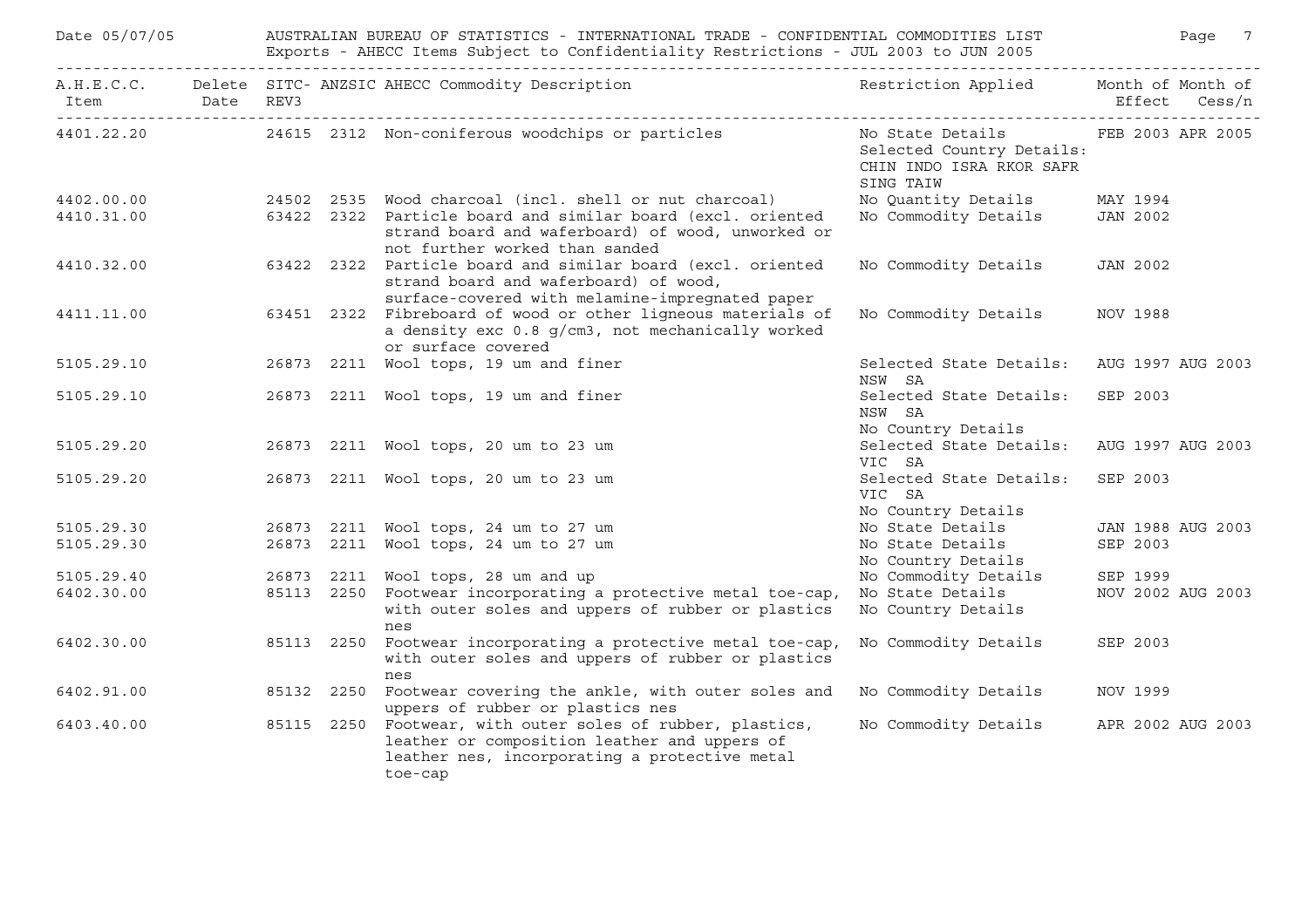| Date 05/07/05  |  | AUSTRALIAN BUREAU OF STATISTICS - INTERNATIONAL TRADE - CONFIDENTIAL COMMODITIES LIST<br>Exports - AHECC Items Subject to Confidentiality Restrictions - JUL 2003 to JUN 2005 | Page 8                                                                                                                                                                                                    |                                        |                                    |
|----------------|--|-------------------------------------------------------------------------------------------------------------------------------------------------------------------------------|-----------------------------------------------------------------------------------------------------------------------------------------------------------------------------------------------------------|----------------------------------------|------------------------------------|
| Item Date REV3 |  |                                                                                                                                                                               | A.H.E.C.C. Delete SITC- ANZSIC AHECC Commodity Description                                                                                                                                                | Restriction Applied                    | Month of Month of<br>Effect Cess/n |
|                |  |                                                                                                                                                                               | 6403.40.00 85115 2250 Footwear, with outer soles of rubber, plastics,<br>leather or composition leather and uppers of<br>leather nes, incorporating a protective metal<br>toe-cap                         | No State Details<br>No Country Details | SEP 2003                           |
| 6403.91.00     |  |                                                                                                                                                                               | 85148 2250 Footwear covering the ankle, with outer soles of<br>rubber, plastics, leather or composition leather<br>and uppers of leather nes                                                              | No Commodity Details                   | APR 2002                           |
| 7101.21.01     |  |                                                                                                                                                                               | 66712 0420 Unworked cultured pearls, not strung, mounted or<br>set (incl. temporarily strung for convenience of<br>transport)                                                                             | No State Details<br>No Country Details | <b>JUL 1996</b>                    |
| 7102.31.00     |  |                                                                                                                                                                               | 66722 1420 Non-industrial diamonds, unworked or simply sawn,<br>cleaved or bruted, not mounted or set                                                                                                     | No Commodity Details                   | JUL 2002                           |
| 7202.11.00     |  |                                                                                                                                                                               | 67141 2711 Ferro-manganese containing by weight more than 2%<br>of carbon in primary forms, in granules or powders<br>or in forms obtained by continuous casting                                          | No Commodity Details                   | AUG 1999                           |
| 7202.30.00     |  |                                                                                                                                                                               | 67152 2711 Ferro-silico-manganese in primary forms, in<br>granules or powders or in forms obtained by<br>continuous casting                                                                               | No Commodity Details                   | AUG 1999                           |
| 7207.12.00     |  |                                                                                                                                                                               | 67262 2711 Semi-finished products of iron or non-alloy steel<br>of rectangular (excl. square) cross-section nes,<br>containing by weight less than 0.25% of carbon                                        | No Commodity Details                   | SEP 2000                           |
| 7208.36.00     |  |                                                                                                                                                                               | 67310 2711 Coils of iron or non-alloy steel, not further<br>worked than hot-rolled, of a width of 600 mm or<br>more, of a thickness exc 10 mm                                                             | No Commodity Details                   | SEP 2000                           |
| 7208.51.00     |  |                                                                                                                                                                               | 67320 2711 Flat-rolled products of iron or non-alloy steel,<br>of a width of 600 mm or more, not in coils, not<br>further worked than hot-rolled; of a thickness<br>exceeding 10 mm                       | No Commodity Details                   | SEP 2000                           |
| 7208.53.00     |  |                                                                                                                                                                               | 67320 2711 Flat-rolled products of iron or non-alloy steel,<br>of a width of 600 mm or more, not in coils, not<br>further worked than hot-rolled, of a thickness of<br>3 mm or more but less than 4.75 mm | No Commodity Details                   | SEP 2000                           |
| 7209.18.00     |  |                                                                                                                                                                               | 67344 2711 Coils of iron or non-alloy steel, not further<br>worked than cold-rolled (cold-reduced), of a<br>width of 600 mm or more, of a thickness of less<br>than $0.5$ mm                              | No Commodity Details                   | AUG 2000                           |
| 7210.12.00     |  |                                                                                                                                                                               | 67421 2711 Flat-rolled products of iron or non-alloy steel,<br>of a width of 600 mm or more, plated or coated<br>with tin, of a thickness of less than 0.5 mm                                             | No Commodity Details                   | AUG 2000                           |
| 7210.49.00     |  |                                                                                                                                                                               | 67413 2711 Flat-rolled products of iron or non-alloy steel,<br>with a width of 600 mm or more (excl.<br>corrugated), plated or coated with zinc (excl.<br>electrolytically)                               | No Commodity Details                   | AUG 2000                           |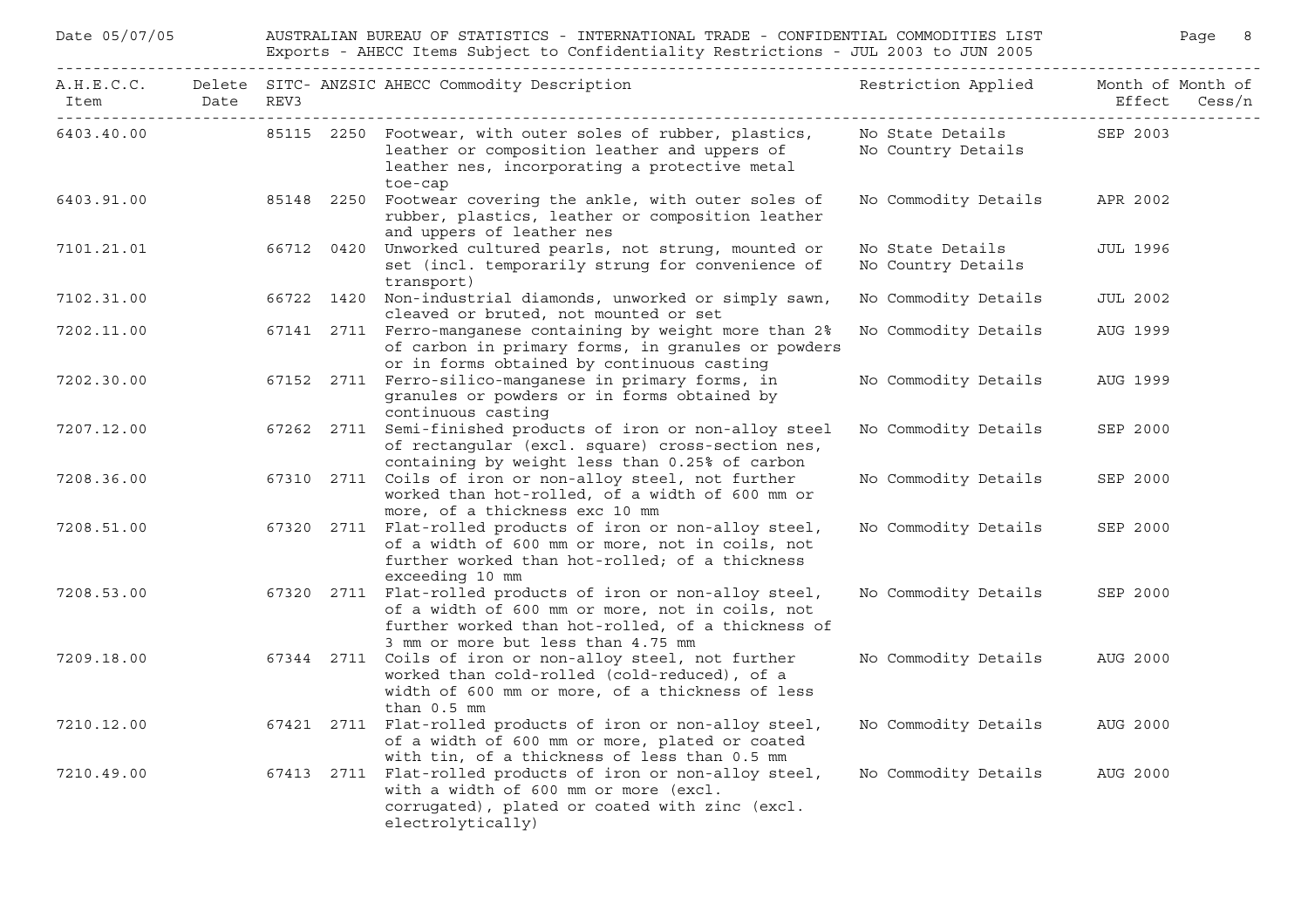| Date 05/07/05            |      | AUSTRALIAN BUREAU OF STATISTICS - INTERNATIONAL TRADE - CONFIDENTIAL COMMODITIES LIST<br>Exports - AHECC Items Subject to Confidentiality Restrictions - JUL 2003 to JUN 2005 |                    |                                                                                                                                                                                              |                                         |                             | Page   | 9 |
|--------------------------|------|-------------------------------------------------------------------------------------------------------------------------------------------------------------------------------|--------------------|----------------------------------------------------------------------------------------------------------------------------------------------------------------------------------------------|-----------------------------------------|-----------------------------|--------|---|
| A.H.E.C.C.<br>Item       | Date | REV3                                                                                                                                                                          |                    | Delete SITC- ANZSIC AHECC Commodity Description                                                                                                                                              | Restriction Applied                     | Month of Month of<br>Effect | Cess/n |   |
| 7210.70.00               |      |                                                                                                                                                                               |                    | 67431 2711 Flat-rolled products of iron or non-alloy steel,<br>painted, varnished or coated with plastics, of a<br>width of 600 mm or more                                                   | No Commodity Details                    | AUG 2000                    |        |   |
| 7212.40.00               |      |                                                                                                                                                                               |                    | 67432 2711 Flat-rolled products of iron or non-alloy steel,<br>of a width of less than 600 mm, painted,<br>varnished or coated with plastics                                                 | No Commodity Details                    | AUG 2000                    |        |   |
| 7324.10.00               |      |                                                                                                                                                                               |                    | 69751 2759 Sinks and wash basins, of stainless steel                                                                                                                                         | No State Details                        | DEC 2002                    |        |   |
|                          |      |                                                                                                                                                                               |                    |                                                                                                                                                                                              | No Country Details                      |                             |        |   |
| 7501.10.00               |      |                                                                                                                                                                               |                    | 28421 2729 Nickel mattes                                                                                                                                                                     | No Commodity Details                    | <b>JAN 1988</b>             |        |   |
| 7502.10.00               |      |                                                                                                                                                                               |                    | 68311 2729 Unwrought nickel, not alloyed                                                                                                                                                     | No Commodity Details                    | FEB 2003                    |        |   |
| 7502.20.00               |      |                                                                                                                                                                               |                    | 68312 2729 Unwrought nickel alloys                                                                                                                                                           | No Commodity Details                    | FEB 2003                    |        |   |
| 7504.00.00               |      |                                                                                                                                                                               |                    | 68323 2732 Nickel powders and flakes                                                                                                                                                         | No Commodity Details                    | FEB 2003                    |        |   |
| 8419.19.00               |      |                                                                                                                                                                               |                    | 74182 2851 Instantaneous (excl. gas water heaters) or storage<br>water heaters, non-electric (eq. solar water<br>heaters)                                                                    | No Commodity Details                    | FEB 1998                    |        |   |
| 8429.51.00               |      |                                                                                                                                                                               | 72321 2862         | Self-propelled mechanical front-end shovel loaders                                                                                                                                           | No Commodity Details                    | <b>JAN 2003</b>             |        |   |
| 8433.11.92               |      |                                                                                                                                                                               | 72121 2861         | Four stroke mowers for lawns, parks or<br>sports-grounds, powered with the cutting device<br>rotating in a horizontal plane                                                                  | No State Details<br>No Country Details  | DEC 1995                    |        |   |
|                          |      |                                                                                                                                                                               |                    |                                                                                                                                                                                              |                                         |                             |        |   |
| 8504.10.00<br>8525.20.00 |      | 77123                                                                                                                                                                         | 2859<br>76432 2842 | Ballasts for discharge lamps or tubes<br>Transmission apparatus incorporating reception                                                                                                      | No Quantity Details<br>No State Details | OCT 2002<br>MAR 2002        |        |   |
|                          |      |                                                                                                                                                                               |                    | apparatus, for radio-telephony, radio-telegraphy,<br>radio-broadcasting or television                                                                                                        | No Country Details                      |                             |        |   |
| 8901.10.00               |      |                                                                                                                                                                               | 79328 2821         | Cruise ships, excursion boats and similar vessels<br>principally designed for the transport of persons;<br>ferry-boats of all kinds                                                          | No Commodity Details                    | FEB 2004                    |        |   |
| 8901.90.10               |      |                                                                                                                                                                               | 79327 2821         | Vessels for the transport of goods (excl. tankers<br>and refrigerated vessels) and vessels for the<br>transport of both persons and goods being cargo<br>(ie loaded on vessel or towed)      | No Commodity Details                    | SEP 2003 JAN 2004           |        |   |
| 8901.90.20               |      |                                                                                                                                                                               |                    | 79327 2821 Vessels for the transport of goods (excl. tankers<br>and refrigerated vessels) and vessels for the<br>transport of both persons and goods being<br>non-cargo (ie under own power) | No Commodity Details                    | SEP 2003 JAN 2004           |        |   |
| 8903.92.10               |      |                                                                                                                                                                               | 79319 2822         | Motorboats (excl. outboard motorboats) for<br>pleasure or sports, exported as cargo (loaded on<br>vessel or towed)                                                                           | No Commodity Details                    | SEP 2003 JAN 2004           |        |   |